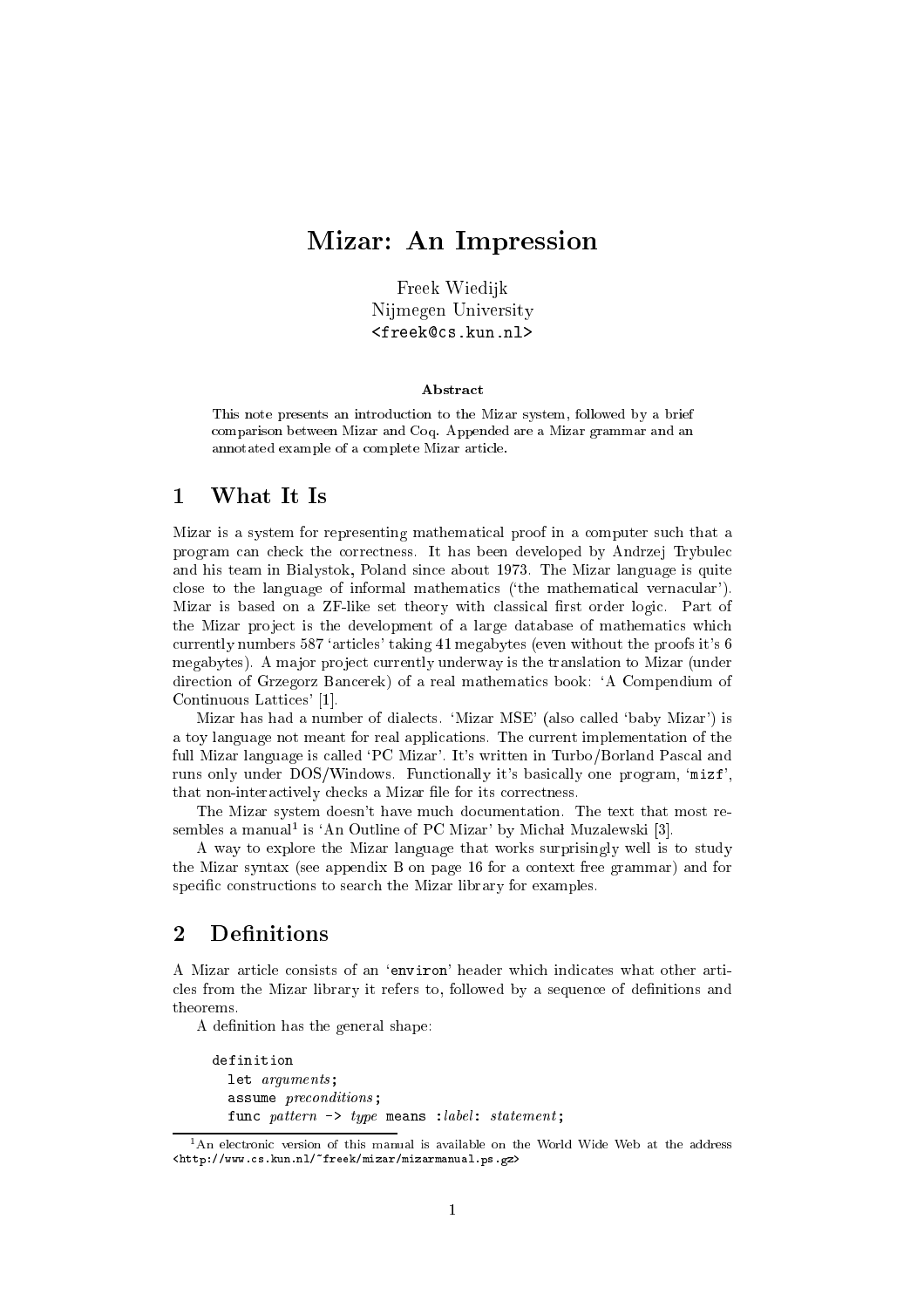```

orre
tness proof
end;
```
The *pattern* presents the way the operation is written (both normal function notation and operator notation are possible; and not all arguments need to be present in the pattern: Mizar supports implicit arguments). In the defining *statement* the defined object is referred to as 'it'. The correctness proof has to show existence and uniqueness of the defined object given the preconditions.

A definition of the form:

```
func pattern -> type means : label:
  it = expression;
```
an be abbreviated as:

func pattern -> type equals : label: expression;

Here is an example of a definition, the definition of ' $log'$  (from article 'POWER'):

```
reserve a,b for Real;
definition
  let a,b;
  assume A1: a>0 & a<>1 and A2: b>0;
  func log(a, b) \rightarrow Real means
:Def3: a to_power it = b;
  existen
e
251 lines of existen
e proof omitted
  uniqueness by A1,Th57;
end;
```
(The 'reserve' statement reserves variables for a certain type: the type of a reserved variable needn't be given. So because of the 'reserve' statement in the first line, the 'let  $a, b$ ' means 'let  $a, b$  be Real'.)

And here is the definition of subtraction (from  $'REAL_1$ ):

```
reserve x,y for Real;
definition
  let x,y;
  fun
 x-y -> Real equals :Def3: x+(-y);

orre
tness;
end;
```
(The 'correctness' at the end is an abbreviation of all elements of the correctness proof that are left to be proved: for a definition with 'means' these are 'existence' and 'uniqueness'; and for a definition with 'equals' it's 'coherence', which says that the object has the correct type. In this example correctness is obvious, so there's no 'by' justification needed.)

Apart from 'func' definitions for functions, Mizar has 'pred' definitions for predicates and 'mode' and 'attr' definitions for types (for an explanation of Mizar types, see section 5 below). These are syntactically rather similar to the 'func' definitions and will not be explained in detail.

In the definition of functions and predicates synonyms and antonyms can be given and properties like commutativity, symmetry, reflexivity and irreflexivity can be indicated. The Mizar system will magically 'know' about these things, and variations on the same expression will behave like they are merely syntactic variants. For instance because the definition of  $\leq$  (in 'ARYTM') is: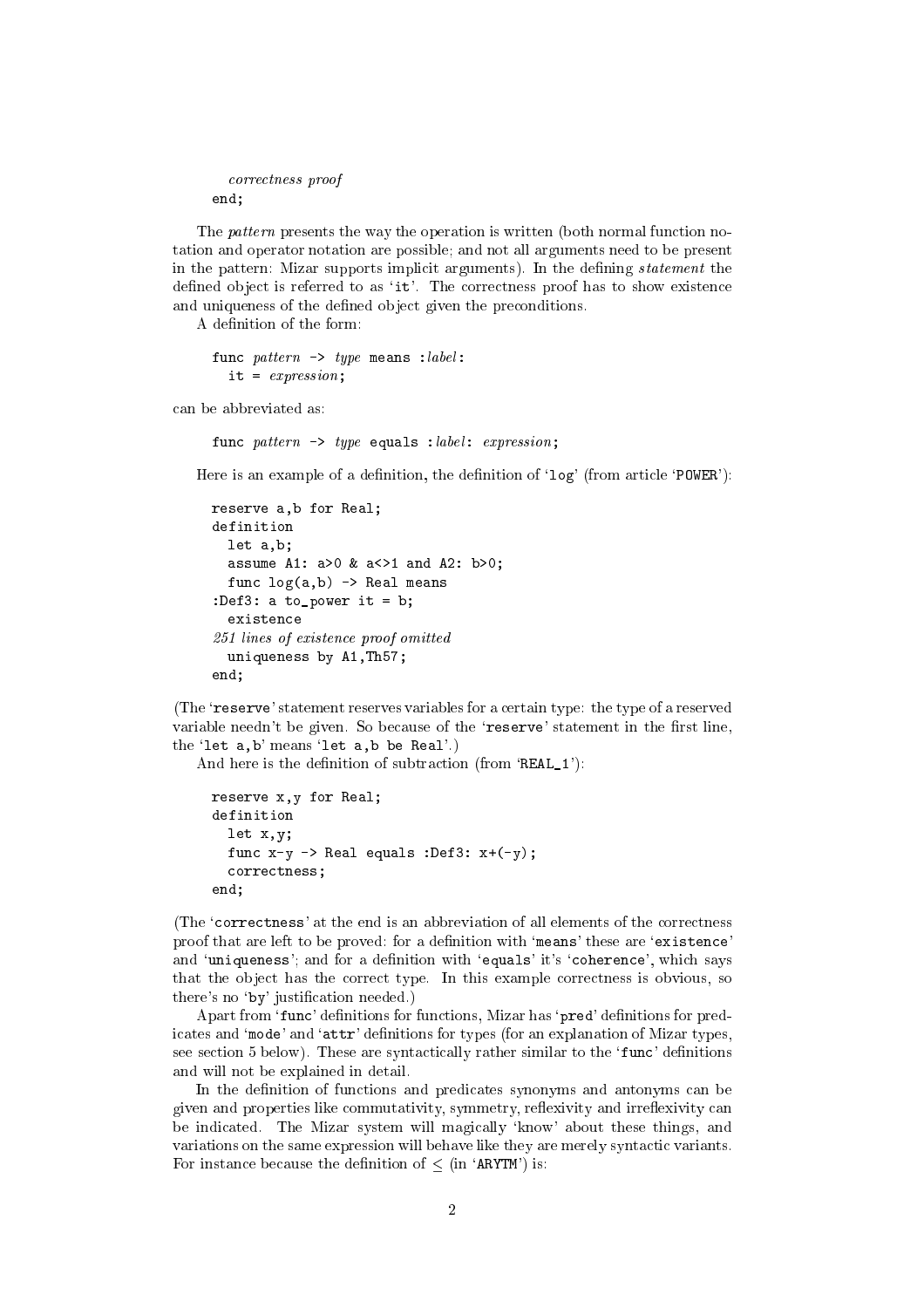```
definition
  let x,y be Element of REAL;
  pred x < y means
6 lines of definition
89 lines of 
orre
tness proof
  synonym y \geq x;
  antonym y < x;
  antonym x > y;
end;
```
it doesn't matter whether one writes  $x \leq y$  or  $y \geq x$ . Also it means that theorems about < often also are usable (probably with a contraposition of an implication) to prove statements about  $\geq$ .

### 3 Theorems

The major part of a Mizar article consists of theorems (just like the major part of a computer program source consists of procedures/functions). A theorem has the shape:

```
theorem label: statement
proof
  proof steps
end;
```
An example of a theorem (from article 'IRRAT\_1'):

```
theorem T2:
  ex x, y st x is irrational & y is irrational &
    x.^.y is rational
proof
  set w = \sqrt{2};
  H1: w is irrational by INT_2:44,T1;
  w>0 by AXIOMS:22,SQUARE_1:84;
  then (w \cdot \hat{w}) \cdot \hat{w} = w \cdot \hat{w}. (wow) by POWER:38
     .= w.^.(w2
) by SQUARE_1:58
     . = w.^2 by SQUARE_1:88
     .= w2
by POWER:53
     .= 2 by SQUARE_1:88;
  then H2: (w \tcdot w) \tcdot w is rational by RAT_1:8;
  per 
ases;
  suppose H3: w.^.w is rational;
    take w, w;
    thus thesis by H1,H3;
  suppose H4: w.^.w is irrational;
    take w.^.w, w;
    thus thesis by H1,H2,H4;
end;
```
(Note that Mizar uses 'high ASCII' characters, like  $\langle \cdot, \cdot \rangle$  and  $\langle \cdot \rangle$  which in the DOS character set have ASCII codes 251, 249 and 253.) Various elements in this example will be dis
ussed below.

Mizar statements are those of the language of first order logic (using the keywords 'contradiction', 'not', '&', 'or', 'implies', 'iff', 'for ... holds' and 'ex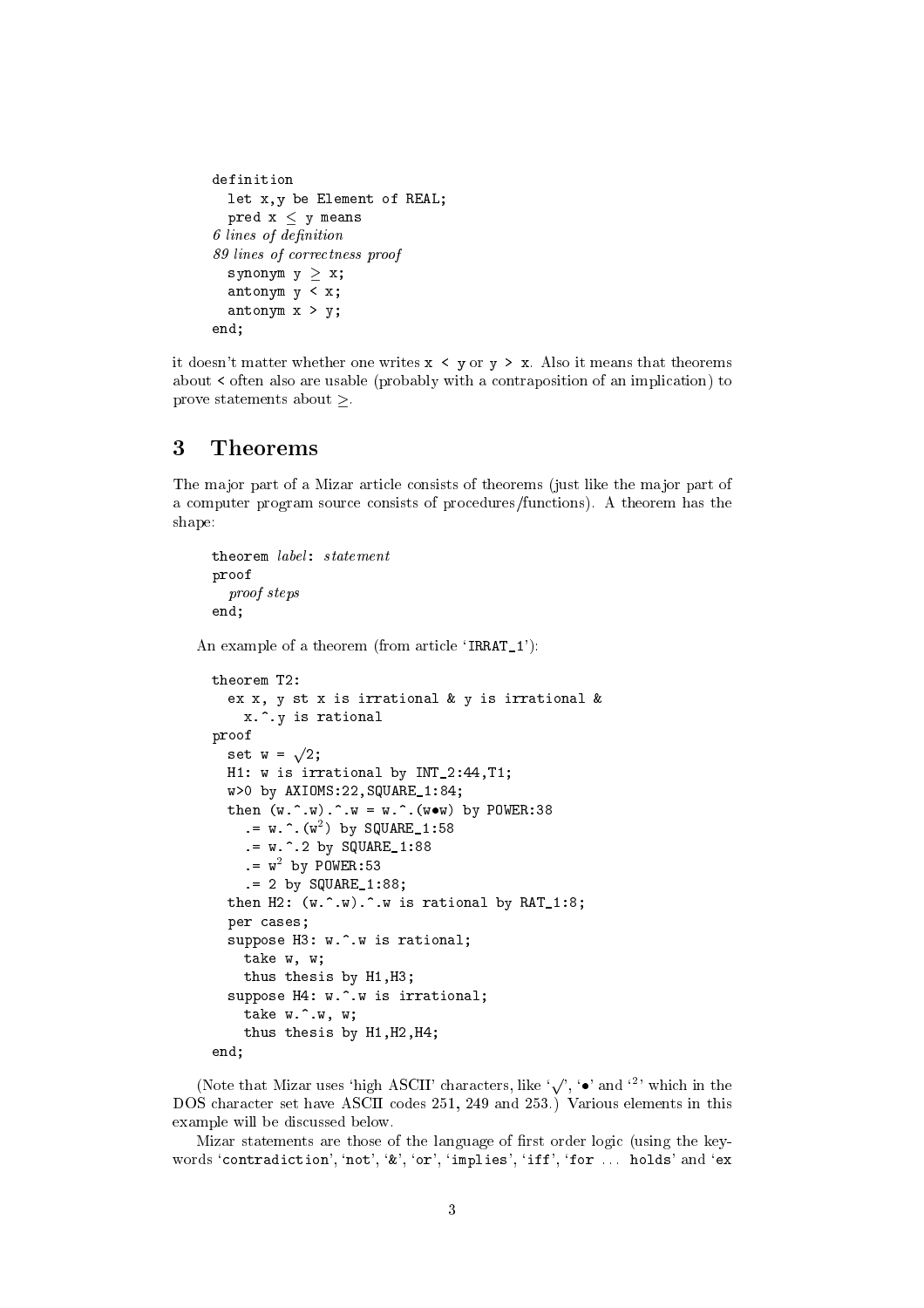... st'). The atomic formulas of this language either are instances of predicates (often written as an infix operator, with  $\epsilon$  being one of the most important), or statements stating that an expression 'is' a type or adjective.

The only slight deviation from this is that a combination of a universal quantification and an implication is usually not written as:

for variable holds (statement implies statement)

hut as:

for variable st statement holds statement

A source of confusion might be that Mizar has both '&' versus 'and' and 'st' versus 'such that'. The first variants are syntax of first order formulas, the second variants are keywords that are part of Mizar statements.

Another 'duplication' is that Mizar has defined 'func' functions (Mizar calls those defined operations 'functors'), versus functions in the underlying set theory (sets of Kuratowski pairs). An application of the first kind of function is written  $f(x)$  while that of the second kind is  $f(x)$  (with an infix dot operator).

A third such 'duplication' is between ' $x \in X'$  and 'x is Element of X'. The first is the primitive binary predicate from set theory, the second is a typing statement (saying that 'x' has type 'Element of  $X'$ ). For each set, 'Element of' gives the type of its elements. For instance: 'REAL' is a set, but 'Real' which is defined to be 'Element of REAL' is a type. So it is ' $x \in \text{REAL}'$ , but 'x is Real' or 'x is Element of REAL'.

A Mizar proof consists of a list of proof steps. Such a proof step basically has the shape:

label: statement by labels;

For instan
e, an example of a Mizar proof step is:

H1: w is irrational by INT\_2:44,T1;

Here the statement is 'w is irrational', it's labeled 'H1', and it's a consequence of the statements labeled 'INT 2:44' and 'T1', which are:

:: INT\_2:44 2 is prime

(the 44th theorem from article 'INT $_2$ ') and:

T1: p is prime implies sqrt p is irrational

(which was proved earlier in the same file).

A label in the list after the `by' keyword either is a label from an earlier theorem or proof step in the same file, or it's a reference to a theorem from a different Mizar

arti
le name:sequen
e number

(so while `lo
al' referen
es are by name, `outside' referen
es are by number). One an look up these sequen
e numbers by browsing the `abstra
t' les of the library, which are the articles in which automatically proofs have been removed and sequence numbers have been inserted.

Instead of referring to the label of the immediately pre
eding step, one may also prefix the proof step with the keyword 'then'. So: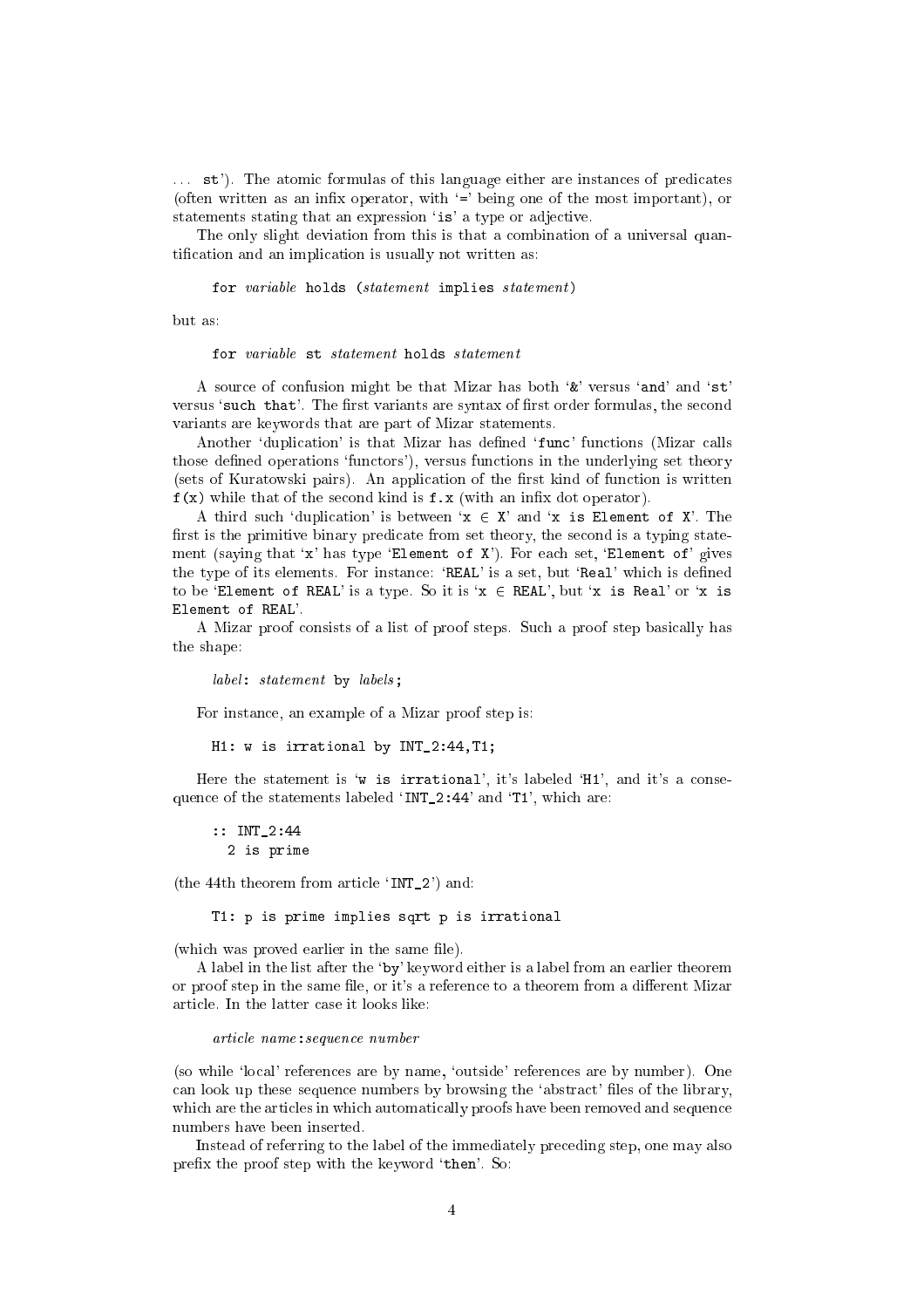A: statement by labels; B: next statement by A,more labels;

an be written as:

statement by labels; then B: next statement by more labels;

Apart from these kind of steps (called 'diffuse' reasoning steps) there are steps that relate to the statement that's being proved ('skeleton' steps). At each moment there is a 'current' statement that has to be proved: the skeleton steps transform that statement. For instan
e suppose that the statement to be proved looks like:

#### A implies B & C

Then the following skeleton proves it, using the 'assume' and 'thus' skeleton steps:

assume  $label:1.1}$  A;  $diffuse steps$ thus  $B$  by  $labels$ ; more diffuse steps thus C by *labels*;

After the 'assume' step the statement to be proved has been reduced to B & C. And after the first 'thus' it has become C.

The combination 'then thus' isn't syntactically correct: it is written as 'hence'. So 'hence' means that the statement follows from the previous step ('then') and that it is part of what was to be proved (`thus').

So at each moment in a Mizar proof there's a statement that's left to be proved. This statement may be referred to by the keyword 'thesis'. Often a proof or subproof ends with 'hence thesis' (the Mizar library contains this construction 36885 times).

The 'assume' and 'thus' steps correspond in the system of natural deduction to implication introduction and conjunction introduction. Other skeleton steps are:

• 'let' for universal introduction:

let variable be type;

• 'consider' for existential elimination:

consider variable being type such that properties by labels;

(the statements referred to by the labels have to justify the appropriate existential statement)

• 'take' for existential introduction:

take expression;

• 'per cases' for disjunction elimination:

per cases by *labels*; suppose *label*: statement; proof for the first case suppose label: another statement; proof for the second case more cases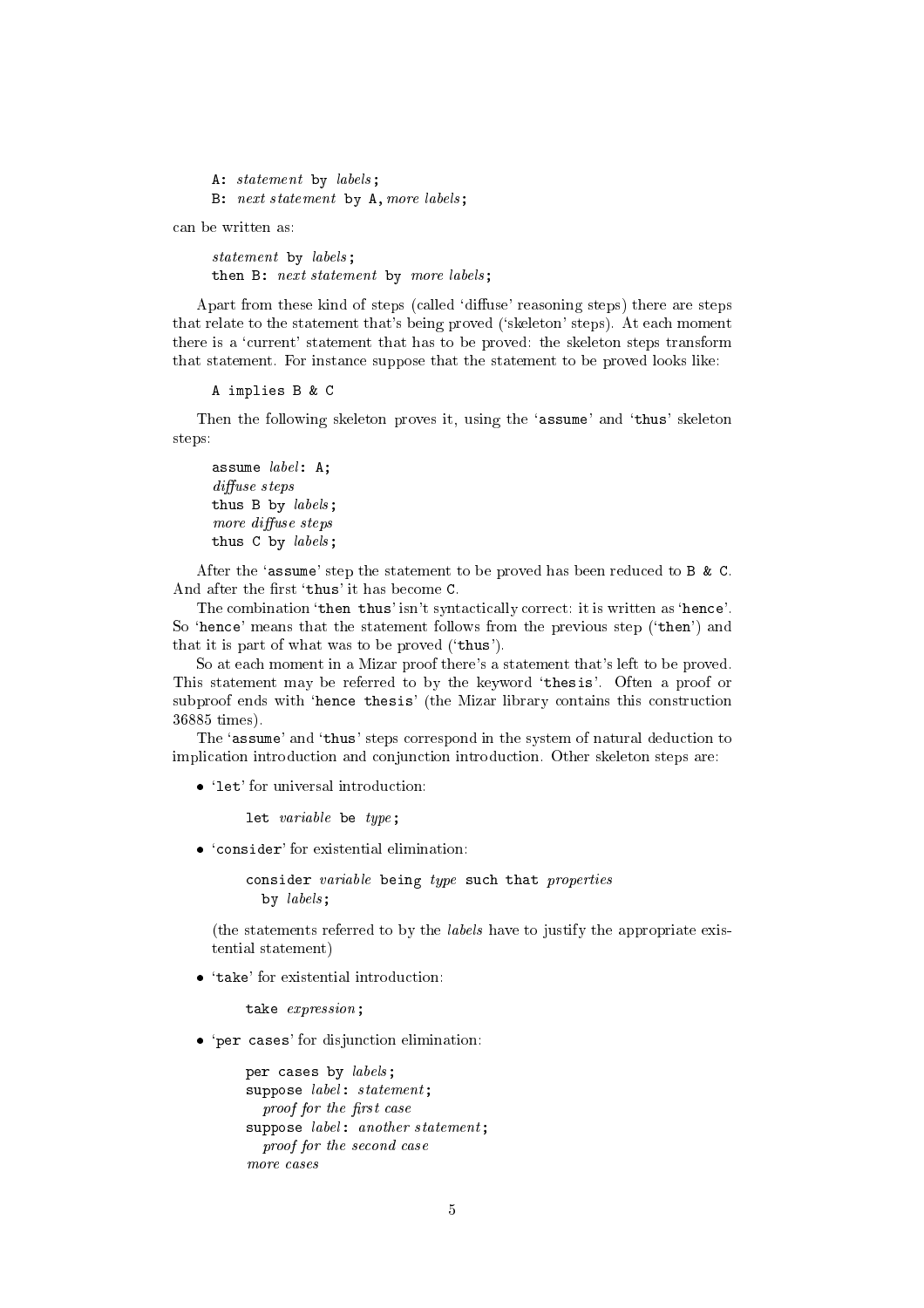Not all natural deduction rules have a Mizar skeleton step for a counterpart: some are handled as a diffuse step.

In Mizar a proof can contain subproofs. The part of a proof step of the form:

 $\ldots$  by labels;

is called its justification. It is not full first order provability, but some weaker variant that an be de
ided qui
kly (approximately: in only one of the premises universal quantors may be instantiated; on the other hand it's quite good at reasoning from type information, at applying equalities, and at dedu
ing existential statements). This 'by' justification sometimes isn't sufficient: so a statement also may also be justied by a full proof in the form:

```
proof
  proof steps
end;
```
Note that there is no semicolon after the *statement* (that semicolon would count for an 'empty' justification). In the case that a full proof like this is given, the statement can be omitted with the 'now ... end' construction:

```
label:right}now
   proof steps
end:end;
```
In that case the statement that is proved (that the *label* refers to) is 'calculated' from the proof.

Mizar also has support for equational reasoning. One can write:

```
label:correlator} label: expression = expression by labels
   .= expression by labels
  more steps
  . = expression by labels;
```
The transitivity of these equalities is handled automatically: the *label* will refer to the equality of the initial and final expressions.

And Mizar supports higher order statements. When invoking such a 'scheme' its name is not put after the keyword 'by' but after the keyword 'from', and it takes arguments. These arguments are *not* the 'higher order parameters' which are between braces in the definition of the scheme (those are determined automatically), but instead the 'conditions' after the 'provided'.

The scheme for doing induction on natural numbers is defined (in article 'NAT\_1') by:

```
scheme Ind \{ P[Nat] \}:
  for k holds P[k]provided
  A1: P[0] and
  A2: for k st P[k] holds P[k+1]16 lines of proof omitted
```
(the square brackets mean that P is a predicate: functions are written with round bra
kets; even when su
h a parameter fun
tion is a onstant those bra
kets have to be written). The 'Ind' scheme then is applied like:

 $label:1}$   $label:1}$  statement from Ind(label, label);

in which the two labels refer to the instances of the two 'provided' statements that this scheme needs (which of course are the base and induction step cases).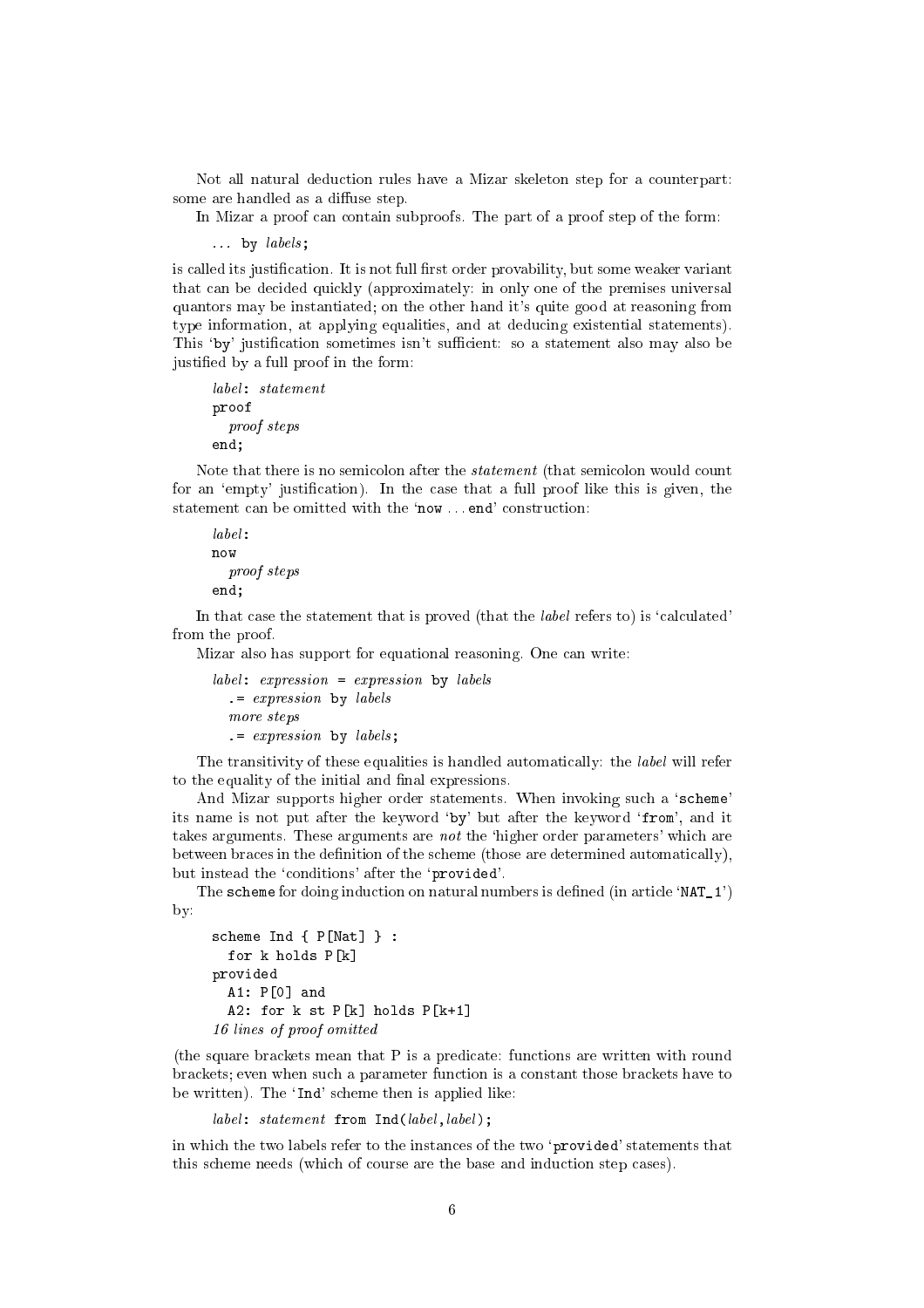### 4 Syntax

Expressions in a Mizar text look rather mathematical. This is caused by two things: the Mizar library uses the high ASCII part of the DOS character set (which contains lots of 'mathematical' symbols) and in Mizar-expressions various styles of operators are allowed (prefix, postfix, infix and 'bracket-like').

The Mizar lexical syntax isn't fixed. In fact, a Mizar article generally consists of two files: the article file (with a name ending with '.miz') and the vocabulary file (ending with '.voc'; which has to be in a subdirectory called 'dict' in order for the system to be able to find it). This last kind of file presents lexical elements. It contains both the 'identifiers' from the definitions as well as the operator symbols. Such a vocabulary file contains for each lexical element a line that starts with a apital letter giving the lexi
al ategory of the symbol (the symbols for fun
tions, predicates, modes, etc. all have *different* lexical categories), then the symbol itself and then possibly a priority.

So the Mizar library really onsists of a number of arti
les together with a number of vo
abularies. The arti
les an be browsed in sour
e format, but the vocabularies are only present in 'compiled' form. The program 'findvoc -w' is used to find out from which vocabulary a specific symbol comes. For instance the command:

findvoc -w.

has as output:

vo
abulary: FUNC O. 100

which tells us that '.' is an operator symbol (at the lexical level there's no difference between infix, prefix or postfix operators, so it can be used in all three ways) from the vocabulary 'FUNC' and that it has priority 100 (if there are multiple definitions of a  $\cdot$ . ' operator they all have this priority).

For the analysis of the expression:

f.x

three aspects can be distinguished: the lexical analysis (there are three tokens:  $f$ ,  $\cdot$ .' and  $\cdot$ x'), the way the expression has to be parsed (the pattern from:

```
reserve x for set;
reserve f for Function;
  let f,x;
  func f.x -> set means
:: FUNCT_1:def 4
  [x, it] \in f if x \in dom f otherwise it = 0;
end;
```
is the one that applies here) and the 'notion' that it refers to (the 'meaning' of the  $\cdot$ .' operator). These three aspects correspond exactly to the 'vocabulary', 'notation' and 'constructors' directives in the 'environ' header of an article. So in order to be able to process this  $f.x'$  expression correctly, the directives:

```
vo
abulary FUNC;
notation FUNCT_1;
constructors FUNCT_1;
```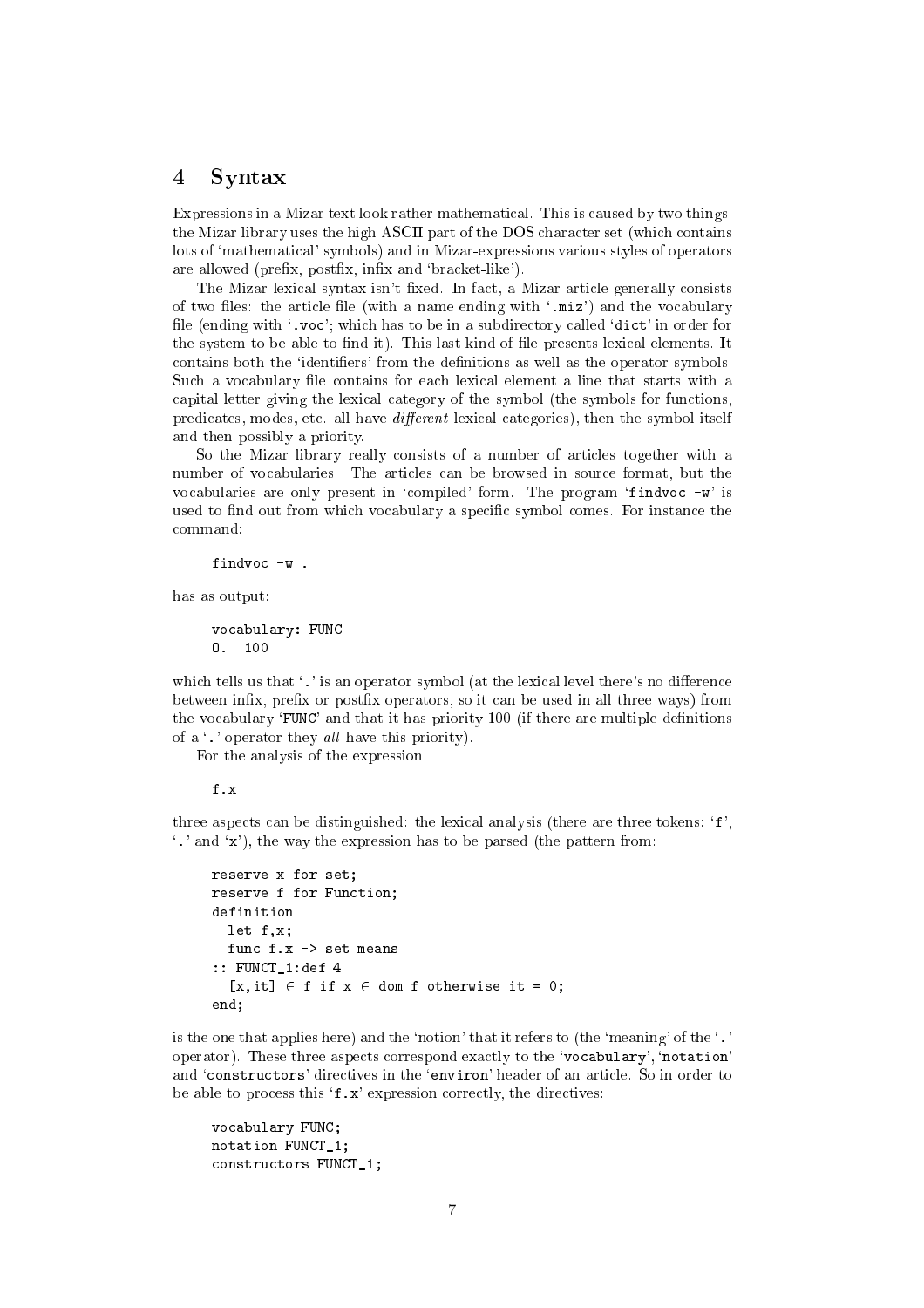have to be present. Note that, although often the names of a vocabulary and the arti
le it belongs to are identi
al, this need not be the ase (here it's FUNC versus FUNCT\_1): the `name spa
es' of arti
le names and vo
abulary names are separate.

Although it's quite hard to get the 'environ' header of an article right, these three directives are the ones that are most difficult to understand. The 'theorems', 's chemes' and 'clusters' directives are straightforward: in order to be able to use a theorem, s
heme or luster from an arti
le, the name of that arti
le has to be present in the appropriate dire
tive.

The 'definitions' directive is only about definitional expansion (what in type theory is called 'delta reduction'). This directive says that the Mizar system is allowed to 'unfold' all definitions from the articles that are listed. The theorems (with 'def' in front of the number) that stem from definitions are theorems, and the relevant directive for them is the 'theorems' directive. The 'definitions' directive is used rarely.

The 'requirements' directive currently has only one possible instance:

#### requirements ARYTM;

It means that the Mizar system will 'know' about natural numbers and about some identities and inequalities between them.

For instan
e the inequality

 $1 < > 0$ :

doesn't need any justification when the ARYTM requirement is present.

A Mizar operator can take more than two arguments, but in that case brackets have to be around them and commas in between. So legal postfix operators are:

x f  $(x)$  f  $(x, y)$  f

and for instance a legal infix operator is:

 $(x,y)$  f  $(z,v,w)$ 

Note that the 'ordinary' function application notation fits this paradigm.

Function identifiers and operator symbols have type '0' in a vocabulary file. In Mizar also bracket-like notation is allowed: for this the vocabulary types  $K'$  and  $L'$ are present. Because  $\langle \cdot \rangle^*$  has type  $\langle K \rangle$  and  $\langle * \rangle^*$  has type  $\langle L \rangle^*$  (both from vocabulary `FINSEQ'), the expression:

<\* x \*>

is a legal pattern (it denotes a one element finite sequence).

### 5 Types

Although the semanti
s of Mizar is untyped set theory (the axioms of Mizar are the  $ZF$  axioms plus a rather strong axiom  $-\text{ which implies the axiom of choice } - \text{about}$ the existen
e of arbitrarily large unrea
hable ardinals), the language itself is typed. But the types are a property of the expressions of the language, not of the objects (the sets) whi
h those expressions refer to, so the language is not based on `type theory'. Types are used to disambiguate expressions (operators an be overloaded and are determined by the types of their arguments) and for reasoning.

Mizar typings are either written as: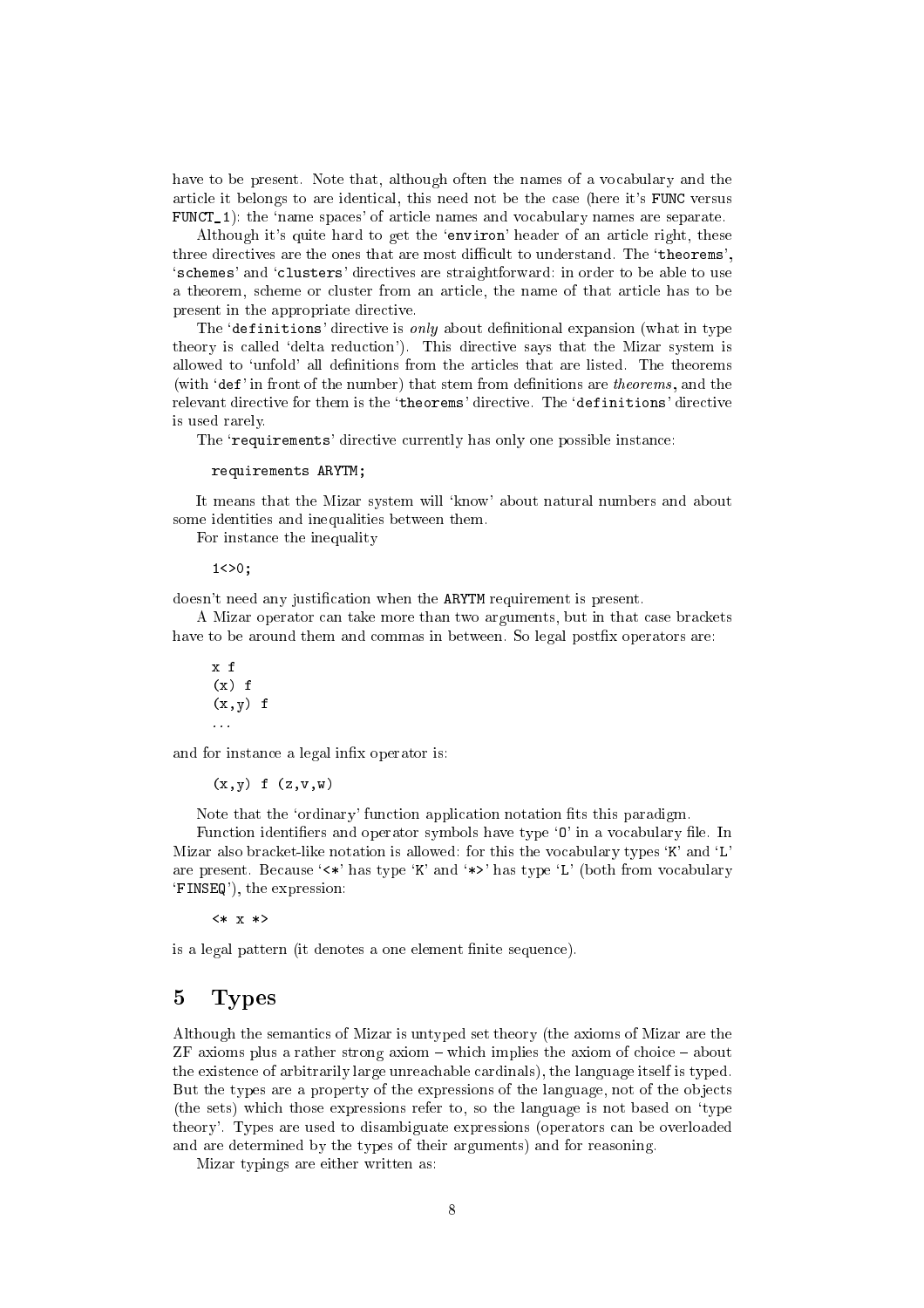variable be type

or as:

variable being type

(in a 'let' one probably would use the first and in a 'for' one would use the second: but both variants may be used everywhere).

Mizar types are built from 'modes' and 'attributes'. A Mizar type is an instance of a mode (which is a parametrised type), possibly prefixed with a number of adje
tives (an adje
tive is an attribute or the negation of an attribute).

For instan
e, in the type:

```
non empty Subset of NAT
```
the mode `Subset' is applied to the expression `NAT' (whi
h denotes the set of natural numbers) giving the type 'Subset of NAT'. To this type then the adjective 'non empty' has been added, which is the negation of the attribute 'empty'.

Every Mizar type has an an
estor type. This leads to a tree-like type hierar
hy of which the root type is 'Any' (or its synonym 'set'). At every node of this tree there is a 'Boolean algebra'-like structure given by the adjectives. The Mizar system knows how to 'widen' types following this structure.

In Mizar it's possible to give an expression some explicit type. For this there is the 'reconsider' construction, which is a variant of the 'set' statement. The way to lo
ally name an expression in Mizar is:

set  $variable = expression;$ 

After this, variable behaves like expression has been substituted for it everywhere. A 'reconsider' is like that, only then the *expression* gets a different type. It looks like:

reconsider variable = expression as type by labels;

(Note that the 'consider' and 'reconsider' statements are not related: the first uses an existential statement to find a new object with some properties, the second 'casts' an already known object given by an expression to some type.)

The type machinery of Mizar is rather well developed. In particular Mizar has so-called 'clusters' to be able to automatically deduce extra type information: clusters allow the Mizar system to manipulate sets of adjectives. There are three kind of cluster definitions: the first kind states that some combination of adjectives gives a non-empty type (this needs to be known to the system, be
ause Mizar types all have to be provably non-empty), the se
ond kind tells that some ombination of adje
tives implies other adje
tives, and the third kind tells that an expression of some shape has some adje
tives.

An example of the first kind of cluster (from article 'HIDDEN') is:

```
definition
  cluster non empty set;
end;
```
(there's no proof because 'HIDDEN' and 'TARSKI' are the two 'special' articles which supply the axiomatics of Mizar). It states that the type 'non empty set' is inhabited. If this luster weren't known, something like:

let X be non empty set;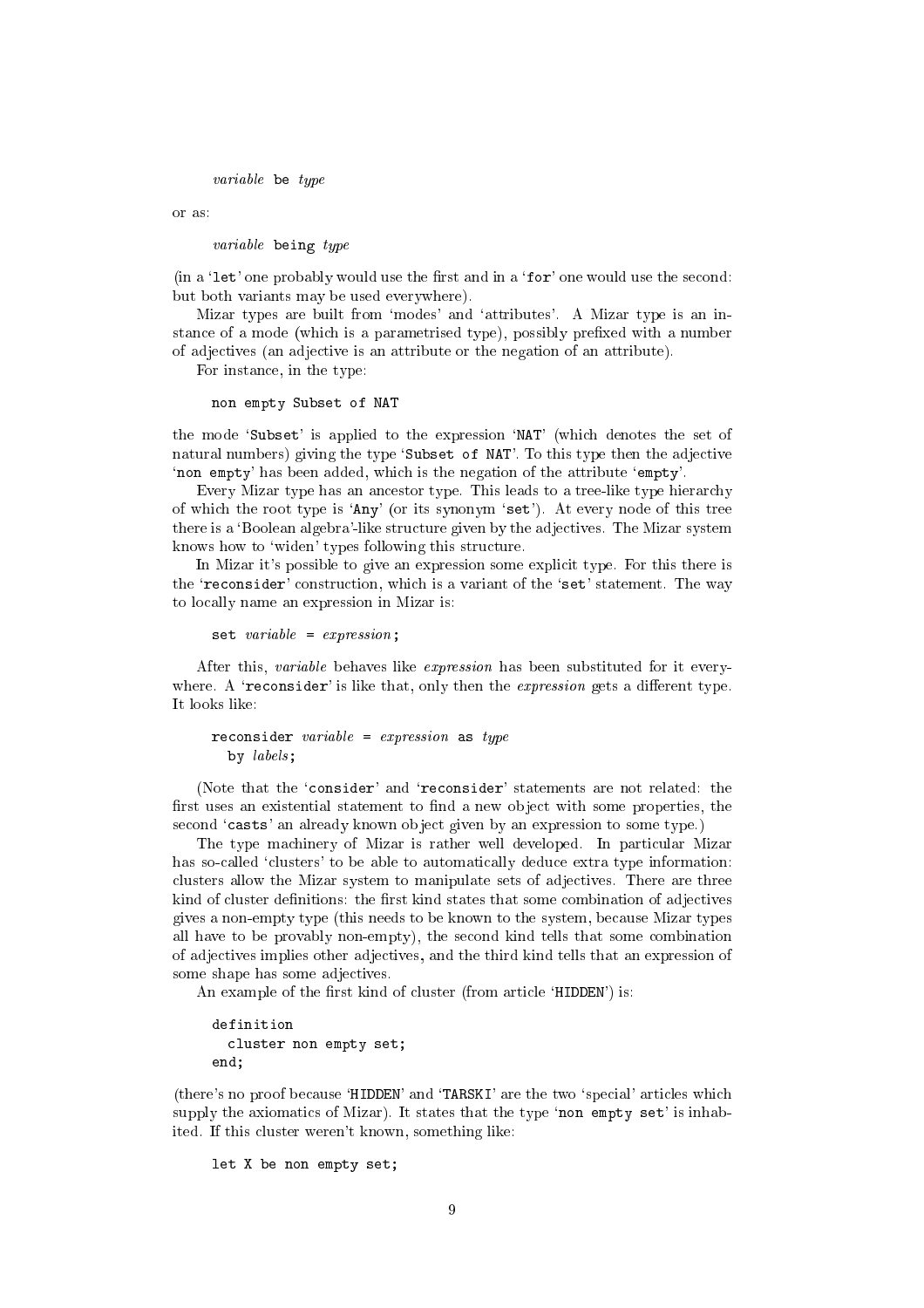wouldn't be allowed, because in that case the system wouldn't know that 'non empty set' is a properly non-empty type.

An example of the second kind of cluster statement (from 'BINTREE1') is:

```
definition
  cluster binary -> finite-order Tree;
28 lines of proof omitted
end;
```
This says that every expression that has type 'binary Tree' has the adjective 'finite-order' as well (so it really has the more informative type 'binary finite-order Tree').

A third kind of luster (from `ABIAN'):

```
definition
  let i be even Integer;
  cluster i+1 -> odd;
5 lines of proof omitted
end;
```
This last kind of cluster is very powerful, because lots of properties of expressions can be derived automatically with it, but it sometimes significantly slows down the system.

Mizar has the 'redefine' statement, which means that an operation can have multiple definitions in which all but the first one have a 'redefine' keyword added. Those redefinitions may be underspecified (all other information is copied from the original definition), they may be defined on a smaller set of arguments, but they do have to be proved 'compatible' with the original definition.

This can be used to give the same operation multiple types. For instance because of  $(from 'NAT_1')$ :

```
reserve k,n for Nat;
definition
  let n,k;
  redefine func n+k -> Nat;
18 lines of proof omitted
end;
```
the Mizar system knows that the sum of two natural numbers will be a natural number (because the 'redefined' version of the operation is syntactically selected when the arguments are natural numbers: for that the articles in the 'notation' dire
tive have to be in the proper order) even although the addition operation originally was defined for real numbers (and in that definition has type Real). But because of the 'redefine', although the redefinition has type Nat, all existing theorems about the original operation of type Real still apply for it as well.

### 6 Semanti
s

The semanti
s of Mizar is fairly straightforward. Mizar is about ZF style set theory with first order logic.

However, there is the subtlety of undefined expressions. The semantics of Mizar 'solves' the problem of undefined expressions in a way that leads to some unexpected properties. Firstly it means that types are *not* only 'syntactic sugar' coding predicates (instead they 'mean' something on the level of the semantics). And secondly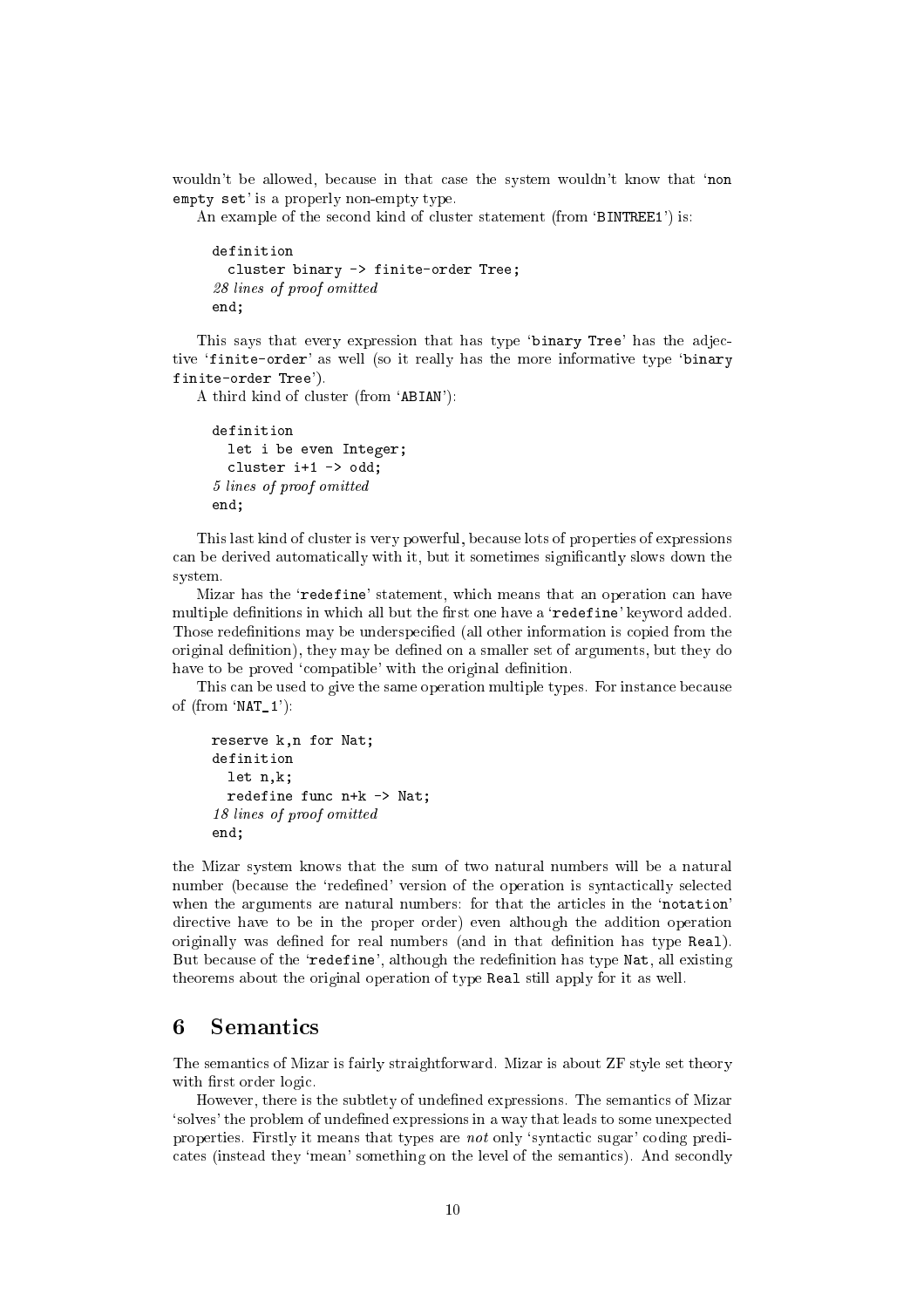it means that the axiom of choice is provable from the way Mizar implements first order logi
.

A Mizar 'func' operation can have preconditions. The proof that the operation is well defined uses these preconditions. However, when *applying* such an operation there is no need to prove that the preconditions hold: they may be false. So, while for instan
e a pre
ondition of division is that the denominator has to be unequal to zero, one is allowed to write expressions like 1/0.

The semanti
s of Mizar doesn't tell anything about the result of applying an operation for which the preconditions fail. If the preconditions are true, the defining statement from the definition is guaranteed to hold; but when the preconditions are false, you don't know anything. So 1/0 is an unknown object. A different way of looking at this is that the function that maps Mizar expressions to their meaning isn't unique: on 'undefined' expressions it can take any value.

The one exception to this rule is that the *type* of an undefined expression still has to apply. So, although we don't know what 1/0 is, we do know that it has to be a real number (as the division operation has type 'Real'). So the defining statement (which is a predicate on the object that's being defined) is not relevant when the preconditions fail, but the type is.

This difference in semantical treatment of unary predicates and types coding those predicates is clear from the following example. Let 'something' be some (irrelevant) statement. Then write:

```
reserve X for set;
definition
  let X;
  assume A: contradiction;
  func choice (X) \rightarrow Element of X means
:Def_choice: something;

orre
tness by A;
end;
definition
  let X:\mathcal{L} is the \mathcal{L}assume A: contradiction;
  func choice1(X) means
:Def_
hoi
e1: it is Element of X & something;

orre
tness by A;
end;
```
(Because the precondition is 'contradiction' of course these operations are well defined whenever the preconditions hold.) The 'choice' and 'choice1' functions seem minor variations of each other. But because of the way the semantics treats undefined expressions we can prove:

theorem AC:  $choice(X)$  is Element of X;

but we an't prove:

```
theorem AC1:
 choice1(X) is Element of X
proof
 thus thesis by Def_choice1;
::> *4
end;
```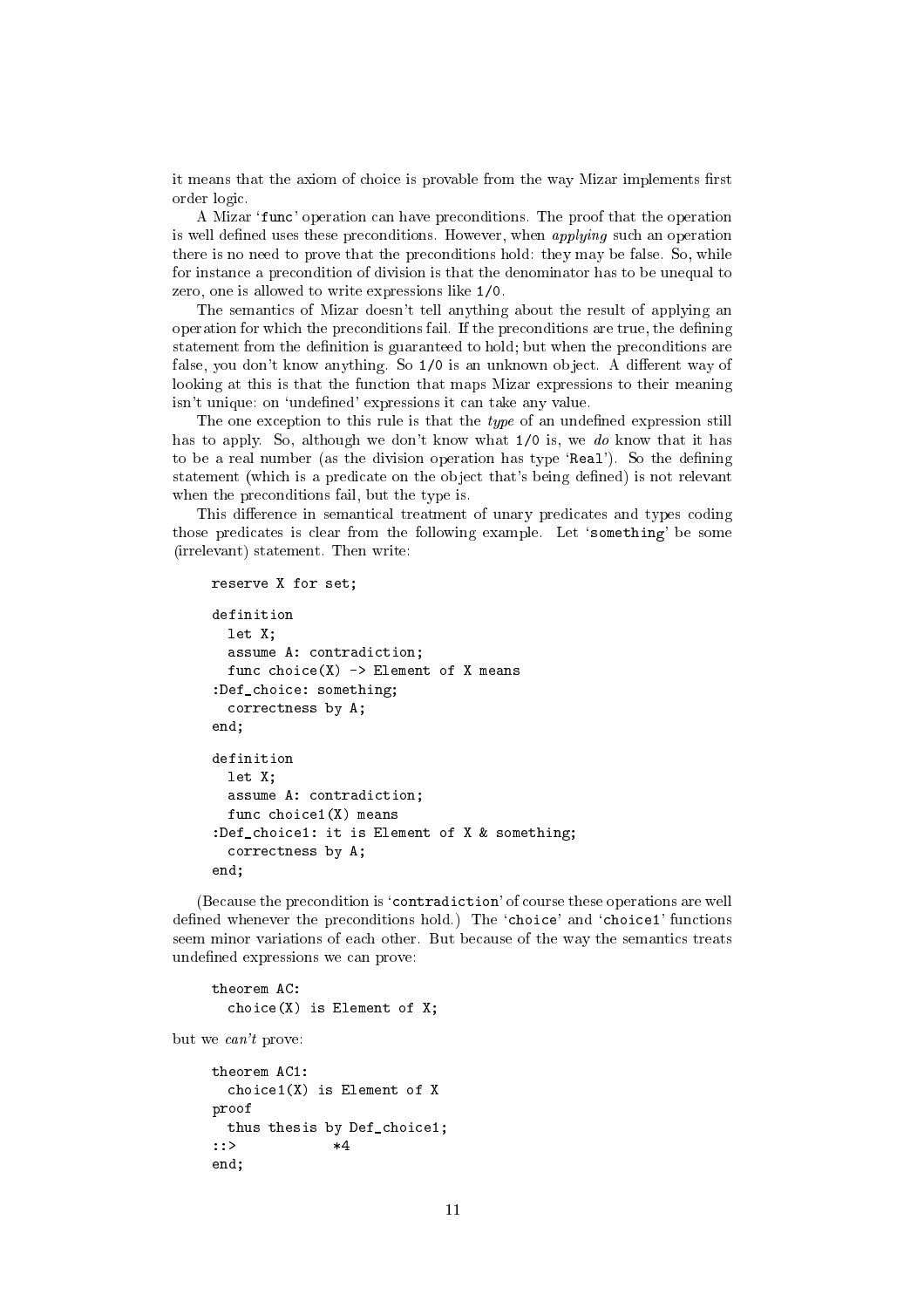(The  $*4$  line is the error message that the 'mizf' checker inserts in the file, number 4 meaning that the `by' inferen
e doesn't hold. It is explained by the Mizar he
ker as 'This inference is not accepted'.)

Note that theorem 'AC' gives a 'uniform' axiom of choice. (The axiom of choice also follows from Mizar's set-theoreti
al axioms, but it learly already is `hard wired' in the way Mizar treats first order logic.)

The meaning of the type 'Element of  $X'$  when  $X$  is an empty set, is some unknown but non-empty lass (all Mizar types are non-empty). In Mizar the statement:

ex x st x is Element of  $\emptyset$ 

(stating that there exists some 'Element of  $(\emptyset)$ ') is provable ('consider x being Element of  $\emptyset$ ; take x;'). But the seemingly contradictory statement:

not ex x st  $x \in \emptyset$ 

is provable as well, because it's a theorem of ZF. (This does not mean that the semantics of Mizar isn't sound, but just that 'Element of' has a strange interpretation.) One would expect the definition of the 'Element' mode (in 'HIDDEN') to have precondition 'X is non empty', but this is not the case.

In order to 'build' mathematical structures, Mizar also has 'struct' types. They are defined like:

```
struct (ancestor struct) struct name (#
   field name \rightarrow type,
   field name \rightarrow type,
  more fields
   \emph{field name} -> type
#)
```
(The '(#' and '#)' brackets may be replaced with high ASCII characters looking like  $\ll$  and  $\gg$ : in fact this notation is the more common one.)

An object of such a struct type is then written like:

struct name  $(\# \ value, value, \dots \ value \#)$ 

and a field is selected from a struct by:

the field name of struct expression

As an example of a struct, here is the way topological spaces are introduced in Mizar (from articles 'STRUCT\_0' and 'PRE\_TOPC'):

```
stru
t 1-sorted (#

arrier -> set
#);
struct(1-sorted) TopStruct (#

arrier -> set,
  topology -> Subset-Family of the 
arrier
#);
  let IT be TopStruct;
  attr IT is TopSpa
e-like means
    the carrier of IT \in the topology of IT &
```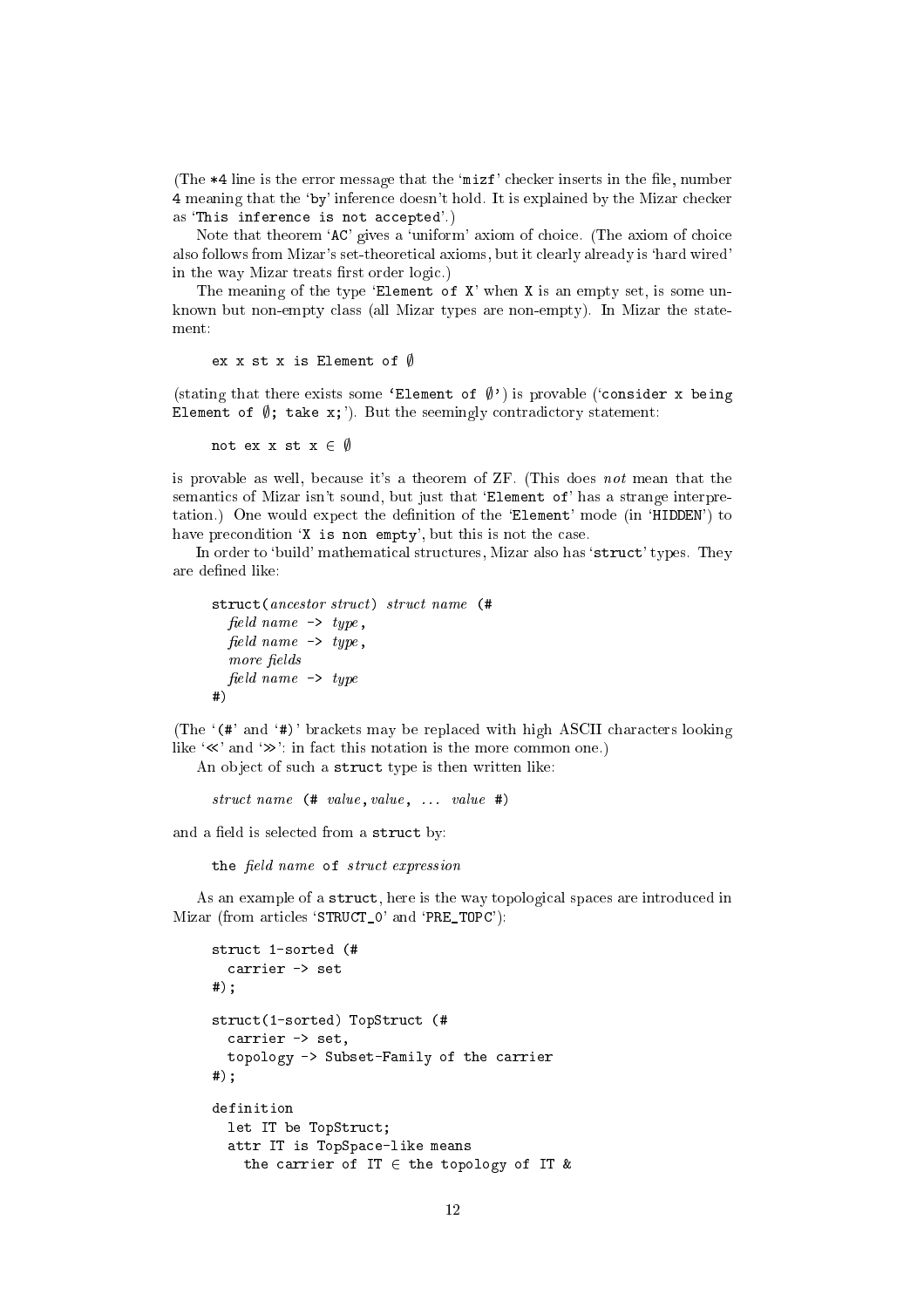```
(for a being Subset-Family of the 
arrier of IT
      st a c= the topology of IT
      holds union a \in the topology of IT) &
    (for a,b being Subset of the 
arrier of IT st
      a \in the topology of IT & b \in the topology of IT
      holds a \cap b \in the topology of IT);
end;
definition
  mode TopSpa
e is TopSpa
e-like TopStru
t;
end;
```
The *specific* semantics of structs in terms of the underlying set theory is not really interesting: some ad hoc coding will do the job (choosing some set for the field names and interpreting the struct as a partial function from that set will work). Because of the way struct types widen, an object will also be of a struct type if it has *more* fields than is required by the definition. The adjective 'strict' means that such extra fields should be absent.

## 7 Comparison To Coq

The Mizar system is quite dissimilar to systems from the LCF tradition like Coq. We here will compare Mizar specifically to Coq, but a similar comparison holds to other LCF-like systems like HOL, Nuprl, Isabelle, et
.

The most striking difference between Mizar and Coq is that Mizar is a batch checker which checks a whole file at a time (the '**Oproof'** keyword gives some control in this respect by allowing one to suppress the checking of specific proofs), while Coq is an interactive system (this is similar to the difference in spirit between compiled and interpreted programming languages). One of the pla
es that this shows is in the readability of the formalizations: a Coq file is just a long list of 'commands', so it has a linear stru
ture and the ommands aren't designed for readability, while a Mizar text has much more structure and is quite accessible without having to 'run' the file

Another difference is that Mizar doesn't have 'proof objects': the system doesn't reduce its correctness to the correctness of a small 'kernel' that only knows about a few primitives. There also is a difference in the kind of logic in the two systems: Coq's kernel is based on 'type theory' which naturally has a constructive logic, while Mizar is very much a classical system.

The Mizar project has *more* automation than Coq and it has less automation. The step used most in Mizar is the 'by' inference; in Coq the common tactics are more elementary than that. The 'by' inference knows how to reason with types, it is able to use equalities and it's able to logi
ally ombine the information from many statements (the maximum: 22 statements in 'GENEALG1'). While it's not full first order inference its power is close to the kind of reasoning steps a human would take (the Mizar system has the 'relinfer' program to eliminate superfluous steps, and running it shows that 'by' is more powerful than one tends to expect). So for the majority of the steps Mizar is more powerful than Coq. On the other hand, the Coq system isn't 'closed', it can be extended with arbitrarily powerful 'tactics'. These tactics, like 'Omega' and 'Ring', are able to solve involved domain specific tasks and don't have a Mizar counterpart. Also, the Coq system is able to 'reflect' on algorithms: it's able to state an algorithm inside the system, to prove that it is orre
t, and then to exe
ute it, making it possible to extend the system `from within'. This also is a reason that Coq is, in a sense, more powerful than Mizar.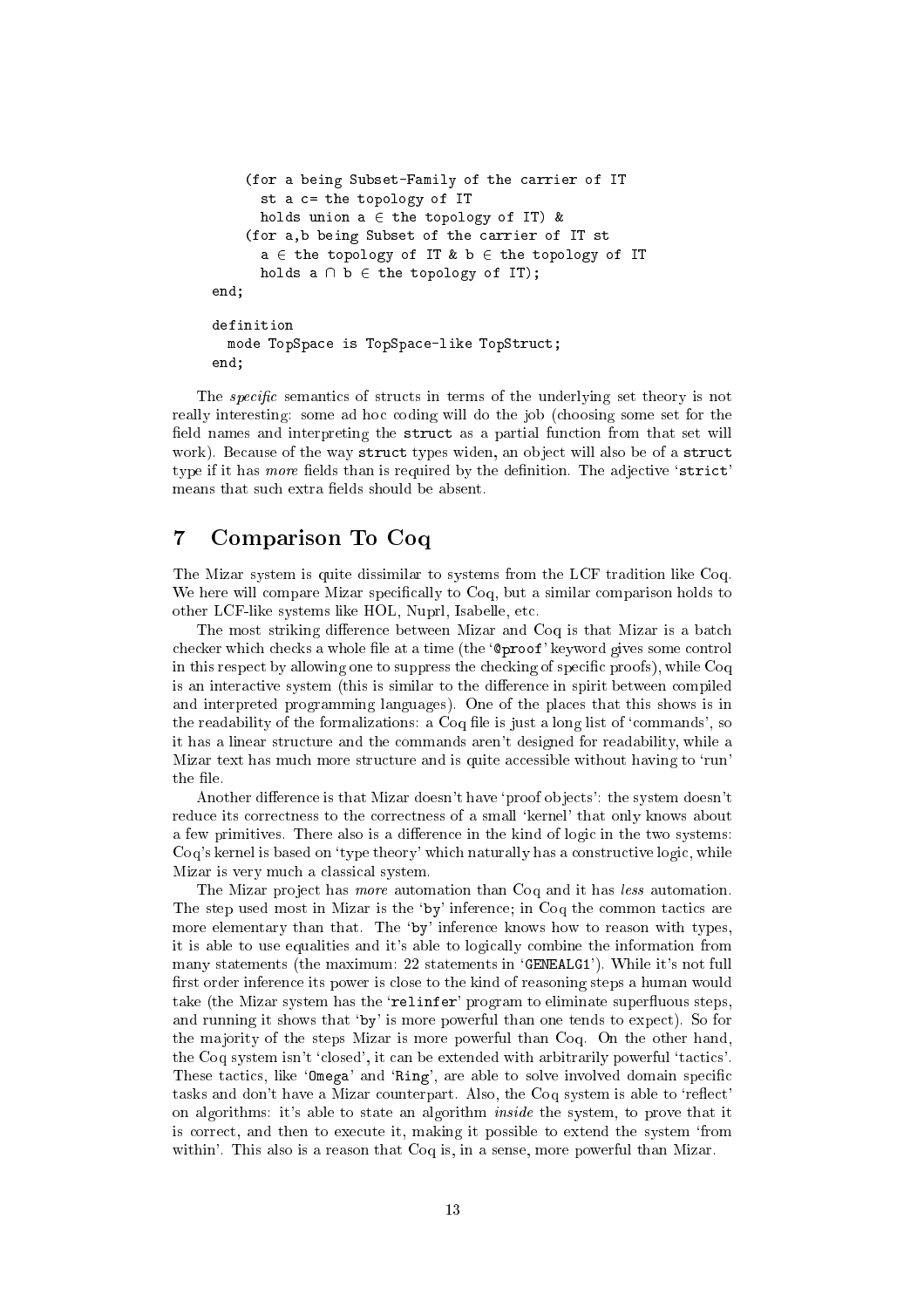Another difference between Mizar and Coq is that Coq mainly reasons backwards from the statement that is to be proved, while Mizar reasons forwards. Basically the Mizar 'skeleton' steps correspond to the Coq tactics and reduce the statement that's to be proved, while the 'diffuse' steps reason forward from already known statements. Most of the steps in a Mizar proof are diffuse steps.

A difference that's not so much a difference between the languages or systems, as well as a difference between the projects, is that the Mizar project has given a big priority to the development of a large and organized library. The Mizar system intentionally makes it hard to create projects of more than a few files (it is possible, but the system gets slow), stimulating Mizar users to submit their work for integration into the Mizar library. And the Mizar library is ontinuously being reorganized and changed by the Mizar group (the 'library committee'), turning it into a stru
tured and onsistent whole. This wouldn't be possible if they didn't 'own' the files.

Here's an example of a hange that has been made to the Mizar library at some time. In the Mizar library the real numbers are constructed from the rational numbers as Dedekind cuts. But in the construction of the set 'REAL' it 'cuts out' the opy of the rationals and `glues in' the `original' rationals (similarly the integers are glued inside the rationals and the natural numbers glued inside the integers). That way the natural numbers are a subset of the reals but also the natural numbers are the *natural* natural numbers, i.e., the finite ordinals. So the real number 0 is the natural number 0 is the empty set. This utting-and-pasting of sets of numbers is a 'hack', but it also is quite nice. The complex numbers don't contain the real numbers in this fashion yet, but a change like this 'to put the real numbers inside the omplex numbers' has been planned.

So the Mizar library is significantly more well developed than the Coq library. For instan
e it already ontains a full onstru
tion of the real numbers (the Coq library only has the real numbers axiomati
ally) with lots of properties proved. (On the other hand, the Mizar library urrently doesn't yet ontain a denition of the rather elementary notion of 'polynomial' so it's not *that* rich yet.) Also Mizar is much more mathematical than Coq. Mizar is primarily about abstract mathematics while Coq has much more a focus on topics from computer science like proving functional programs correct.

Yet another difference: Coq is much more 'mainstream science' than Mizar. Mizar is an old-fashioned system that not many people know (if we take the fair assumption that every Mizar user has written an arti
le for the Mizar library then there are 117 people in the world knowing Mizar), there is hardly any do
umentation about it and it doesn't run on the usual platform for this kind of system (whi
h is a Sun running Unix). On the other hand Coq actively follows the theoretical developments from the type theory ommunity, it's well known, has many users, is well documented and is available for all major platforms.

John Harrrison has written a 'Mizar mode' for HOL. To create a Mizar interface for a LCF style prover like HOL or Coq, one has to write a tactic that is able to do 'by' inference (Harrison decided to implement full first order provability, which is more powerful but less efficient), and one has to write a parser for the Mizar syntax. Because the semantics and the type systems of Mizar and Coq are not the same, there are differences there to be bridged too. Having a system that combines the strengths of Mizar and Coq will be nice (it will be a 'Mizar' that has proof ob je
ts) but doing it by `enhan
ing' Coq will be rather inelegant (there will be duplications of functionality) and inefficient. And really, from the point of view of the mathemati
ally in
lined user Mizar already ontains everything that one needs.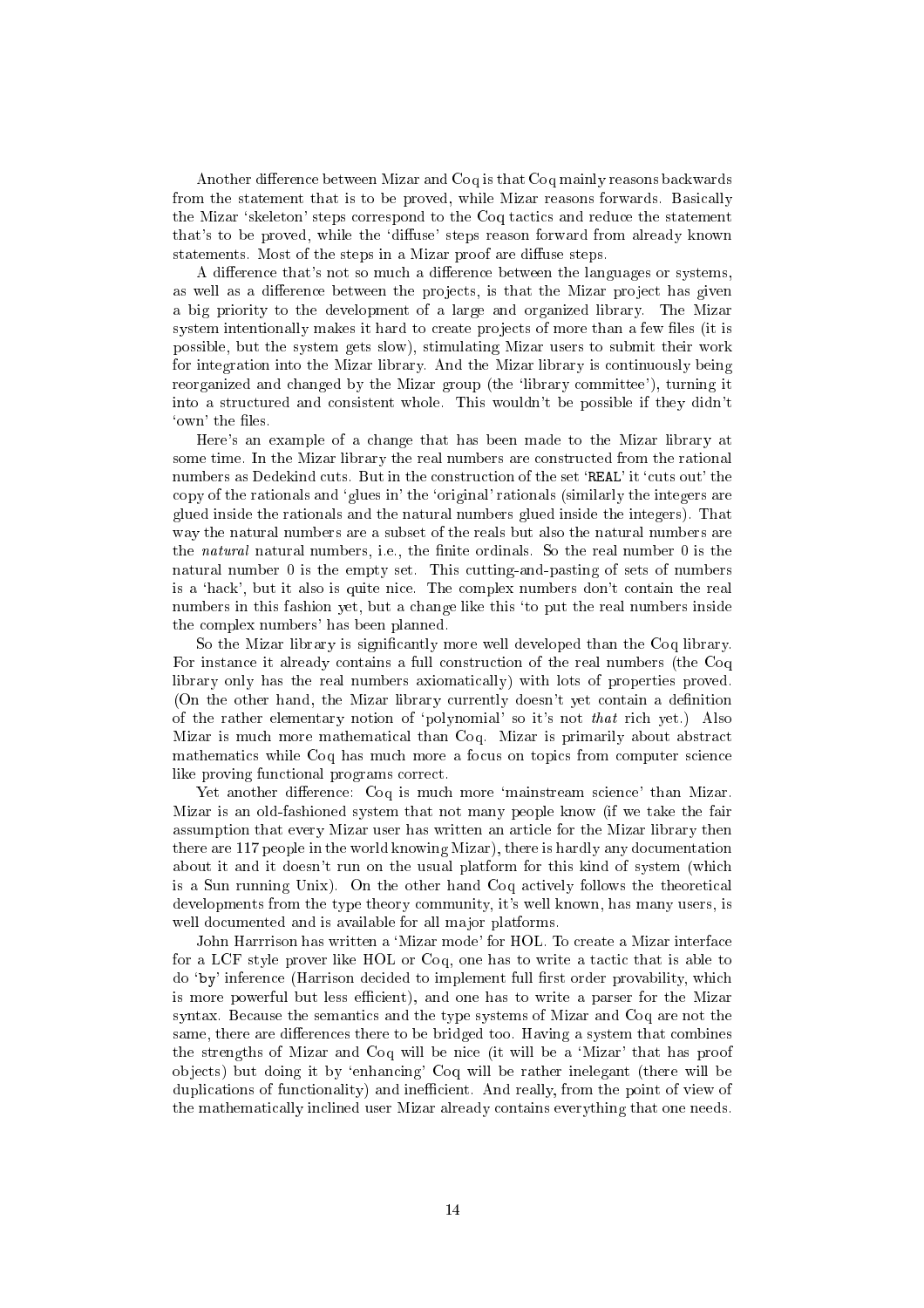### Referen
es

- [1] G. Gierz, K.H. Hofmann, K. Keimel, J.D. Lawson, M. Mislove, and D.S. Scott. A Compendium of Continuous Latti
es. Springer-Verlag, Berlin, Heidelberg, New York, 1980.
- [2] J. Kotowicz, B. Madras, and M. Korolkiewicz. Basic notation of universal algebra. Journal of Formalized Mathemati
s, 4, 1992.
- [3] M. Muzalewski. An Outline of PC Mizar. Fondation Philippe le Hodey, Brussels, 1993.

## A How To Run Mizar

Select three directories:

- distribution is uncertainty that distribution in the Mixard department.
- mizardir : for the installed mixar system in the installer
- work in the state of the state articles in the state of the state of the state of the state of the state of the

The recommended choice for *mizardir* is  $C:\MIZAR$ , although everything works fine if you put it elsewhere.

To install the Mizar system, get the zipped installation files from:

```
<ftp://ftp.mizar.org/verversion/disks.zip/>
```
(the 'version' of the system described in this note is '5-3.07'). Unzip them all inside *distdir*. Then run the install command:

distdir \install distdir \ mizardir

This installs everything apart from the sources of the Mizar library in '*mizar*dir \MML'. These sources are really not very important (not even for reference to the library: the abstracts in ' $mizardir \triangle ABSTR$ ' are much more suitable for that). To unpack the sources of the Mizar library too, run the 'FMnumber. EXE' files from  $distdir$  inside ' $mixardir \text{MML}$ '.

Now add:

set mizfiles=mizardir

to the appropriate 'AUTOEXEC.BAT' file, add *mizardir* to the DOS search PATH, and the installation will be omplete.

To write an article create two subdirectories:

- $\bullet$  workdir \TEXT where the contract of the contract of the contract of the contract of the contract of the contract of the contract of the contract of the contract of the contract of the contract of the contract of the contract of the con
- $\bullet$  workdir \DICT where  $\Omega$  is the state  $\Omega$

Supposing the name of the article you'll be going to work on is 'FOO', then create:

- workdirectly  $\Upsilon$  is the set of  $\Gamma$
- where we have a positive  $\Gamma$

which are your article and vocabulary files.

To check the article for correctness, cd to *workdir* and run the command:

mizf text\foo mizing the contract of the contract of the contract of the contract of the contract of the contract of the contract of the contract of the contract of the contract of the contract of the contract of the contract of the co

(the mizf checker will add the suffix '.miz' by itself). This will check the file, and will put the error messages *inside* the checked file (so it might be necessary to close the file in the editor before running the 'mizf' command).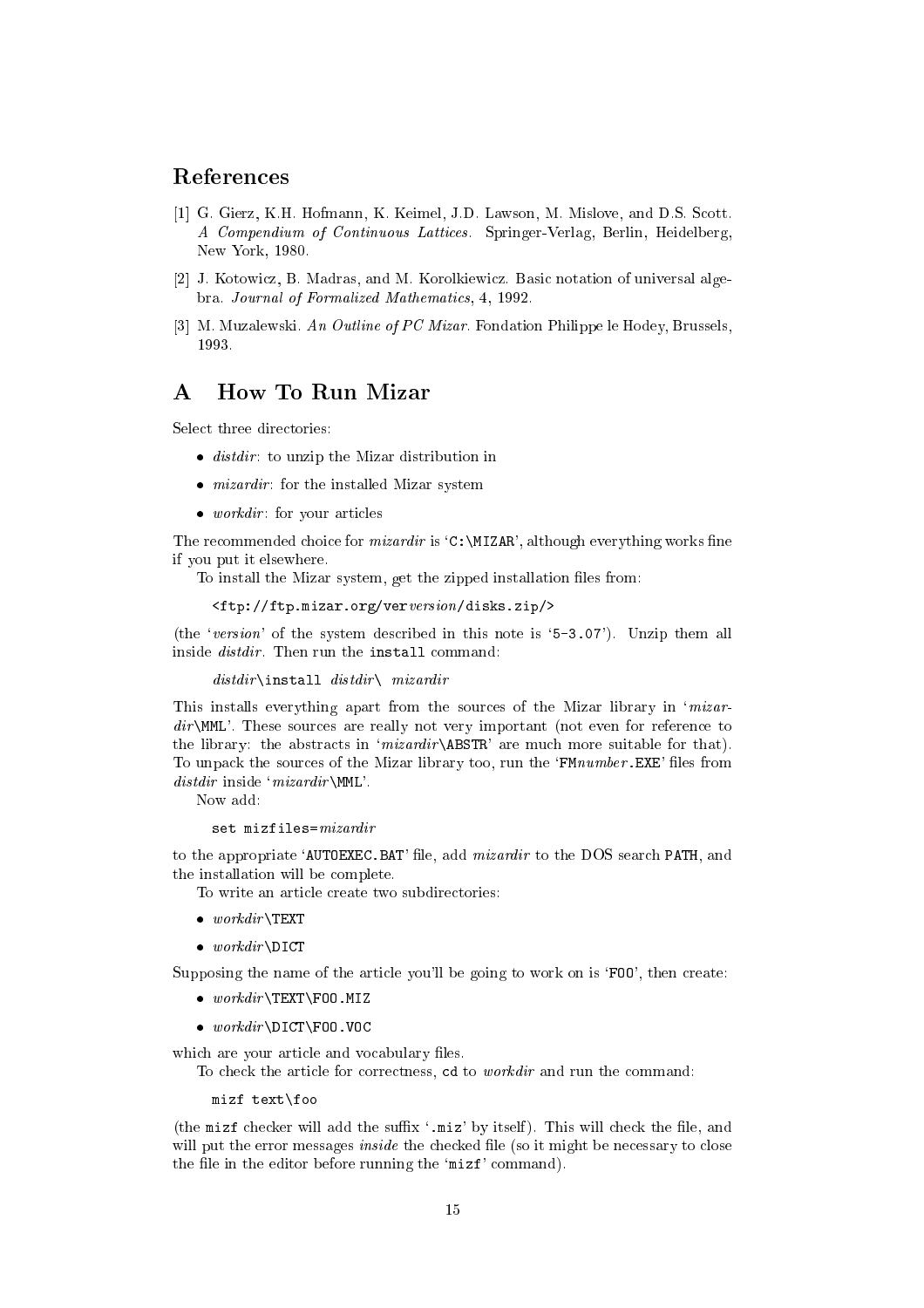#### B Grammar

```
Mizar-Article ='environ'
     \{ 'vocabulary' File-Name-List ';' |( 'notation' |'constructors'|
          'clusters' |
          'definitions'
          'theorems'
          'schemes') File\text{-}Name\text{-}List';'|
       'requirements' File-Name-List ';' }
  ('begin' { Text\text{-}Item } ) { ...}.
Text-Item ='reserve' Identifier-List 'for' Type-Expression-List ';' |
  'definition'
     \{Definition-Item\}\lceil 'redefine' \{ Definition-Item \}]
     \lq\end'\lq\mathbin{;}Structure\text{-}Definition'theorem' Proposition Justification ';' |
  ['scheme'] Identifier
     '{' ( Identifier\ List '[' Type-Expression-List ']' |
          Identifier-List '(' Type-Expression-List ')' '->' Type-Expression )
          {',\dots} T
     \cdot: Formula-Expression
     ['provided' Proposition \{ 'and' ... \}]
     Justification:
  Auxiliary-Item'canceled' \lceil Numeral \rceil';'.
\label{eq:Definition} Definition\text{-}Item \; = \;Assumption
  Auxiliary-ItemStructure\text{-}Definition'mode' M-Symbol ['of' Identifier-List]
     ([ -\rightarrow ' \; Type\text{-}Expression\; ] \; [ \; 'means' \; Definitions \; ] \; ' ;'Correctness-Conditions
       'is' Type-Expression ';' )
     \{ 'synonym' M-Symbol \lceil 'of' Identifier-List \rceil ';' \} |
  'func' Functor-Pattern \lceil '->' Type-Expression \rceil\left[ ('means' | 'equals') \textit{Definiens} | ';'
     Correctness-Conditions
     { 'commutativity' Justification ';' }
     \{ 'synonym' Functor-Pattern ';' \} |
  'pred' Predicate-Pattern ['means' Definiens ] ';'
     \label{correctness-conditions} Correctness-Conditions\{ 'symmetry' Justification ';' \|'connectedness' Justification ';' |
       'reflexivity' Justification ';' |'irreflexivity' Justification ';' }
     \{ ( 'synonym' | 'antonym' ) \ Predicte-Pattern';' \} |
```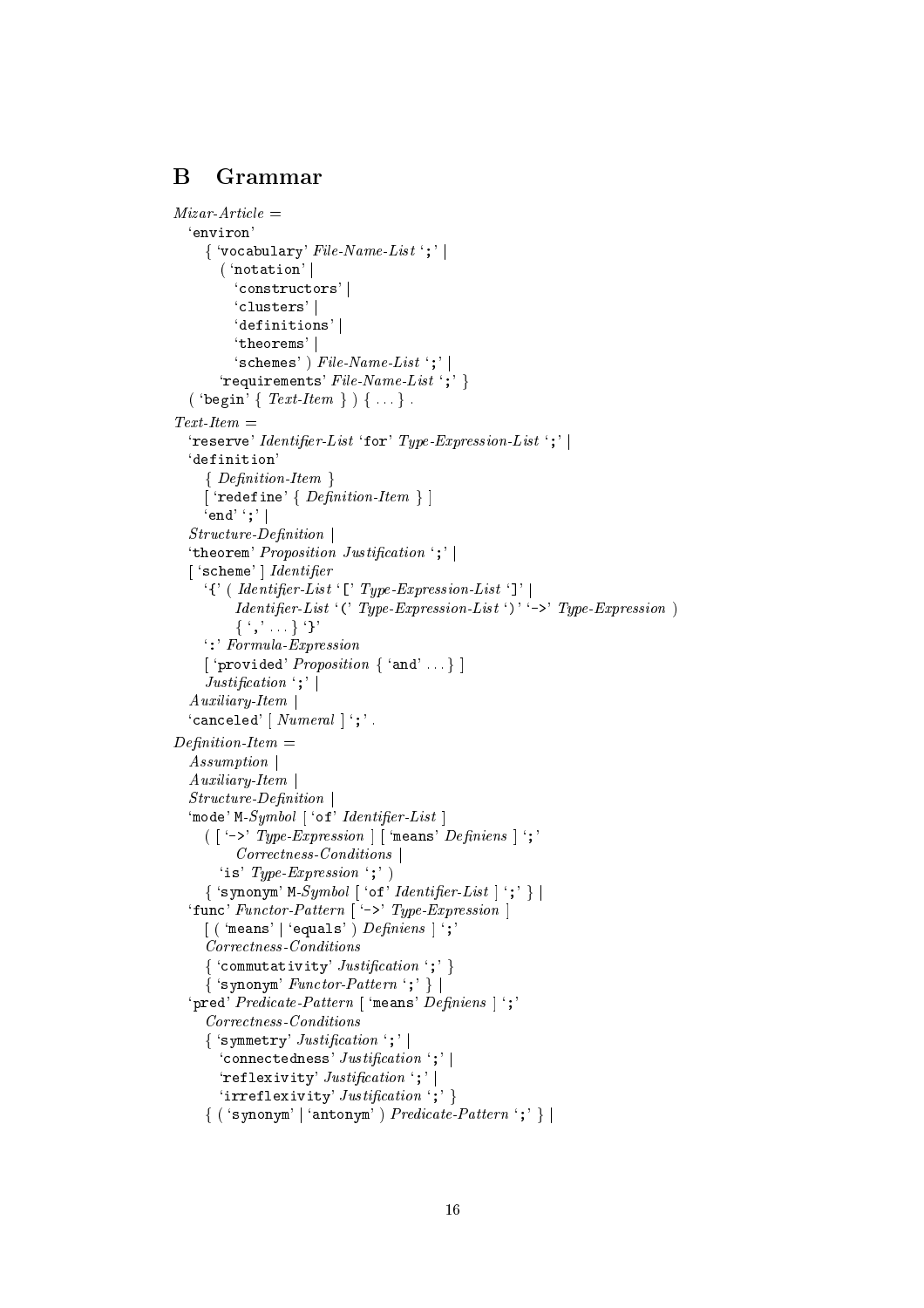```
'attr' Identifier 'is' V-Symbol 'means' Definiens ';'
    [ Correctness-Conditions ]
     \{ ('synonym' | 'antonym')
       (Identi\hat{t}er 'is' V-Sumbol | Predicate-Pattern ) ';' }
  'canceled' \lceil Numeral \rceil \rceil'cluster' Adjective-Cluster Type-Expression ';' Correctness-Conditions
  'cluster' Adjective-Cluster '->' Adjective-Cluster Type-Expression ';'
     Corrections-Conditions \mid'cluster' Term-Expression '->' Adjective-Cluster ';'
     Corrections-Conditions.
Structure\text{-}Definition ='struct' ['(' Type-Expression-List')' ] G-Symbol ['over' Identifier-List]
    '(#' ( U-Symbol \{ ',' \}'->' Type-Expression ) \{ ','.\}'#)'';'
Definitions =\lceil ':' Identifier ':' \rceil ( Formula-Expression | Term-Expression ) |
 \lceil ": ' Identifier ": '
    ( (Formula-Expression | Term-Expression ) 'if' Formula-Expression )\{ \cdots}
    ['otherwise' (Formula-Expression | Term-Expression )].
Function-Pattern =[Function-Loci] 0-Symbol [Function-Loci]K-Symbol Identifier-List L-Symbol.
Function-Loci =Identifier' ('Identifier List ')'.
Predicter-Pattern = [ Identifier-List | R-Symbol | Identifier-List | .
Corrections-Conditions =\{ 'existence' Justification ';' |
    'uniqueness' Justification ';' |
    'coherence' Justification ';' |
    'compatibility' Justification ';' |'consistency' Justification ';' }
  ['correctness' Justification';'].
Justification =Simple\text{-}Justification('proof'] 'Qproof') <i>Reasoning 'end'</i>.Reasoning =\{Reasoning-Item\}['per' 'cases' Simple-Justification ';'
    (('case' (Proposition | Conditions )';' { Reasoning-Item })
         \{ \ldots \}('suppose' (Proposition | Conditions )'; ' { ReasoningItem })\{ \ldots \})].
Reasoning-Item =Auxiliary\text{-}ItemAssumption
  ( 'thus' | 'hence' ) Statement |
  'take' ( Term-Expression | Identifier '=' Term-Expression \{ \cdot, \cdot \}';'.
Auxiliary-Item =['then' | Statement'set' (Identifier '=' Term\text{-}Expression ) { ','...}';' |
```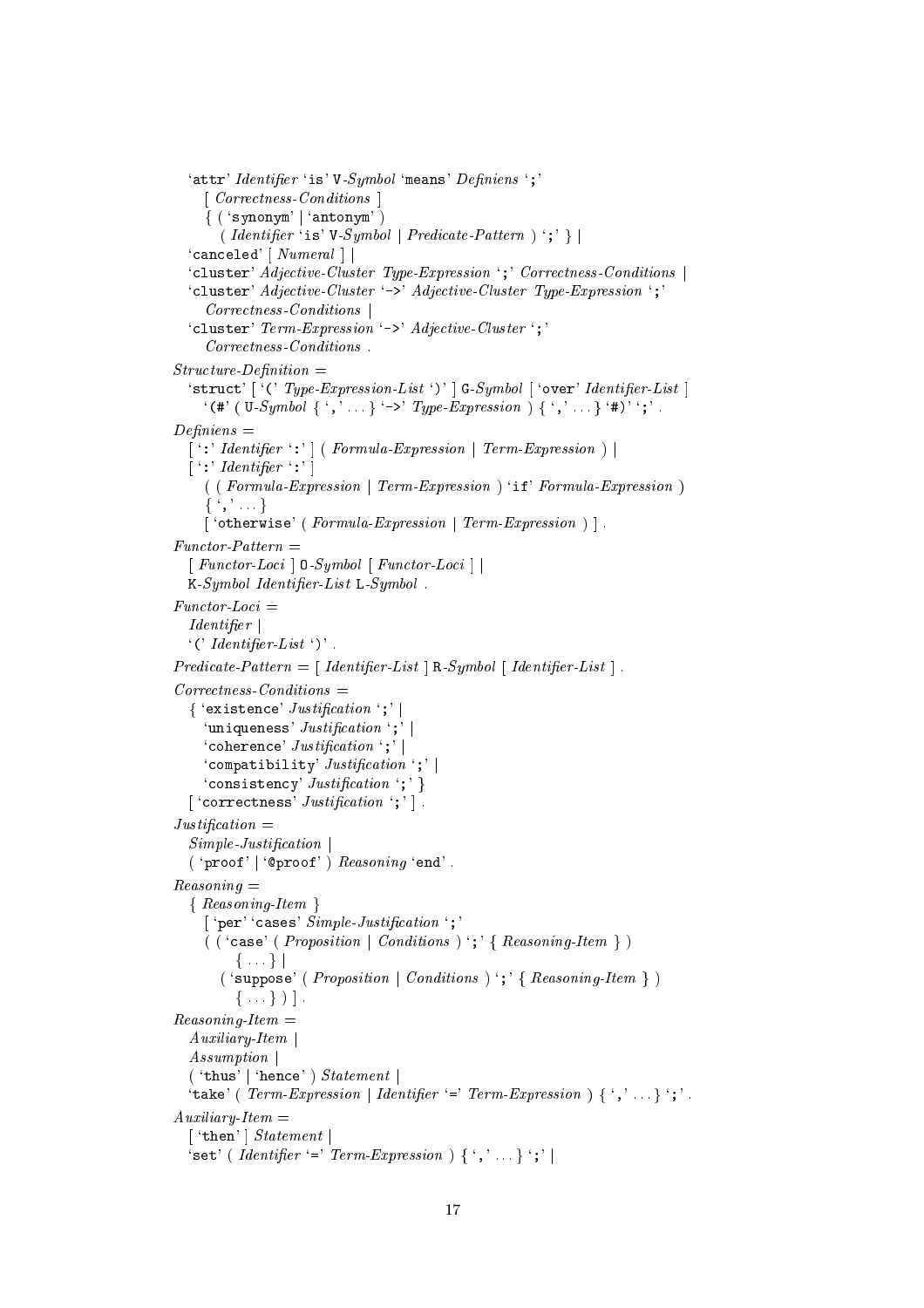```
'deffunc' Identifier '(' [ Type-Expression-List | ')' '=' Term-Expression |'defpred' Identifier '[' | Type-Expression-List | ']' 'means'
     Formula-Expression.
Assumption =('let') 'given') Qualified-Variables ['such' Conditions ]';'
  'assume' (Proposition \mid Conditions)';'.
Statement =\lceil 'then' \rceil(Proposition Justification ';')'consider' Qualified-Variables ['such' Conditions]
         Simple\text{-}Justification : |'reconsider
         (Identifier '=' Term\text{-}Expression \mid Identity ) { ','...}
         'as' Type-Expression Simple-Justification ';'
       Term-Expression '=' Term-Expression Simple-Justification
         \cdot \cdot = \cdot ( Term-Expression Simple-Justification ) { \cdot = \cdot ... } ) |
  \lceil Identifier ':' \rceil 'now' Reasoning 'end' ';'.
Simple\text{-}Justification =\lceil 'by' Reference \{\cdot, \cdot \ldots\}\rceil'from' Identifier ['(' Reference \{ \cdot, \cdot \ldots \}')'].
Reference =IdentifierFile-Name ':' ( Numeral | 'def' Numeral ) { ','...}.
Conditions = 'that' Proposition \{ 'and' ... \} .Proposition = [Identity, \cdot] Formula-Expression.
Formula-Expression =\lvert (' Formula-Expression ')' |
  [Term-Expression-List] R-Symbol [Term-Expression-List]Identifier \lceil '[' Term\text{-}Expression\text{-}List ']' \rceilTerm-Expression 'is' \{ \; \mid \; 'non' \; | \; V\text{-}Symbol \; \} \; |Term-Expression 'is' Type-Expression
  Quantified\text{-}Formula\text{-}ExpressionFormula \textit{-Expression '& Formula \textit{-Expression } |Formula-Expression 'or' Formula-Expression
  Formula-Expression 'implies' Formula-Expression |
  Formula-Expression 'iff' Formula-Expression
  'not' Formula-Expression
  'contradiction'
  'thesis'.
Quantified \text{-} Formula \text{-} Expression ='for' Qualified-Variables ['st' Formula-Expression]
    ( 'holds' Formula-Expression | Quantified-Formula-Expression |'ex' Qualified-Variables 'st' Formula-Expression.
Qualified-Variables =Identifier-List(Identifier-List ('being' | 'be') Type-Expression \} \{','...}
    \lceil ',' Identifier-List \rceil.
Type-Expression ='('Type-Expression')'Adjective-Cluster M-Symbol \lceil 'of' Term-Expression-List \rceilAdjective-Cluster G-Symbol ['over' Term-Expression-List].
```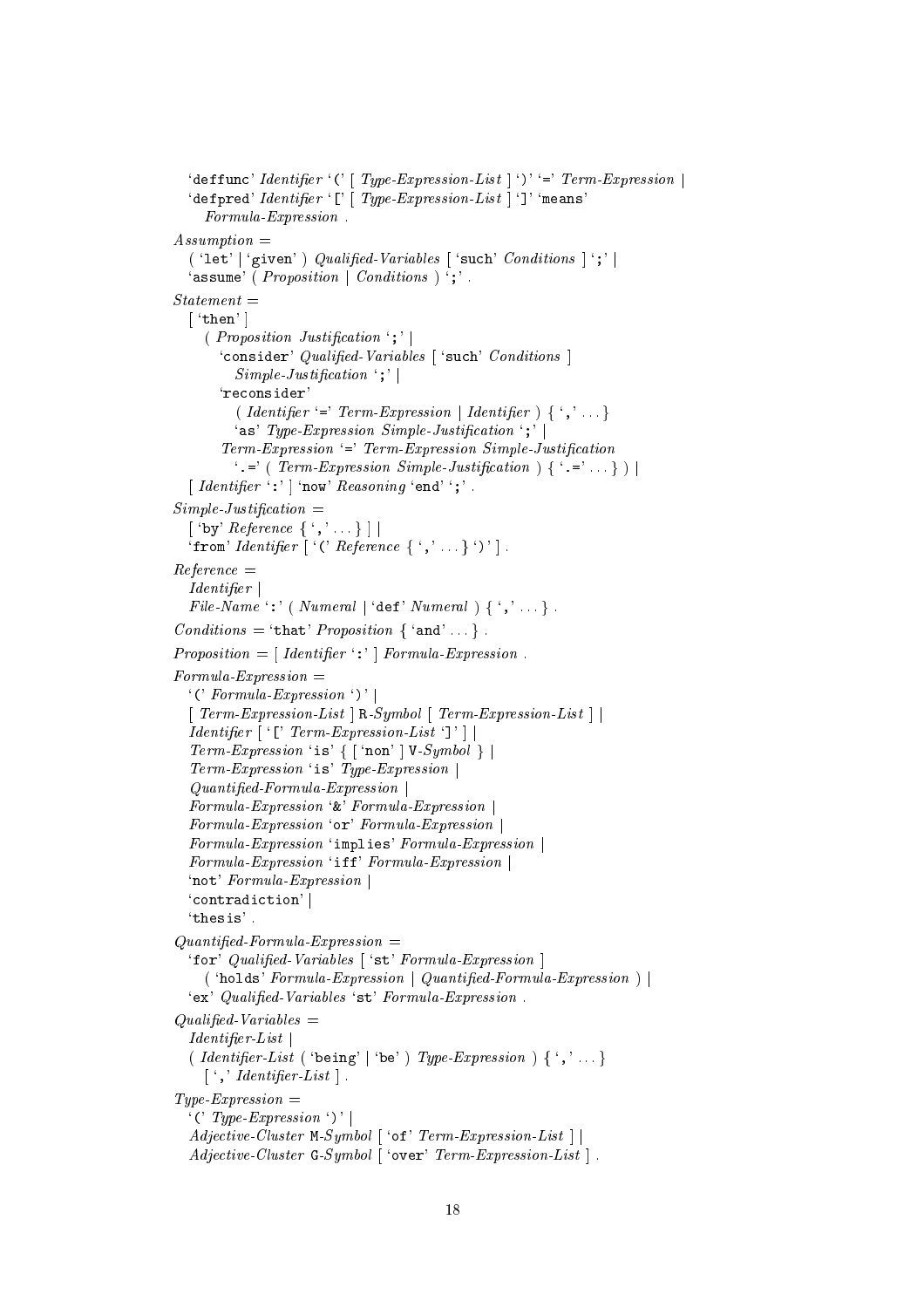```
Adjective-Cluster = { \lceil 'non' | V-Symbol }.
Term\text{-}Expression ='('Term-Expression')' |
  \lceil Arguments \lceil 0-Symbol \lceil Arguments \rceil |
  K-Symbol Term-Expression-List L-Symbol \vertIdentifier '(' \lceil Term-Expression-List \lceil ')' \lceilG-Symbol ( # Term-Expression-List * + ) \midIdentifier\lq\lq Term-Expression
       \left[ ('where' Identifier-List 'is' Type-Expression \left[ {','...}
       \cdot: Formula Expression \cdot \cdot |
  NumeralTerm-Expression 'qua' Type-Expression |
  'the' U-Symbol 'of' Term-Expression |
  'the' U-Symbol
  \frac{16}{31} | '$2' | '$3' | '$4' | '$5' | '$6' | '$7' | '$8' |
  'it'.
Arquments =Term-Expression
  ' (' Term-Expression-List')'.
File-Name-List = File-Name \{\cdot, \cdot, \cdot\}.
Identifier-List = Identifier \{\cdot, \cdot, \cdot\}.
Type-Expression-List = Type-Expression \{\cdot,\cdot\}.
Term-Expression-List = Term-Expression \{ \cdot, \cdot \}.
```
#### $\mathbf C$ Axioms

Here are the undefined notions and axioms of the Mizar system: everything in the Mizar library is defined and proved from just this. (This is the content of articles 'HIDDEN' and 'TARSKI'. Axiom 'TARSKI:8' was omitted because it's derivable from  $'TARSKI: def 5'.)$ 

```
definition mode Any; synonym set; end;
reserve x, y, z, u for Any, N, M, X, Y, Z for set;
definition let x, y; pred x = y; reflexivity; symmetry; antonym x <> y; end;
definition let x, X; pred x \in X; antisymmetry; end;
definition let X: attr X is empty: end:
definition cluster empty set; cluster non empty set; end;
definition func \emptyset -> empty set; end;
definition let X; mode Element of X; end;
definition let X; func bool X -> non empty set; end;
definition let X; mode Subset of X is Element of bool X; end;
definition let X be non empty set; cluster non empty Subset of X; end;
definition let X, Y; pred X c= Y; reflexivity; end;
definition let D be non empty set. X be non empty Subset of D:
 redefine mode Element of X \rightarrow Element of D;
end:
theorem (for x holds x \in X iff x \in Y) implies X = Y;
definition let y; func \{y\} -> set means x \in it iff x = y;
  let z; func \{y, z\} -> set means x \in it iff x = y or x = z;
  commutativity;
```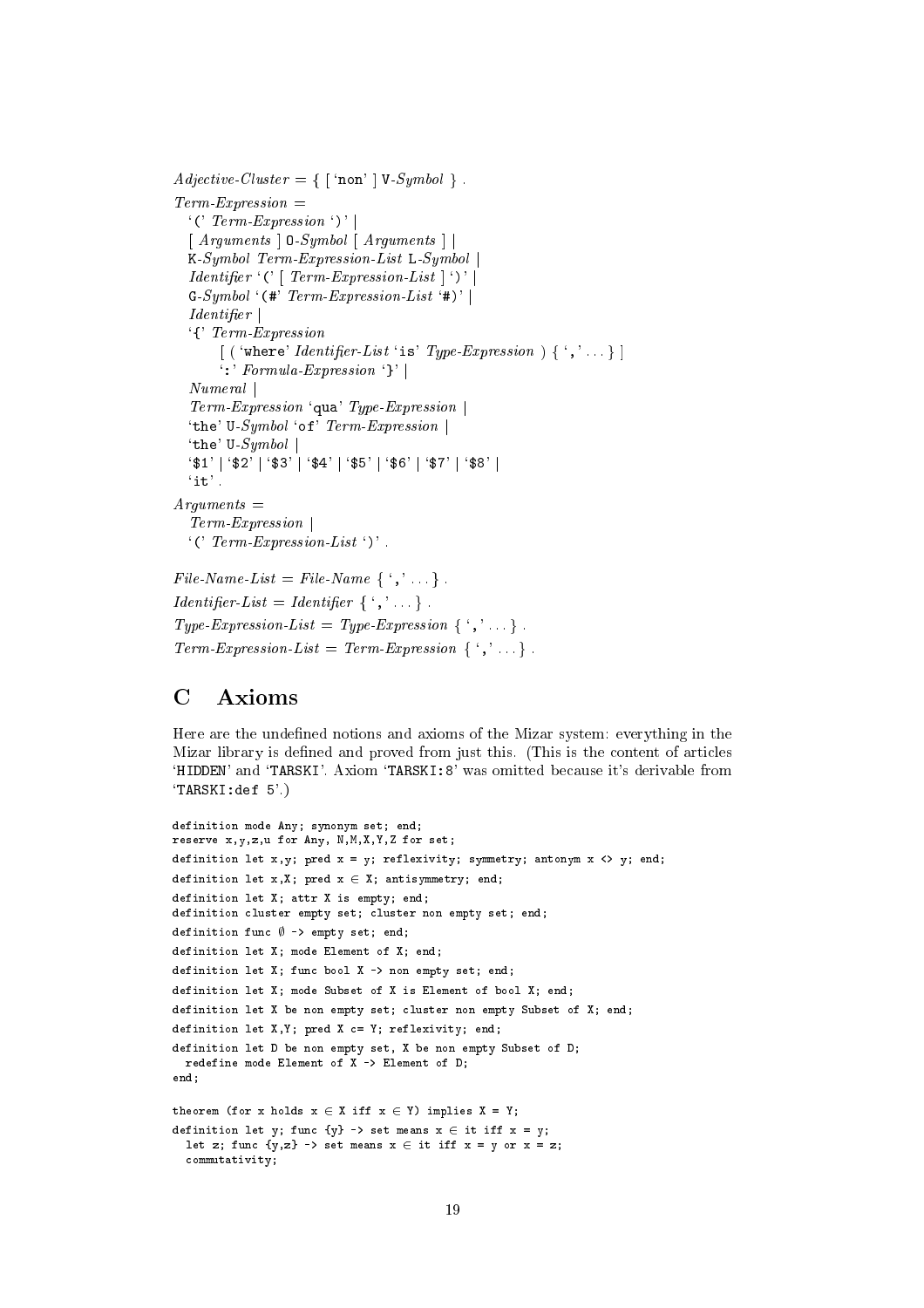```
end;
definition let y; 
luster {y} -> non empty;
 let z; cluster \{y, z\} -> non empty;
end;
definition let X, Y; redefine pred X c= Y means x \in X implies x \in Y; end;
definition let X;
 func union X \rightarrow set means x \in it iff ex Y st x \in Y & Y \in X;
end.
end;
theorem X = bool Y iff for Z holds Z \in X iff Z c= Y;
theorem x \in X implies ex Y st Y \in X & not ex x st x \in X & x \in Y;
scheme Fraenkel {A()->set, P[Any, Any]}:
    ex X st for x holds x \in X iff ex y st y \in A() & P[y,x]
  provided
    for x,y,z st P[x,y] & P[x,z] holds y = z;definition let x, y; func [x,y] equals \{\{x, y\}, \{x\}\}; end;
definition let X,Y;
  pred X \approx Y means ex Z st
    (for x st x \in X ex y st y \in Y & [x,y] \in Z) &
    (for y st y \in Y ex x st x \in X & [x,y] \in Z) &
    for x, y, z, u st [x, y] \in Z \& [z, u] \in Z holds x = z iff y = u;
end:end;
:: Axiom der unerrei
hbaren Mengen
theorem ex M st N \in M &
  (for X, Y holds X \in M & Y c= X implies Y \in M) &
  (for X holds X \in M implies bool X \in M) &
  (for X holds X c= M implies X \approx M or X \in M);
```
## D Complete Example

Here is an example of a complete Mizar text: it's the article 'UNIALG<sub>1</sub>' from the Mizar library, article number 303 by Jarosław Kotowicz, Beata Madras and Małgorzata Korolkiewicz [2]. It defines the type 'Universal\_Algebra' (together with the notions of 'arity' and 'signature') which is the Mizar implementation of `one-sorted algebras' from the theory of universal algebra.

We both give here the 'abstract' file 'UNIALG 1.ABS' as well as the full Mizar arti
le `UNIALG\_1.MIZ'. Interspersed are explanations. Sometimes the explanations contain Mizar text from other articles: the main text of the 'UNIALG<sub>1</sub>' article can be re
ognized be
ause it is not indented and be
ause it has line numbers in the left margin.

### D.1 Abstract

In order to find out what's in an article from the Mizar library, one generally only looks at its 'abstract' file. This is generated automatically from the full article. In it all proofs have been removed and 'sequence numbers' like 'UNIALG 1:5' for the theorems and 'UNIALG 1:def  $11'$  for the definitions have been inserted automatially.

```
1 :: Basi
 Notation of Universal Algebra
2 :: by Jaros{\l}aw Kotowicz, Beata Madras and Ma{\l}gorzata Korolkiewicz
\mathbf{a} \rightarrow4 :: Re
eived De
ember 29, 1992
5 :: Copyright (
) 1992 Asso
iation of Mizar Users
    vocabulary UNIALG, PFUNC1, FINSEQ, FUNC_REL, FUNC, FINITER2, PBOOLE, UNIALG_D;
\Omeganotation ARYTM, NAT_1, STRUCT_0, TARSKI, RELAT_1, FUNCT_1, FINSEQ_1, FUNCOP_1,
10<sup>1</sup>11 PARTFUN1, ZF_REFLE;
12 clusters TARSKI, FINSEQ_1, RELSET_1, STRUCT_0, ARYTM, PARTFUN1, FUNCOP_1;
```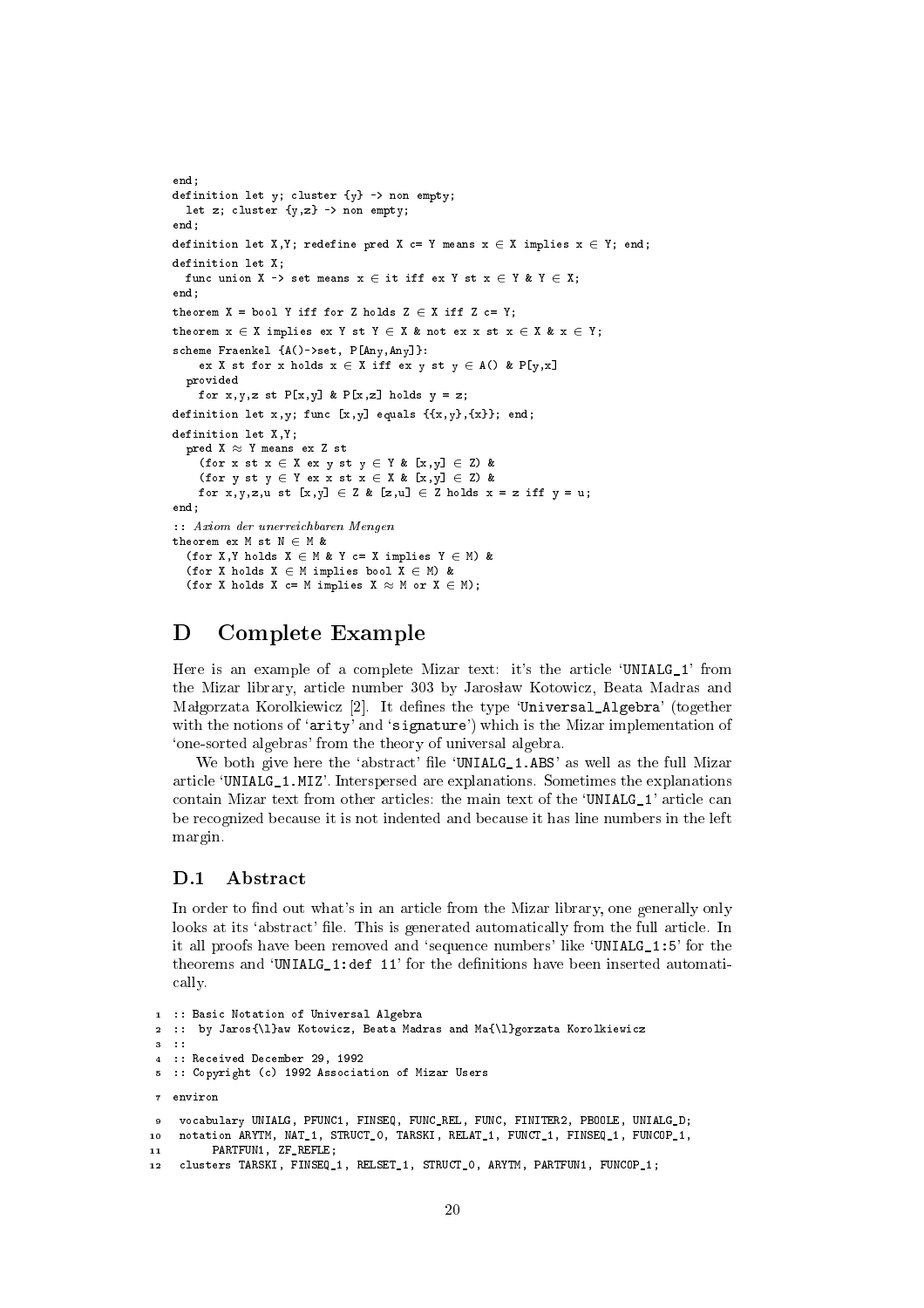#### 13 constructors FINSEQ\_4, STRUCT\_0, ZF\_REFLE, FUNCOP\_1, PARTFUN1; requirements ARYTM;

This is the 'environ' header of the article. It mentions the various vocabularies (in the 'vocabulary' directive) and articles (in the 'notation', 'clusters' and 'constructors' directives) from the Mizar library that the article uses. The only special items in this header are the vocabulary 'UNIALG' which is the one that's 'special' to this article, and the 'ARYTM' label, which is neither a vocabulary name nor an arti
le name.

The vocabulary file 'UNIALG. VOC' is not explicitely present in the Mizar distribution but only as part of the 'compiled' vocabulary library 'MML. VCB'. However, it can be printed with the command 'listvoc UNIALG':

```
GUAStr
Ucharact
Vhomogeneous
Vquasi_total
Vpartial
OOpers 128
MUniversal_Algebra
Oarity 128
Osignature
```
These are the 'func' ('0'), 'mode' ('M'), 'attr' ('V'), 'struct' ('G') and 'struct field' ('U') symbols which are 'new' to this article. These symbols correspond to the definitions from lines 62, 63, 75, 82, 105,  $/$ , 142, 150 and 161 of the abstract, and lines 153, 154, 176, 182, 257, /, 343, 351 and 395 of the full article. The operation 'Opers' does not appear in this article, but is defined in article 'UNIALG\_2' (both arti
les share the vo
abulary).

#### <sup>17</sup> begin

A Mizar article consists of one or more 'sections', each of which starts with 'begin' (there is no corresponding 'end'). This article only has one section.

```
20 reserve A for set,
              a for Element of A.
2122 x,y for FinSequen
e of A,
23 h for PartFun
 of A*,A ,
              n.m for Nat.
2424 n,m for Nat, 1980, 1991, 1992, 1992, 1992, 1992, 1992, 1992, 1992, 1992, 1992, 1992, 1992, 1992, 1992, 1992
25 z for set;
```
These reservations are straight-forward: note that some of them only can be used when there's an 'A' in scope.

The most interesting type from this list is that of 'h':

PartFunc of  $A^*$ , A

The postfix operator  $\dot{\ast}$  is defined in article 'FINSEQ\_1' (the easiest way to determine this is to click on it in the web version- of the mizar horary) as:

```
definition let D be set;
 func D* -> set means x \in it iff x is FinSequence of D;
end:end;
```
(definitions as presented here are taken from the abstracts and so don't contain proofs), with the operator symbol '\*' defined in vocabulary 'FINSEQ' as:

<sup>-&</sup>lt;http://www.mizar.org/JFM/mmlident.html>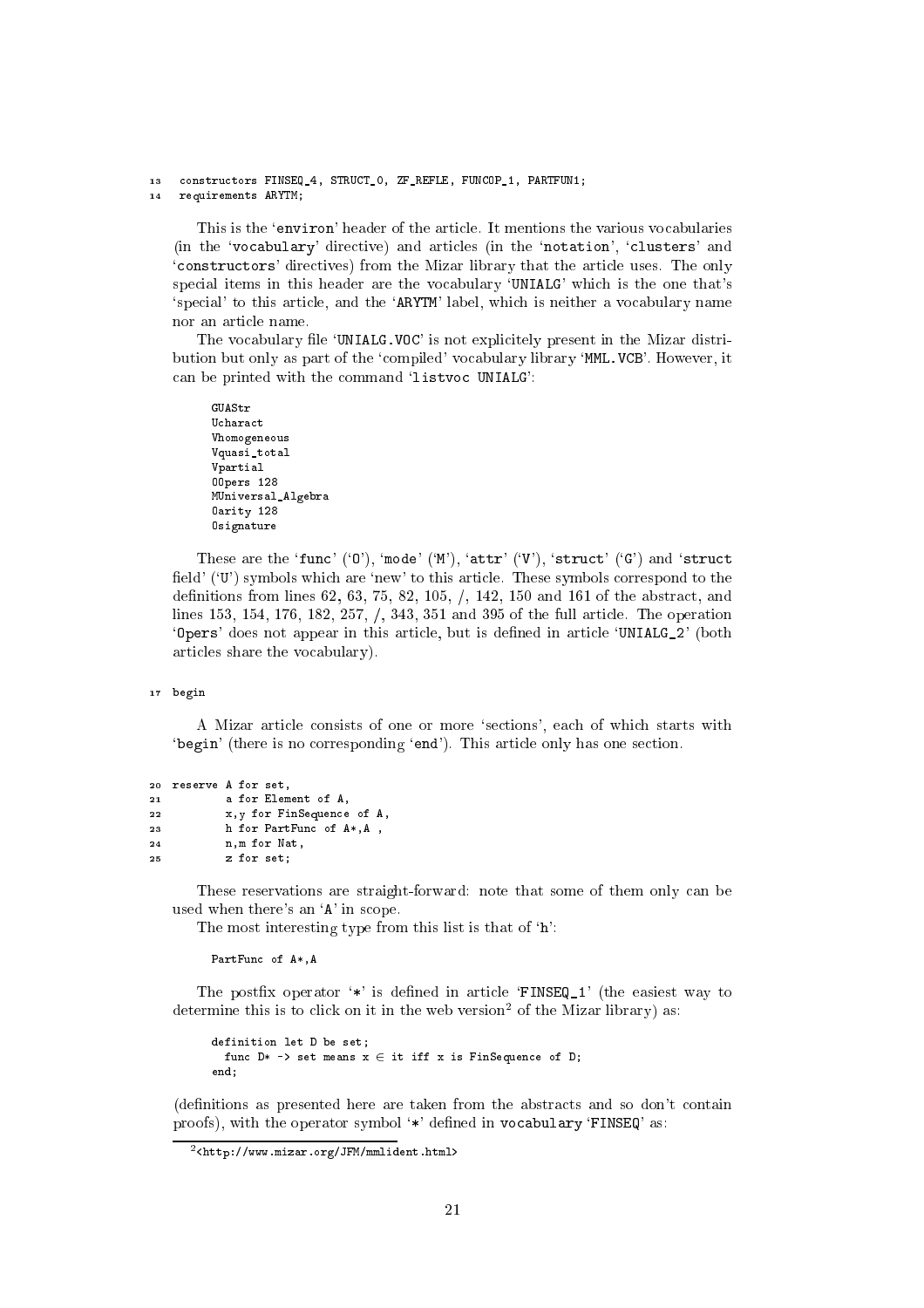$0*$  128

while the mode 'FinSequence' comes from the same article:

```
definition let n;
 func Seg n -> set equals { k : 1 \leq k & k \leq n };
end;
definition let IT be Relation;
 attr IT is FinSequen
e-like means ex n st dom IT = Seg n;
end;
definition
 mode FinSequen
e is FinSequen
e-like Fun
tion;
end;
definition let D be set;
 mode FinSequence of D -> FinSequence means rng it c= D;
end:end;
```
The 'PartFunc' mode is defined in article 'PARTFUN1' as:

```
definition let X.Y:
definition let X,Y;
 mode PartFunc of X, Y is Function-like Relation of X, Y;
end;
```
so 'PartFunc of  $A^*$ , A' means 'partial function from  $A^*$  to A'. The general way to name a mode is:

```
mode-name of parameter, parameter,...
```
which explains the slightly unnatural syntax.

```
27 definition let A;
28 let IT be PartFun
 of A*,A;
29 attr IT is homogeneous means
30 :: UNIALG_1:def 1
31 for x, y st x \in dom IT & y \in dom IT holds len x = len y;
32 end;
34 definition let A;
35 let IT be PartFun
 of A*,A;
36 attr IT is quasi_total means
37 :: UNIALG_1:def 2
38 for x, y st len x = len y & x \in dom IT holds y \in dom IT;
39 end:
39 end;
41 definition let A be non empty set;
42 
luster homogeneous quasi_total non empty PartFun
 of A*,A;
43 end:
43 end;
```
This luster states that the type:

homogeneous quasi\_total non empty PartFun of A\*,A

is inhabited. It is needed (because Mizar types have to be non-empty) to be allowed to use the adjectives 'homogeneous', 'quasi\_total' and 'non empty' (alone or in combination) with types of the form 'PartFunc of  $A*, A'$ . Without it for instance the types:

```
homogeneous quasi_total non empty PartFun
 of A*,A
homogeneous non empty PartFun
 of A*,A
homogeneous non empty
 PartFunc of (the carrier of U)*, the carrier of U
```
in lines 50, 149 and 165-166 of this abstra
t wouldn't be legal (in the proofs there appear 11 more types like this).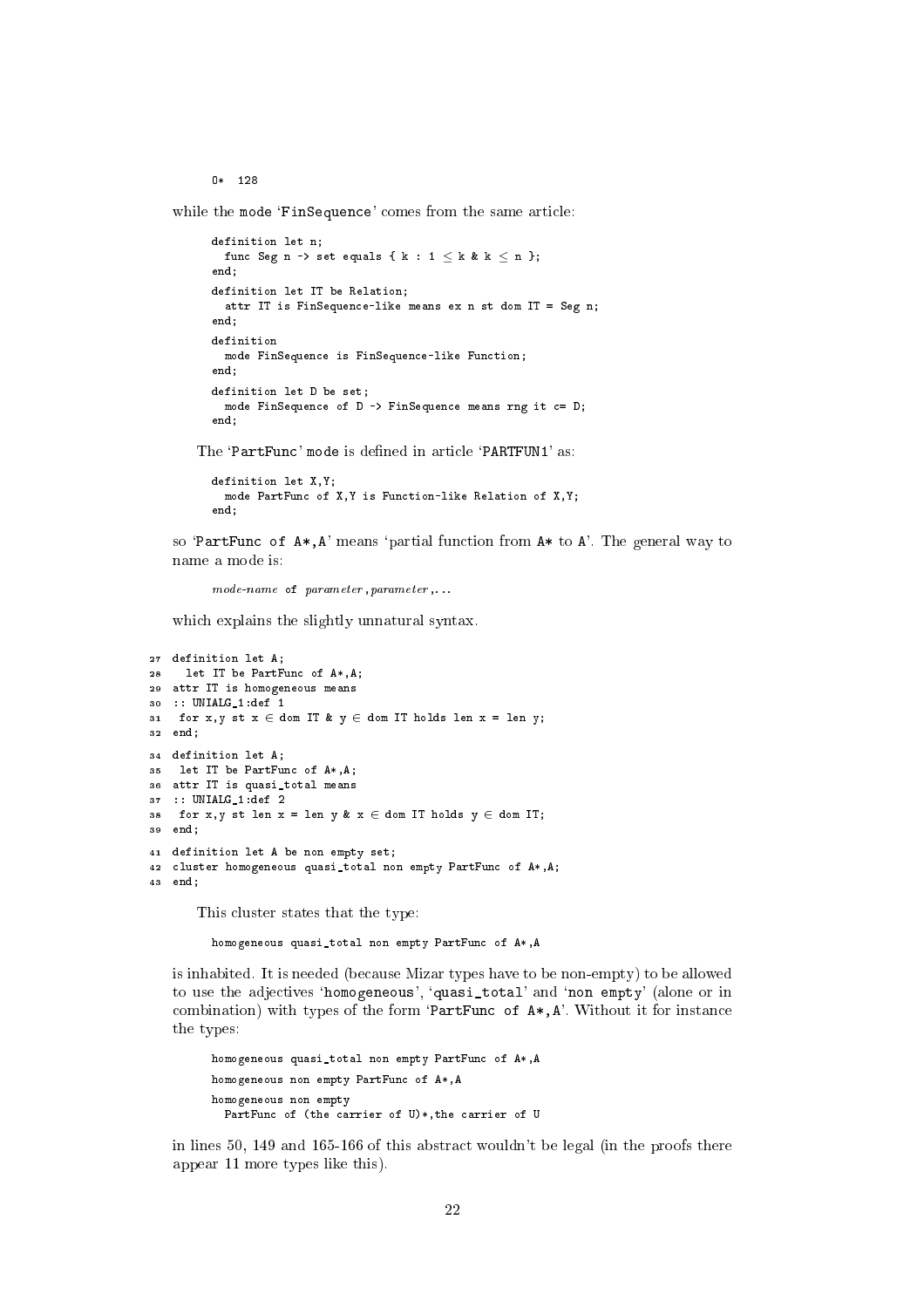```
45 theorem :: UNIALG_1:1
46 h is non empty iff dom h \langle \rangle );
48 theorem :: UNIALG 1:2
49 for A being non empty set, a being Element of A
50 holds {< ()>A} -->a is homogeneous quasi_total non empty PartFunc of A*, A;
```
The operator  $\langle \emptyset \rangle$ A denotes the empty finite sequence with elements of type A. It is defined in article 'FINSEQ\_1' as:

```
definition redefine func \emptyset; synonym <\emptyset>; end;
definition let D be set;
  func \langle \emptyset \rangle(D) -> empty FinSequence of D equals \langle \emptyset \rangle;
end:
```
where the operator symbol  $\langle \phi \rangle$  is from vocabulary 'FINSEQ':

 $0 < 0 > 254$ 

In this,  $\mathcal{P}$  is the name of the empty set as introduced in article 'HIDDEN':

```
definition
  func \emptyset -> empty set;
end:
```
and vocabulary 'HIDDEN':

00 128

(Because 'HIDDEN' is one of the two files presenting the axioms of the Mizar system there is no 'means' or 'equals' in this definition. Also, the 'HIDDEN' article and the 'HIDDEN' vocabulary are always present and so they don't need to be listed in the 'environ' header of the article.)

The braces '{...}' denote the one element set. It is defined in article 'TARSKI':

```
definition let v;
 func \{y\} -> set means x \in it if f x = y;
end:
```
The symbols '{' and '}' occur on their own in the Mizar syntax too, and are not in a vocabulary.

The infix operator  $\left\langle -\right\rangle$  creates a constant function on a set. It is defined in article 'FUNCOP 1':

```
definition let A, a be set;
  func A \rightarrow \infty a \rightarrow set equals [:A, {a} :];
and
```
and vocabulary 'FINITER2':

 $n = -5$  16

Here  $\lceil$ : ...: I is the Cartesian product from article 'ZFMISC 1':

```
definition let X1, X2;
 func [: X1, X2 :] means
    z \in it iff ex x, y st x \in X1 & y \in X2 & z = [x, y];
end.
```
and '[...]' is the Kuratowski pair from article 'TARSKI':

```
definition
 func [x, y] equals \{\{x, y\}, \{x\}\};end;
```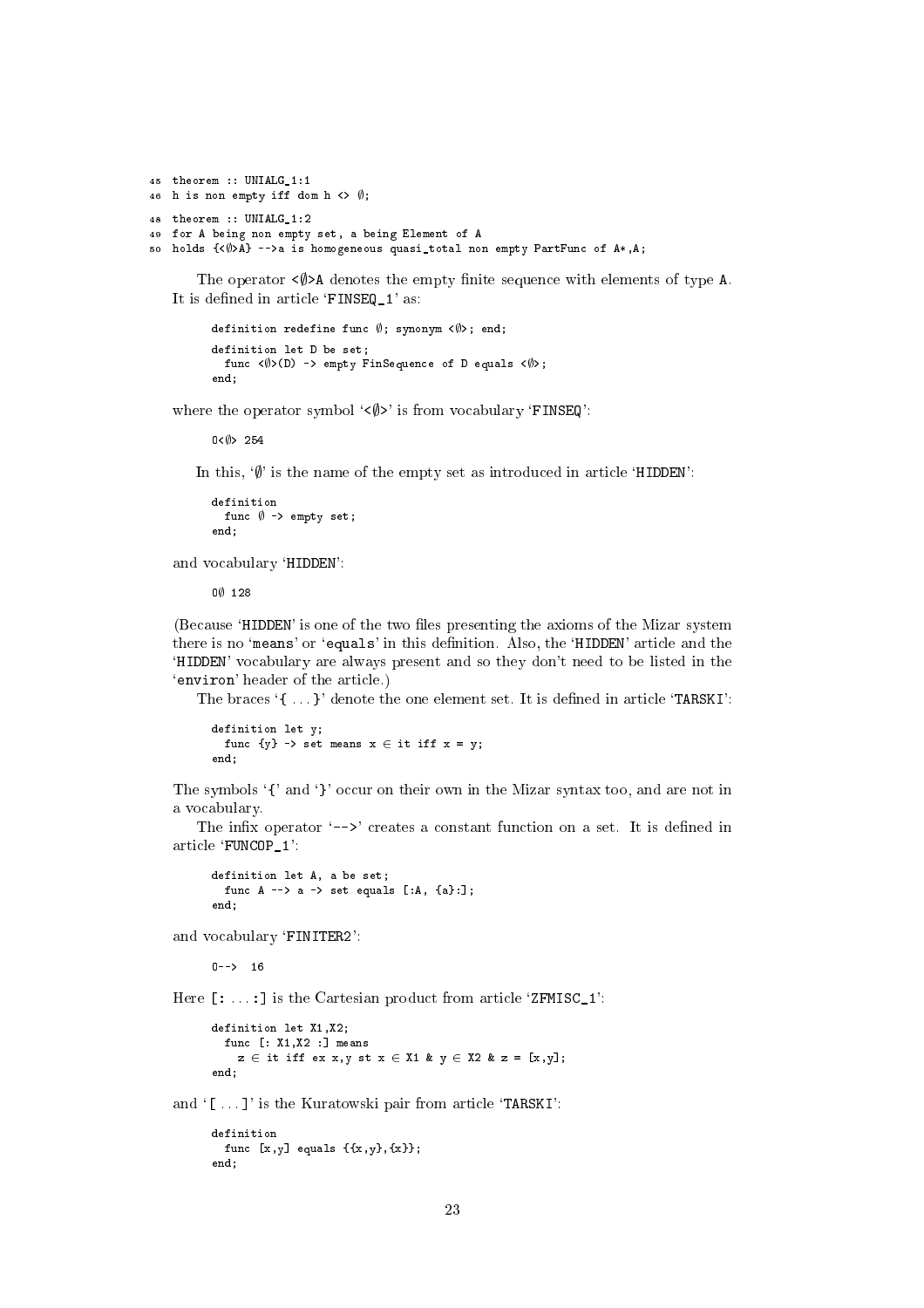```
52 theorem :: UNIALG_1:3
53 for A being non empty set, a being Element of A
54 holds \{\langle \emptyset \rangle A\} -->a is Element of PFuncs(A*,A);
           The func 'PFuncs' is defined in article 'PARTFUN1':
              definition let X,Y;
                 func PFunc(X, Y) \rightarrow set meansx \in \mathfrak{i}t iff
                     x 2 it is in a set of the set of the set of the set of the set of the set of the set of the set of the set of the set of the set of the set of the set of the set of the set of the set of the set of the set of the set of 
                        ex f being Function st x = f & dom f c= X & rng f c= Y;
              end;
56 definition let A;
57 mode PFun
FinSequen
e of A -> FinSequen
e of PFun
s(A*,A) means
58 :: UNIALG_1:def 3
59 not 
ontradi
tion;
so end:
60 end;
```
Despite what the official Mizar grammar (appendix B on page 16) suggests, the redundant characterization 'means not contradiction' may not be omitted.

```
62 struct (1-sorted) UAStr \langle \rangle carrier -> set,
63 charact -> PFuncFinSequence of the carrier\rangle;
```
So the struct 'UAStr' that underlies the implementation of the notion of 'algebra' in Mizar has two fields: 'carrier' which is the 'sort' of the algebra, and 'charact' which is the sequence of 'functions' of the algebra.

The ancestor struct '1-sorted' is defined in article 'STRUCT\_0':

```
definition
  struct 1-sorted \langle\langle \text{carrier -& set} \rangle\rangle;end:end;
```

```
65 definition
66 
luster non empty stri
t UAStr;
67 end;
```
This cluster states that there exists a non empty strict UAStr. It is not used in this arti
le.

Note that because the type 'UAStr' widens to '1-sorted', which is narrower than 'set', the adjective 'non empty' refers to the definition:

```
definition let S be 1-sorted;
 attr S is empty means the 
arrier of S is empty;
end.
end;
```
from article 'STRUCT 0', instead of to the definition:

```
definition let X be set;
 attr X is empty;
end:
end;
```
from arti
le `HIDDEN'.

```
69 definition let D be non empty set, c be PFuncFinSequence of D;
70 cluster UAStr \langle D, c \rangle -> non empty;
71 end;
```
This cluster causes expressions of the shape 'UAStr $\langle D, c \rangle$ ', with D having the adjective 'non empty', to gain the adjective 'non empty' too. It is used in line 323 of the arti
le.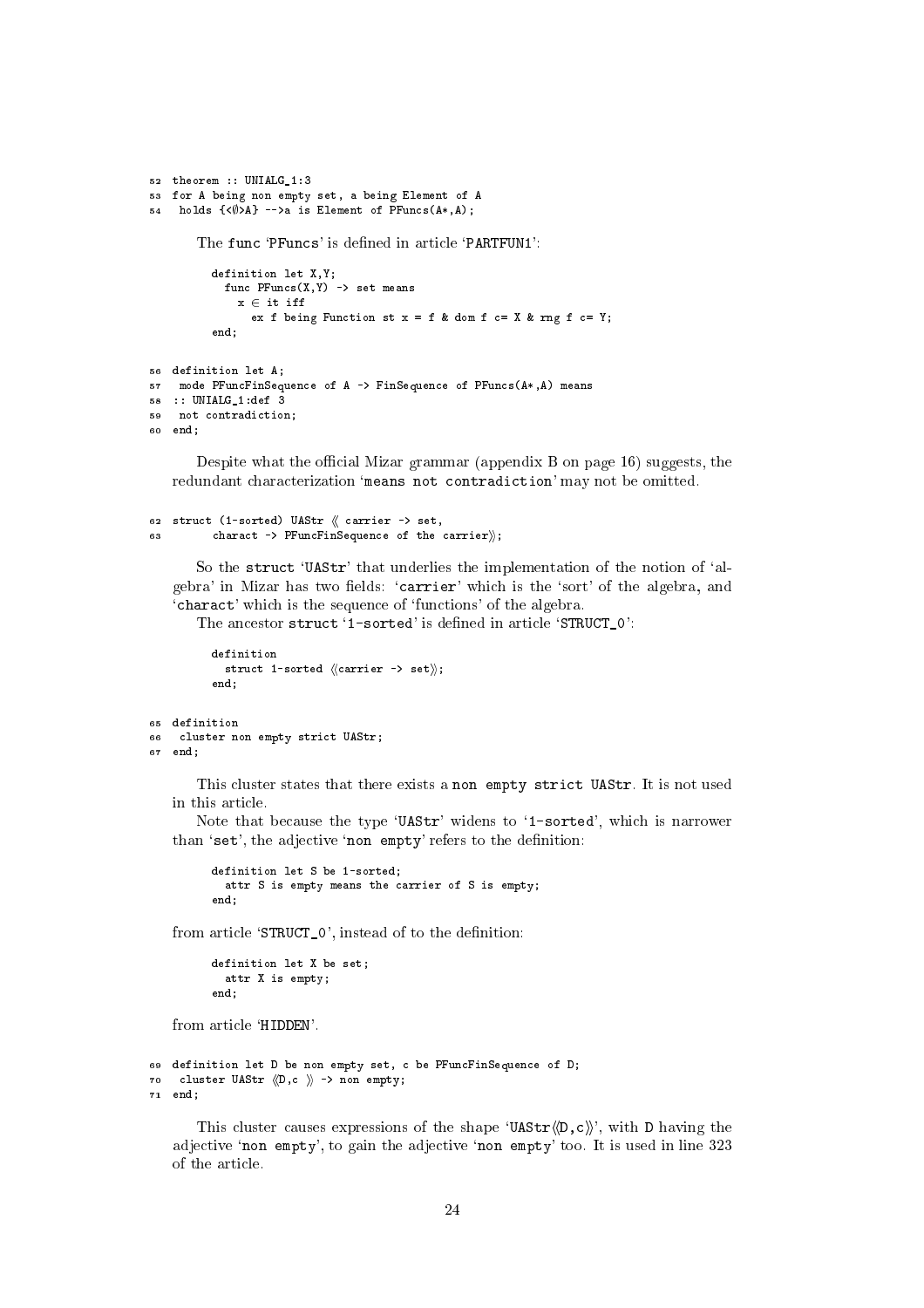```
73 definition let A;
74 let IT be PFun
FinSequen
e of A;
75 attr IT is homogeneous means
76 :: UNIALG_1:def 4
77 for n,h st n \in dom IT & h = IT.n holds h is homogeneous;
78 end:
78 end;
80 definition let A;
81 let IT be PFun
FinSequen
e of A;
82 attr IT is quasi_total means
83 :: UNIALG_1:def 5
    for n,h st n \in dom IT & h = IT.n holds h is quasi_total;
84
85 end;
87 definition let F be Function;
88 redefine attr F is non-empty means
89 :: UNIALG_1:def 6
90 for n being set st n \in dom F holds F.n is non empty:
91 end;
```
The attr 'non-empty' was defined in article 'ZF\_REFLE' as:

```
definition let F be Function;
  attr F is non-empty means not \emptyset \in \text{rng } F;
end:
```
end;

The redefinition that's given here has to be equivalent to this (it is allowed to have a more specific parameter type though, although here that's not the case).

Both the original definition and the redefinition are used in exactly the same way. This new definition is used in lines  $242-250$  of the full article (because the proof there is of the 'expanded' form of the definition: Mizar expands definitions from the article itself, and from articles in the 'definitions' environ directive). Also its 'definitional theorem' (' $\Delta$ ef6') is referred to in lines 301, 413 and 452 of the full article.

```
93 definition let A be non empty set; let x be Element of PFuncs(A*, A);
94redefine
95 func <*x*> -> PFuncFinSequence of A;
as end:
96 end;
       This redefines the '<* ... *>' operator from article 'FINSEQ_1':
```

```
definition let x:
  definition let x;
      func \langle*x*> -> set equals { [1, x] };
end:
  end; and the contract of the contract of the contract of the contract of the contract of the contract of the contract of the contract of the contract of the contract of the contract of the contract of the contract of the c
```
This operator is used to write sequences of length one. The redefinition doesn't give a new hara
terization of this fun (so it `inherits' the original one), but it does change its type. Without it, adjectives like 'homogeneous' and 'quasi\_total' wouldn't be applicable to expressions of the form  $\forall x \times \rangle$ , like for instance in line 123 of the abstra
t.

```
98 definition let A be non empty set;
99 
luster homogeneous quasi_total non-empty PFun
FinSequen
e of A;
100 end;
```
This luster is not used in this arti
le.

```
102 reserve U for UAStr;
104 definition let IT be UAStr;
105 attr IT is partial means
106 :: UNIALG_1:def 7
```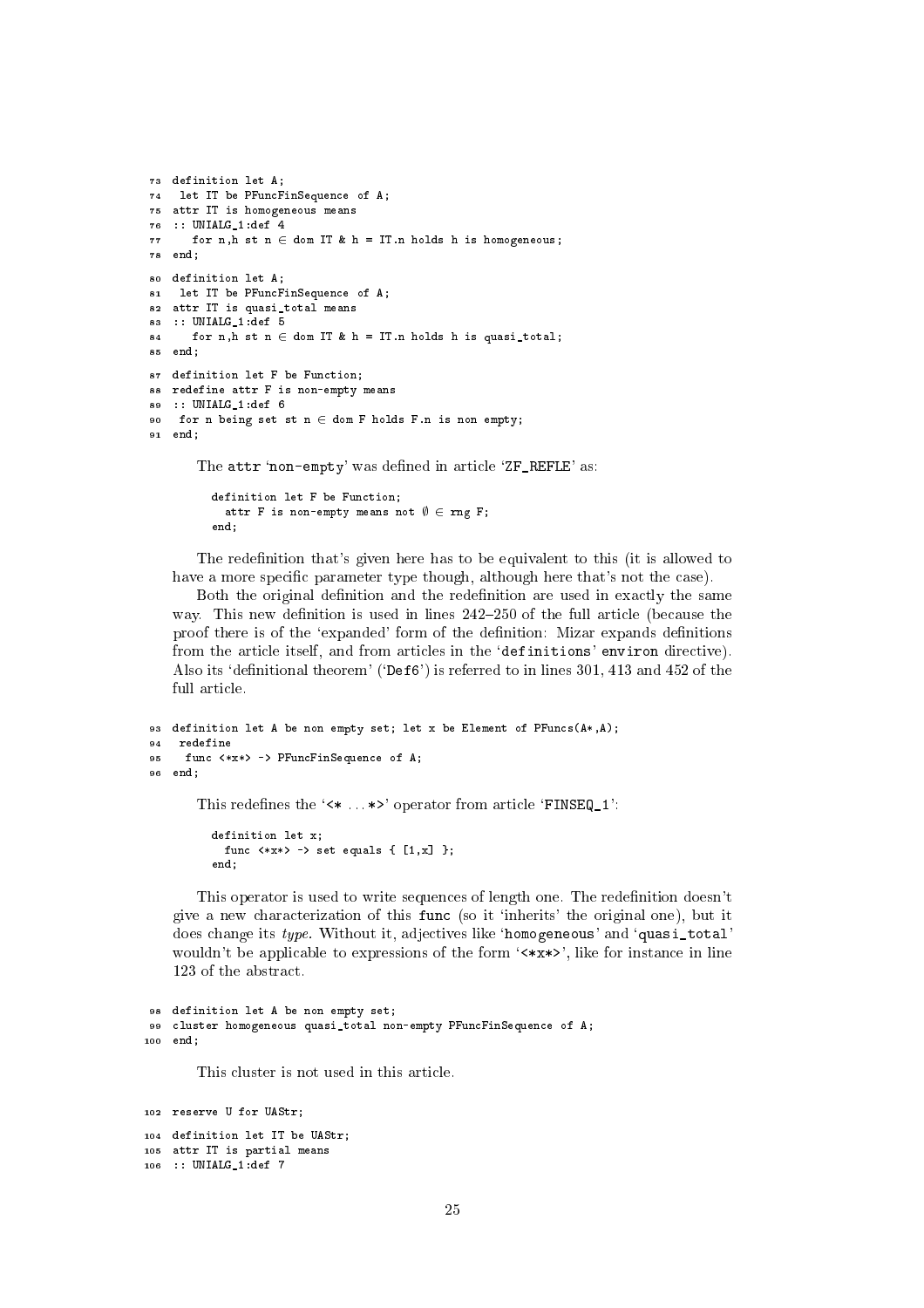```
107 the charact of IT is homogeneous;
108 attr IT is quasi_total means
109 :: UNIALG_1:def 8
110 the charact of IT is quasi_total;
111 attr IT is non-empty means
112 :: UNIALG_1:def 9
113 the charact of IT <> <\emptyset> & the charact of IT is non-empty;
114 end;
116 reserve A for non empty set,
117 h for PartFunc of A*, A
           x, y for FinSequence of A,
118
119a for Element of A:
119 a for Element of As
```
These reservations are identical to those from lines 20–23, apart that after this, 'A' has the adjective 'non empty'.

```
121 theorem :: UNIALG_1:4
122 for x be Element of PFuncs(A*, A) st x = {\langle \emptyset \rangleA} --> a holds
       123 <*x*> is homogeneous quasi_total non-empty;
123125 definition
126 
luster quasi_total partial non-empty stri
t non empty UAStr;
127 end;
```
This cluster is used five times in this article to establish the correctness of a type. For example it's used in the definition of the mode 'Universal\_Algebra' in line 142 of this abstract.

```
129 definition let U be partial UAStr;
130 cluster the charact of U -> homogeneous;
131 end;
133 definition let U be quasi_total UAStr;
134 cluster the charact of U -> quasi_total;
135 end;
137 definition let U be non-empty UAStr;
138 cluster the charact of U -> non-empty non empty;
139 end;
```
The 'non empty' means that there is at least one function in an algebra, the 'non-empty' means that these functions all are not empty.

```
141 definition
142 mode Universal_Algebra is quasi_total partial non-empty non empty UAStr;
143 end;
145 reserve U for partial non-empty non empty UAStr;
147 definition
<u>148 in A</u>
149 let f be homogeneous non empty PartFunc of A^*, A;
150 func arity(f) -> Nat means
151 :: UNIALG_1:def 10
152 x \in dom f implies it = len x;
153 end;
```
Note that the argument 'A' of this func is an implicit argument: it's not present in the notation `arity f'.

```
155 theorem :: UNIALG_1:5
156 for U holds for n st n\in dom the charact of (U) holds
157 (the charact of(U)).n is
158 PartFun
 of (the 
arrier of U)*,the 
arrier of U;
```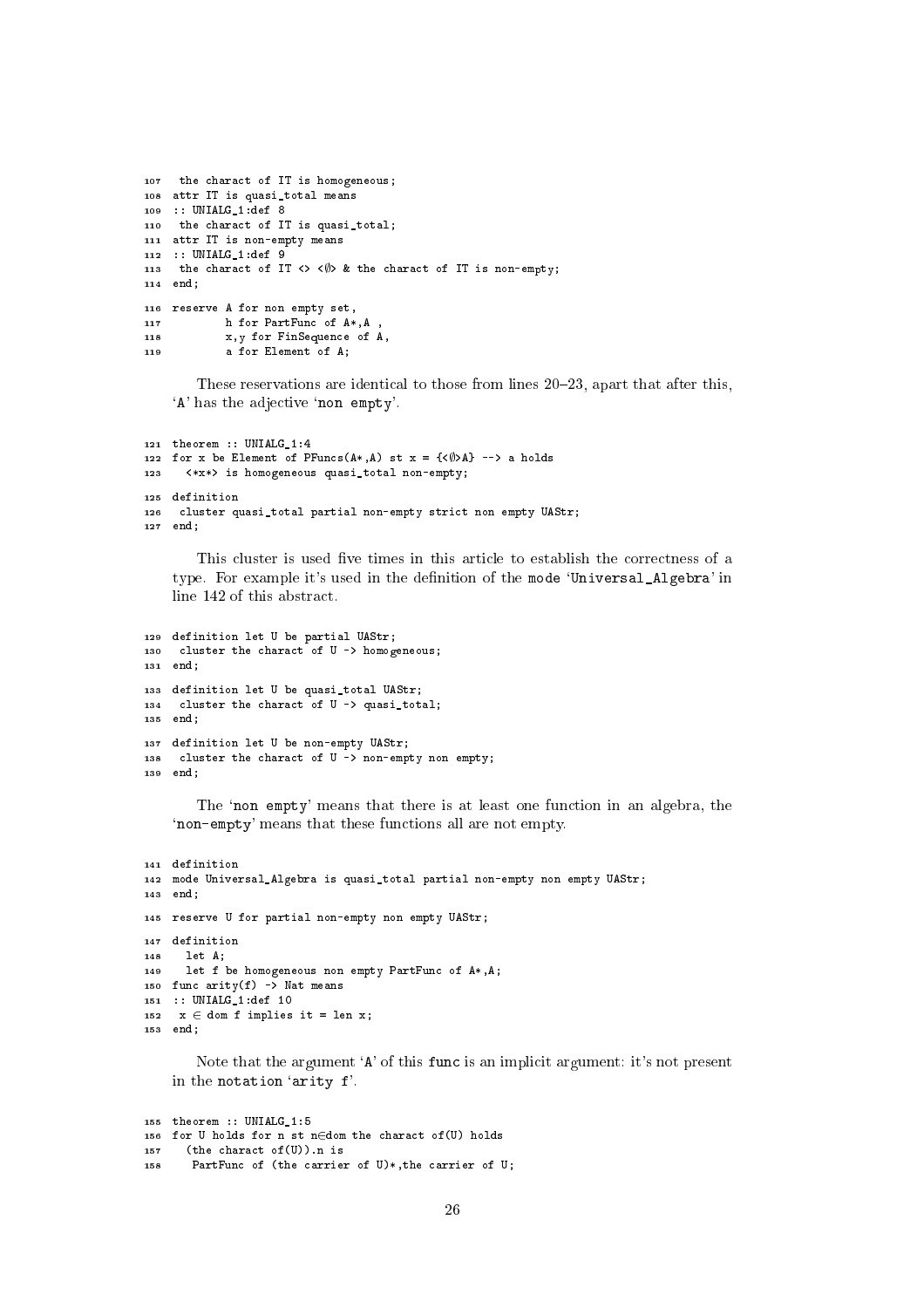```
160 definition let U:
161 func signature(U) ->FinSequence of NAT means
162 :: UNIALG_1:def 11
163
     len it = len the charact of (U) &
    for n st n \in dom it holds
164
       for h be homogeneous non empty
165
       PartFunc of (the carrier of U)*, the carrier of U
166st h = (the character of(U)).n167
        holds it.n = arity(h);
168
169 end:
```
#### $D.2$ Article

```
1 :: Basic Notation of Universal Algebra
 2 :: by Jaros{\l}aw Kotowicz, Beata Madras and Ma{\l}gorzata Korolkiewicz
3.11:: Received December 29, 1992
\overline{4}5 :: Copyright (c) 1992 Association of Mizar Users
7 environ
    vocabulary UNIALG, PFUNC1, FINSEQ, FUNC REL, FUNC, FINITER2, PBOOLE, UNIALG D:
\alphaconstructors FINSEQ_4, STRUCT_0, ZF_REFLE, FUNCOP_1, PARTFUN1;
10<sup>10</sup>11 requirements ARYTM;
   notation ARYTM, NAT_1, STRUCT_0, TARSKI, RELAT_1, FUNCT_1, FINSEQ_1, FUNCOP_1,
12PARTFUN1, ZF REFLE:
13
   clusters TARSKI, FINSEQ_1, RELSET_1, STRUCT_0, ARYTM, PARTFUN1, FUNCOP_1;
14definitions TARSKI, STRUCT_0, ZF_REFLE;
15
    theorems TARSKI, FUNCT_1, PARTFUN1, FINSEQ_1, FUNCOP_1, RELAT_1, RELSET_1,
16FINSEQ_3, ZF_REFLE;
17schemes MATRIX<sub>2</sub>:
18
```
The 'definitions', 'theorems' and 'schemes' directives were not in the abstract because they are only relevant to the proofs. They also contain names of articles from the library. The last two list articles from which theorems and schemes are used.

The 'definitions' directive from line 15 applies to 9 places in the article:

• The proofs in lines 50–54, 56–60, 93–97, 99–103, 131–135 and 137–141. These proofs are of statements involving the inclusion operator  $c =$ , but the proofs prove a universally quantified formula. The 'c=' operator is defined in article 'TARSKI' (redefined really, because the 'c=' operator is originally introduced without definition in article 'HIDDEN') as:

```
definition let X, Y;
 redefine pred X c= Y means x \in X implies x \in Y;
end:
```
and so with a 'definitions TARSKI:' directive the 'c=' statement will be expanded to a suitable universal formula.

• The 'thus the carrier of UAStr $\langle D, c \rangle$  is non empty;' in lines 161 and 170. Here the statement to be proved is about a struct, but the statement that is supplied is about the carrier of that struct. In order for this to be correct a 'definitions STRUCT\_0;' has to make the definition of 'empty' on structs transparent:

```
definition let S be 1-sorted:
 attr S is empty means the carrier of S is empty;
end:
```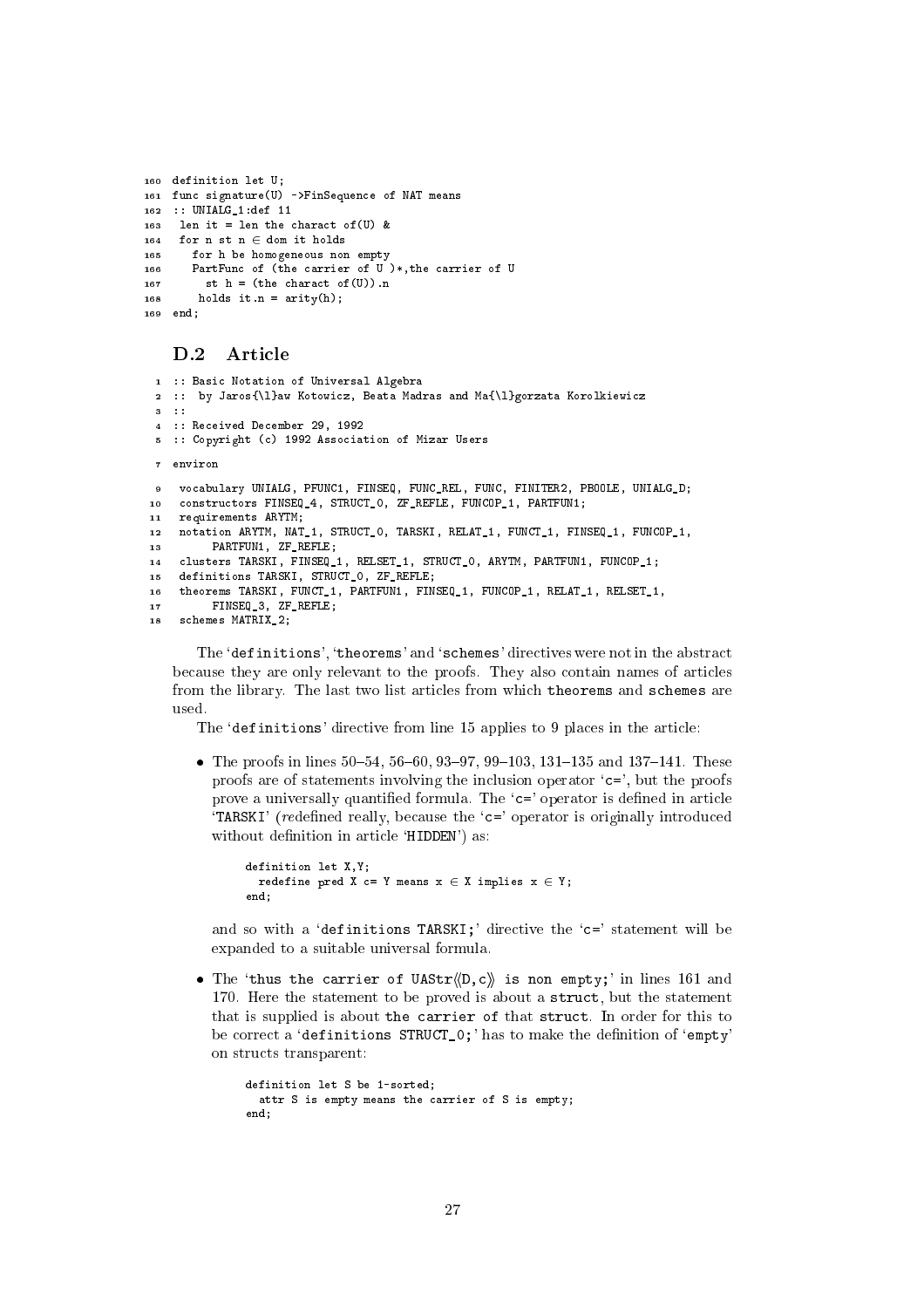• The proof 'assume  $\emptyset \in \text{rng } F$ ; ... hence contradiction by A2;' in lines 199-201. It proves 'not  $\emptyset \in \text{rng } F'$ , but the statement it is supposed to prove really is 'F is non-empty'. So the directive 'definitions ZF\_REFLE;' is needed to make the definition:

```
definition let F be Function;
  attr F is non-empty means not \emptyset \in \text{rng } F;
end;
```
transparent.

It is 'Analyzer' (the type checking phase of the Mizar checker) that needs these definitional expansions, instead of 'Checker' (which checks the logical correctness of the inferen
es).

```
20 begin
23 reserve A for set,
         a for Element of \Delta2424 a for Element of A,
25 x,y for FinSequen
e of A,
26 h for PartFun
 of A*,A ,
27 n,m for Nat, 198
28 z for set;
30 definition let A;
31 let IT be PartFun
 of A*,A;
32 attr IT is homogeneous means :Def1:
33 for x, y st x \in dom IT & y \in dom IT holds len x = \text{len } y;
----
```
Note that this definition is referred to (be
ause of the label on line 32) as 'Def1' in this article (on line 364), but (the label on line 30 of the abstract) as 'UNIALG\_1:def 1' in the other articles (specifically: articles 'ALG\_1', 'FREEALG' and  $'PRALG_1'$ ). Similarly the theorem from lines 83-84 is referred to as  $'Tn1'$  in this article (lines 121, 357 and 372), but as 'UNIALG<sub>1:1</sub>' (line 45 of the abstract) in the others ('ALG\_1', 'MSSUBLAT', 'PRALG\_1' and 'UNIALG\_2').

```
36 definition let A;
37 let IT be PartFun
 of A*,A;
38 attr IT is quasi_total means
39
    for x,y st len x = \text{len } y \& x \in \text{dom IT holds } y \in \text{dom IT};40 end;
```
The following definition and its proof will be annotated in more detail than the remainder of the Mizar text. The proof (lines  $45-80$ ) is the really same as the proof of theorem 'Th2' (lines  $89-122$  on page 35), so it can be read there without interruptions.

```
42 definition let A be non empty set;
43 
luster homogeneous quasi_total non empty PartFun
 of A*,A;
```
This luster states that the type:

homogeneous quasi\_total non empty PartFun of A\*,A

is inhabited. It should be present if one wants to use the adjectives 'homogeneous', 'quasi\_total' or 'non empty' with types of the form 'PartFunc of  $A*, A'.$ 

 $AA$ existence

> Because a 'cluster' of this kind states the non-emptyness of a type, its correctness condition is an 'existence' statement. This statement is: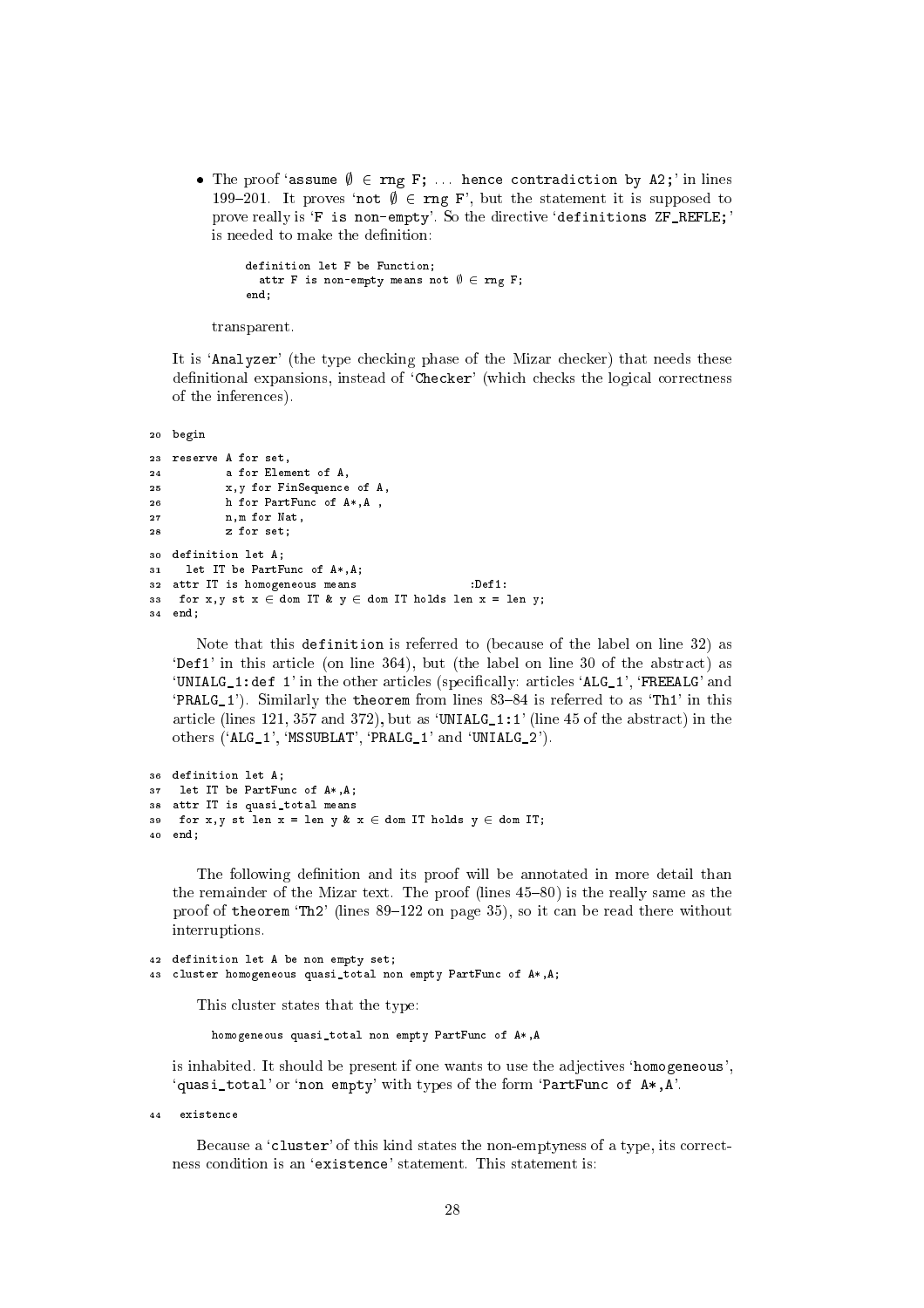```
ex f being PartFun
 of A*,A st
          f is homogeneous & f is quasi_total & f is non empty
45 proof
46 
onsider a be Element of A;
```
A 'consider' step needs an existential statement as a justification. In this case it is:

ex a be Element of A

(this isn't a full Mizar formula: append 'st not contradiction' to complete it). Be
ause Mizar types all are non-empty an existential statement of this kind is evident: so the 'consider' needs no justification.

The property of 'A' that (from line 42):

A is non empty

isn't used here: the 'consider' step also would have been valid if 'A' had just been a 'set'. However, in that case:

 $a \in A$ 

would not have been true (it is built into the Mizar system that when `A is non empty' it follows from 'a is Element of A' that 'a  $\in$  A'), and then the 'hence' step in line 59 would have failed.

$$
47 \qquad \text{set } f = \{\langle \emptyset \rangle A\} \quad \text{->a};
$$

This is a local definition of a constant 'f': all occurrences of 'f' after this will be expanded to  $\{\langle \phi \rangle A\}$ -->a'.

The 'f' that's defined here is a function that has as domain the set  $\{\langle \emptyset \rangle A\}$ ' which it maps to the constant 'a'. This domain consist of just the sequence of zero length: it is the set **A**<sup>2</sup> So we have that:

 $\texttt{I}: \texttt{A} \rightarrow \texttt{A}, \quad \langle \, \rangle \mapsto \texttt{a}$ 

and so this f is the 'nullary' function on A which represents the constant a.

```
A1: dom f = {\langle \phi \rangle A} & rng f = \{a\} by FUNCOP_1:14;
48
```
This statement expands to:

A1: dom  $({\{\langle \emptyset \rangle A \}--\rangle a) = {\{\langle \emptyset \rangle A \}}$  & rng  $({\{\langle \emptyset \rangle A \}--\rangle a) = {a}$ 

which follows from the type of 'A' from line 42:

A is non empty set

the type of  $\mathcal{V}$  from article 'HIDDEN':

```
definition
  func \emptyset -> empty set;
end;
```
and:

```
theorem :: FUNCOP_1:14
  A \langle> \emptyset implies dom (A --> x) = A & rng (A --> x) = {x};
```
<sup>49</sup> A2: dom f = A\*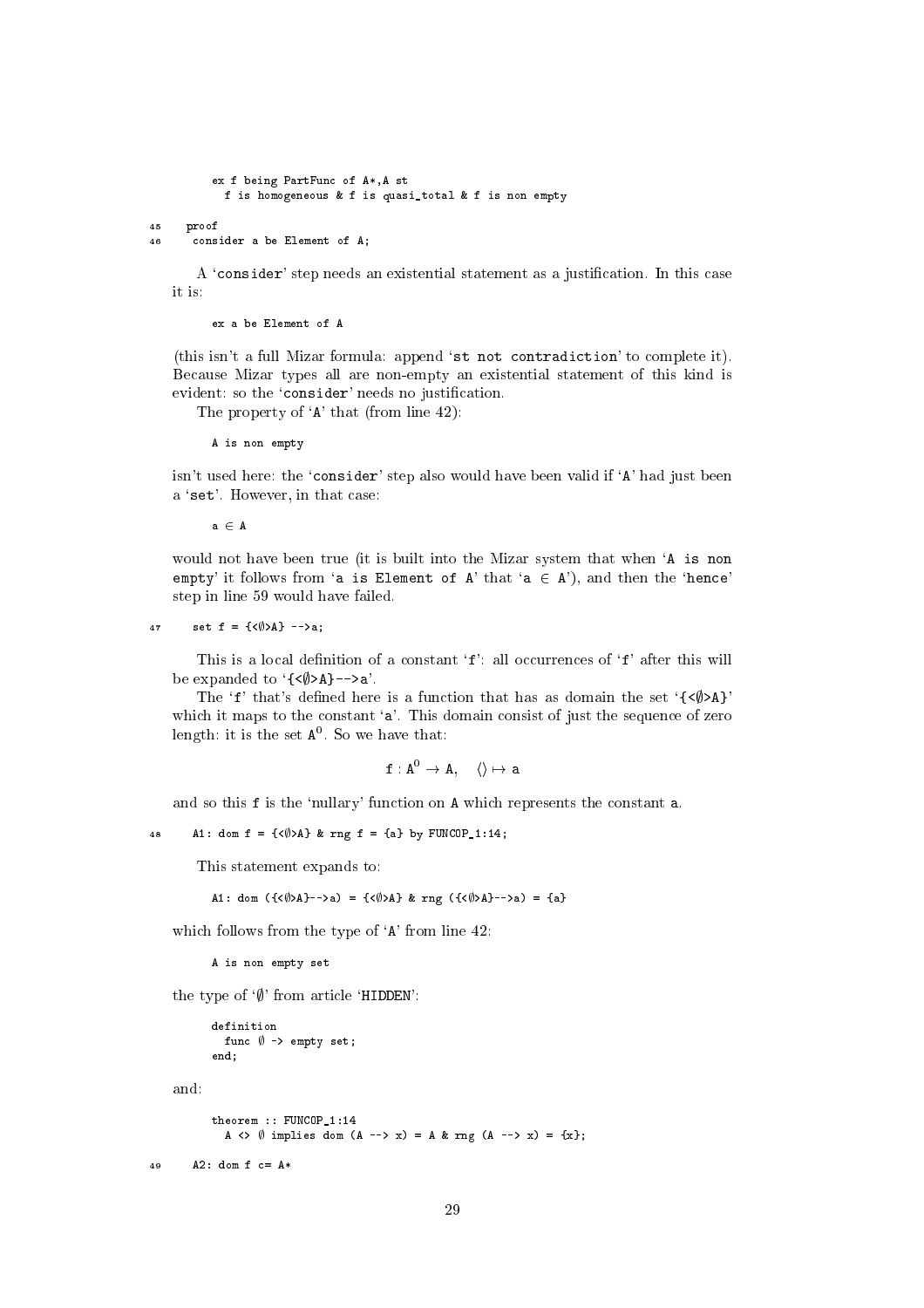Because of the 'definitions TARSKI;' directive from line 15, this expands acording to:

```
definition let X, Y; redefine pred X c= Y means
:: TARSKI:def 3
x \in X implies x \in Y;
andend;
```
to:

A2: for z being set st  $z \in$  dom f holds  $z \in A*$ 

<sup>50</sup> proof  $50$ 

Here starts a 'local' subproof of the statement 'A2'.

```
let z; assume z \in dom f; then
K.
```
The 'let' and 'assume' skeleton steps correspond to the 'for ...' and 'st... holds' parts of the statement. After these steps:

 $z \in A*$ 

is left to be proved.

```
52 z = \langle \emptyset \rangleA by TARSKI:def 1,A1;
```
The statement:

 $z = \langle \emptyset \rangle A$ 

follows from (because of the 'then' at the end of line 51):

 $z \in$  dom f

and:

A1: dom f =  $\{\langle \emptyset \rangle A\}$  & rng f =  $\{a\}$ 

and:

```
definition let y; func \{y\} -> set means
:: TARSKI:def 1
 x \in it iff x = y;
end
```
<sup>53</sup> hen
e thesis by FINSEQ\_1:65;

The statement that is left to be proved:

 $z \in A*$ 

now follows from (the 'hence' includes a 'then'):

 $z = \langle \emptyset \rangle A$ 

and the type of  $\langle \emptyset \rangle$ A given by:

```
definition let D be set;
  func \langle x \rangle (D) -> empty FinSequence of D equals
  :: FINSEQ_1:def 6
     \langle \emptyset \rangle:
end;
```
and: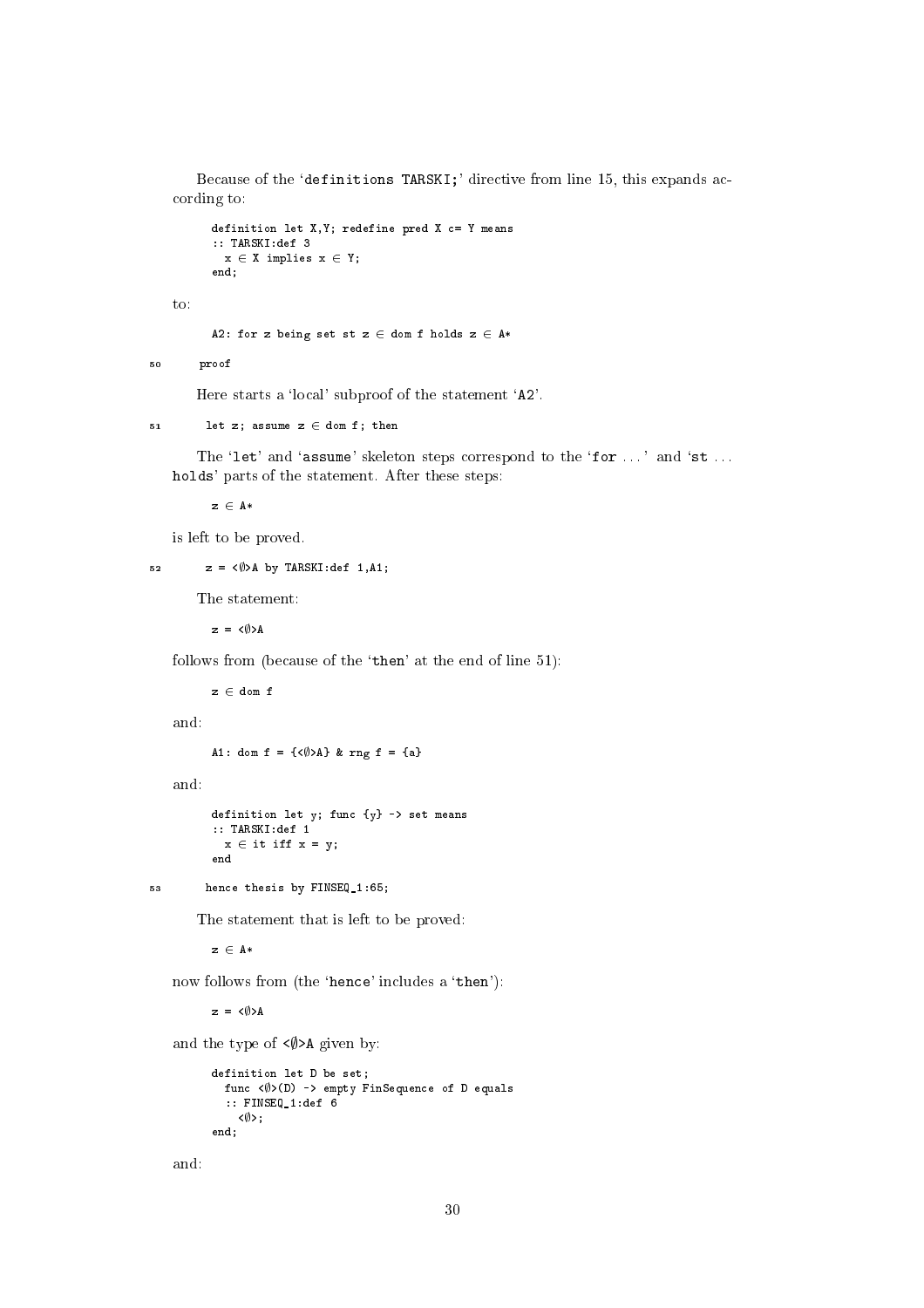```
theorem :: FINSEQ_1:65
 x \in D* iff x is FinSequence of D;
```
 $end:$  $54$  $\sim$  end;  $\sim$  end;  $\sim$ 

. . . and that ompletes the subproof.

```
55 rng f c = A56 proof
57 let z; assume z \in rng f; then
58 z = a by A1, TARSKI: def 1;59 hen
e thesis;
60 end; then
```
This subproof is similar to the previous one. The step in line 59 uses that:

 $a \in A$ 

This was explained in the text following the 'consider' in line 46.

```
61reconsider f as PartFunc of A*, A by RELSET_1:11, A2;
```
After this reconsider 'f' will keep the same meaning (it will still expand to '{ $\langle \emptyset \rangle$ A}-->a'), but its *type* will have become 'PartFunc of A\*, A'. In order to justify this, one has to prove:

f is PartFun of A\*,A

which because of the definition of 'f' and the definition of mode 'PartFunc':

```
definition let X,Y;
 mode PartFunc of X, Y is Function-like Relation of X, Y;
end;
```
`expands' to:

```
\{\langle \emptyset \rangle A \}-->a is Function-like Relation of A*, A
```
This follows from:

 $A2: dom f c = A*$ 

and ('then' on line  $60$ ):

 $rng f c = A$ 

and (from article 'FUNCOP 1'):

```
definition let A, z be set;

luster A --> z -> Fun
tion-like Relation-like;
end:end;
```
and (from article 'RELAT\_1'):

```
mode Relation is Relation-like set;
end:
   end; and the contract of the contract of the contract of the contract of the contract of the contract of the contract of the contract of the contract of the contract of the contract of the contract of the contract of the c
```
and:

```
theorem :: RELSET_1:11
 for R being Relation st dom R c = X & rng R c = Y holds
    R is Relation of X,Y;
```
<sup>62</sup> A3: f is homogeneous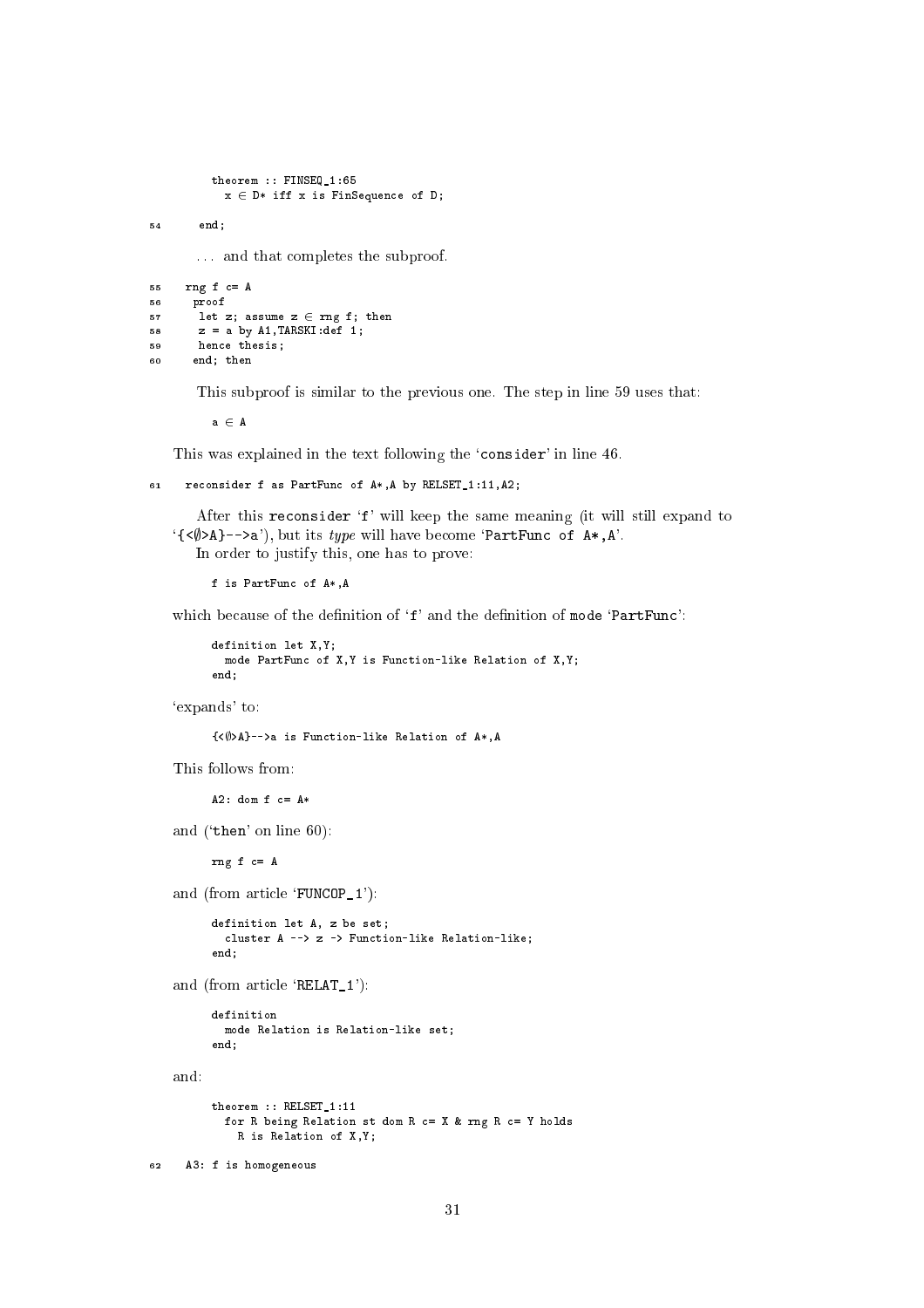This statement expands, because of the definition in lines 30-34, to:

A3: for x, y being FinSequence of A st  $x \in$  dom f &  $y \in$  dom f holds len  $x = len y$ 

<sup>63</sup> proof <sup>64</sup> let x,y be FinSequen
e of A; assume 65  $x \in \text{dom } f \& y \in \text{dom } f; \text{ then}$ 

After this, the statement left to be proved is:

len x = len y

66  $x = \langle \emptyset \rangle A \& y = \langle \emptyset \rangle A$  by TARSKI:def 1, A1;

The statement:

 $x = \langle \emptyset \rangle A \& v = \langle \emptyset \rangle A$ 

follows from ('then' in line 65):

 $x \in$  dom f &  $y \in$  dom f

and:

A1: dom  $f = {\langle \langle \emptyset \rangle A \rangle}$  & rng  $f = {\{a\}}$ 

and:

```
definition let y; func \{y\} -> set means
:: TARSKI:def 1
 x \in it iff x = y;
en d
```

```
67 hen
e thesis;
```
Because ('hence' refers to the previous statement):

 $x = \langle \emptyset \rangle A \& y = \langle \emptyset \rangle A$ 

the thesis left to be proved:

len  $x = len y$ 

is equivalent to:

len  $\langle x \rangle$  = len  $\langle x \rangle$ 

which is true by reflexivity (equational reasoning is built into the Mizar system).

**BR**  $end:$ <sup>68</sup> end; <sup>69</sup> A4: f is quasi\_total

70  $72$  This statement expands, because of the definition in lines  $36-40$ , to:

for x, y being FinSequence of A st len  $x = len$  y &  $x \in dom$  f holds  $y \in$  dom f <sup>70</sup> proof <sup>71</sup> let x,y be FinSequen
e of A; assume A5: len  $x = \text{len } y \& x \in \text{dom } f; \text{ then}$ 

After this, the statement left to be proved is:

 $y \in$  dom f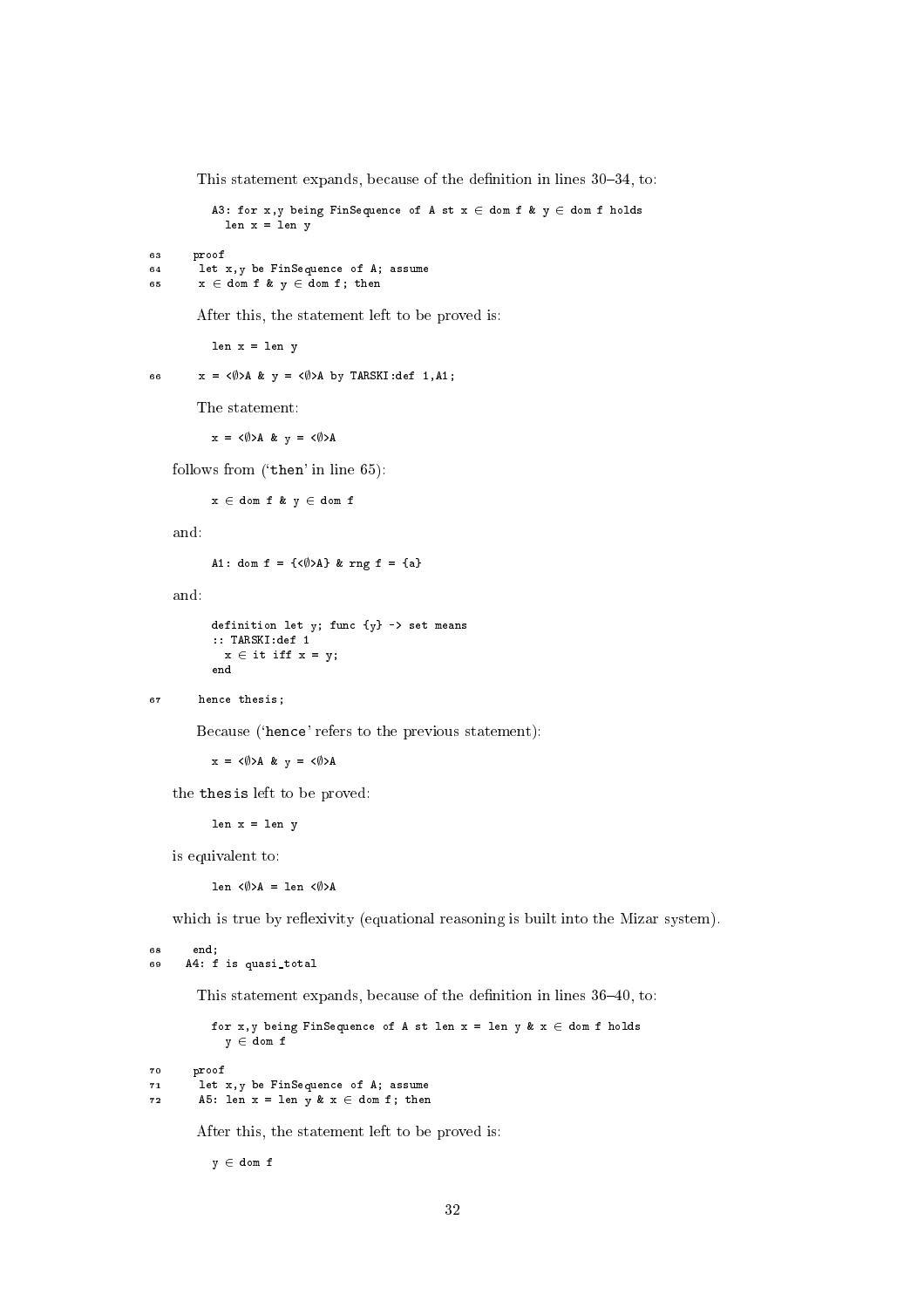```
The statement:
           x = \langle \emptyset \rangle Afollows from:
           A1: dom f = \{\langle \emptyset \rangle A\} & rng f = \{a\}and ('then' in line 72):
           len x = len y & x \in dom fand:
           definition let y; func \{y\} -> set means
           :: TARSKI:def 1
            x \in it iff x = y;
           end
74 len x = 0 by FINSEQ_1:32; then
        The statement:
           len x = 0follows from ('then' in line 73):
           x = \langle \emptyset \rangle Aand:
           theorem :: FINSEQ_1:32
             p=<math>\emptyset</math>>(D) iff len p = 0;75 y = \langle \emptyset \rangle A by FINSEQ 1:32, A5;
        The statement:
           y = \langle \emptyset \rangle Afollows from:
           A5: len x = len y & x \in dom fand ('then' in line 74):
           len x = 0and:
           theorem :: FINSEQ_1:32
             p=<math>\emptyset</math>>(D) iff len p = 0;76 hen
e thesis by A1,TARSKI:def 1;
        The thesis left to be proved:
           y \in dom f
    follows from ('hence'):
           y = \langle \emptyset \rangle A
```
73  $x = \langle \emptyset \rangle$ A by TARSKI:def 1,A1; then

```
33
```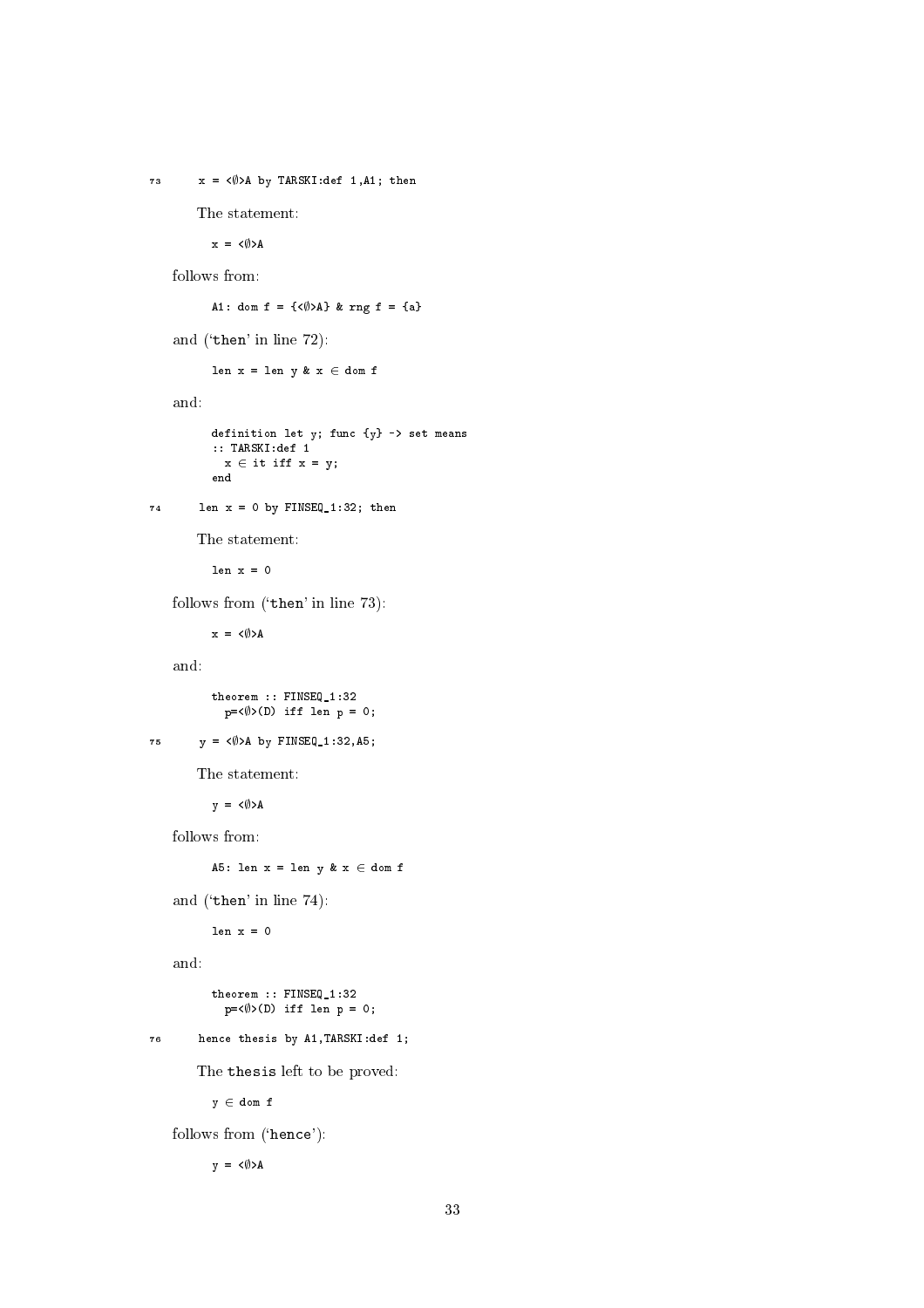```
A1: dom f = \{\langle \emptyset \rangle A\} & rng f = \{a\}and:
          definition let y; func {y} -> set means
          :: TARSKI:def 1
           x \in it iff x = y;
          end
77 end;
78 f is non empty by RELAT_1:60,FUNCOP_1:14;
       The statement:
          f is non empty
   expands to:
          \{\langle\emptyset\rangle A\}-->a is non empty
   which follows from:
          theorem :: RELAT_1:60
            dom \emptyset = \emptyset & rng \emptyset = \emptyset;
   and:
          theorem :: FUNCOP_1:14
            A \langle> \emptyset implies dom (A --> x) = A & rng (A --> x) = {x};
   and the cluster (from article 'TARSKI'):
          definition let y;
            cluster {y} -> non empty;
          end;
       The knowledge that:
          A is empty implies A = \emptysetis built into the Mizar reasoner.
    hence thesis by A3, A4;
79
       The thesis to be proved is:
          ex f being PartFun
 of A*,A st
            f is homogeneous & f is quasi_total & f is non empty
       This follows from the fact that for the specific 'defined' f from lines 47 and 61
   we know that:
          f is homogeneous & f is quasi_total & f is non empty
   which follows from:
          A3: f is homogeneous
```
and:

and:

A4: f is quasi\_total

and ('hence'):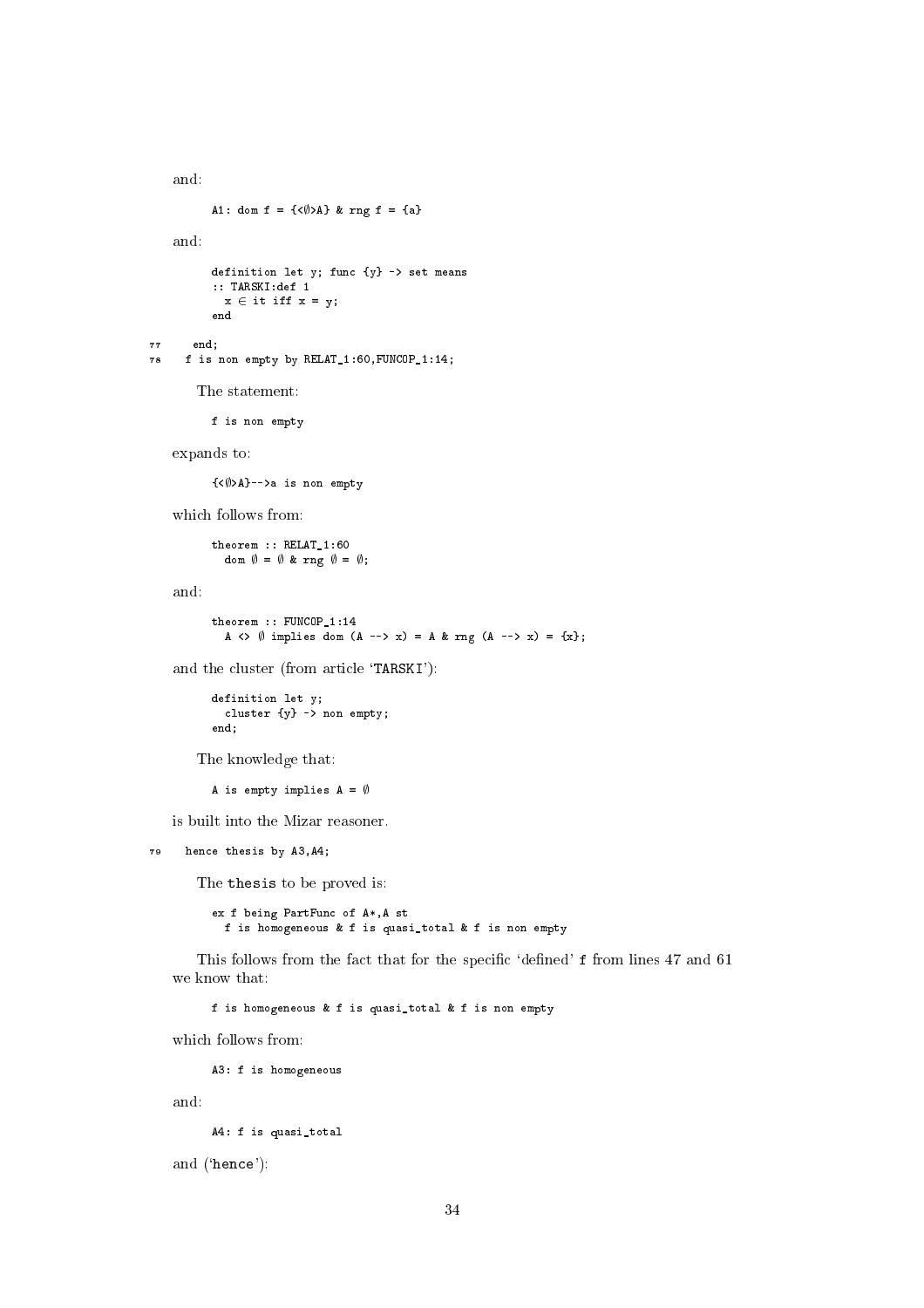f is non empty

Note that Mizar is able to figure out the introduction of the existential quantifier ex by itself, without having to be told that 'f' is the witnessing object.

<sup>80</sup> end;

This finishes the annotated proof.

```
81 end;
83 theorem Th1:
84 h is non empty iff dom h <> \emptyset by RELAT_1:64, RELAT_1:60;
86 theorem Th2:
87 for A being non empty set, a being Element of A
88 holds \{\langle\emptyset\rangle A\} -->a is homogeneous quasi_total non empty PartFunc of A*, A
```
Note that this theorem already has been proved inside the proof of the cluster (lines 47, 61, 62, 69 and 78), but that the luster has to be present in order to state the theorem.

```
89 proof let A be non empty set, a be Element of A;
 90 set f = \{\langle \emptyset \rangle A\} -->a;
 91 A1: dom f = {\langle \phi \rangle A} & rng f = {a} by FUNCOP_1:14;
 92 A2: dom f c= A*
 93 proof
          let z; assume z \in dom f; then
 0495 z = \langle \emptyset \rangle A by TARSKI: def 1, A1;
          hence thesis by FINSEQ 1:65:
 9697 end;
 98 rng f c= A
 99 proof
100 let z; assume z \in rng\ f; then
101 z = a by A1, TARSKI: def 1;
102102 hen
e thesis;
103 end; then
104 reconsider f as PartFunc of A*, A by RELSET 1:11, A2;
105 A3: f is homogeneous
106 proof
107 let x,y be FinSequen
e of A; assume
108 x \in \text{dom } f \text{ } k \text{ } y \in \text{dom } f; \text{ then}109 x = \langle \emptyset \rangleA & y = \langle \emptyset \rangleA by TARSKI:def 1,A1;
110
110 hen
e thesis;
111 end;
112 A4: f is quasi_total
113 proof
114 let x,y be FinSequen
e of A; assume
115 A5: len x = \text{len } y \& x \in \text{dom } f; \text{ then }116 x = \langle \emptyset \rangle A by TARSKI:def 1, A1; then
117 len x = 0 by FINSEQ 1:32; then
         y = \langle \emptyset \rangleA by FINSEQ_1:32,A5;
118
119 hen
e thesis by A1,TARSKI:def 1;
120 end;
121 thus thesis by A3,A4,A1,Th1;
122end:125 for A being non empty set, a being Element of A
126 holds \{\langle \emptyset \rangle A\} -->a is Element of PFuncs(A*, A)
127 proof let A be non empty set, a be Element of A;
128 set f = {\langle \langle \phi \rangle A \rangle} -->a;
129 A1: dom f = {\langle \phi \rangle A} & rng f = {a} by FUNCOP_1:14;
130 A2: dom f c= A*
131 proof
132 let z; assume z 2 dom f; then
133 z = \langle \emptyset \rangle A by TARSKI:def 1, A1;
```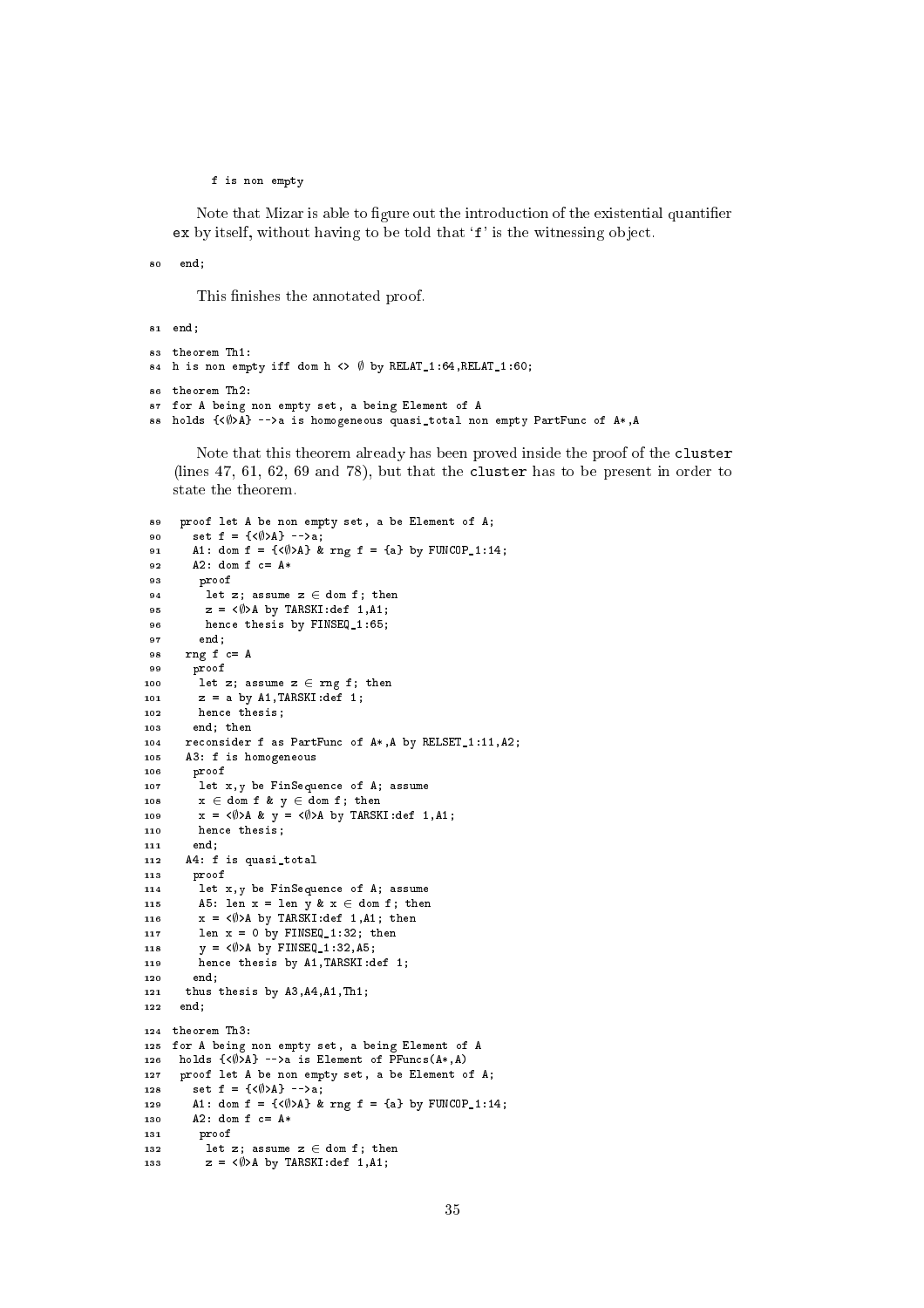```
134 hen
e thesis by FINSEQ_1:65;
135 end;
136 rng f c= A
137 proof
138 let z; assume z \in \text{rng } f; then
139 z = a \text{ by } A1, \text{TARSKI}: \text{def } 1;140 hence thesis;
141 end; then
142 re
onsider f as PartFun
 of A*,A by RELSET_1:11,A2;
143 f \in \text{PFunctions}(A*, A) by PARTFUN1:119;
144 hence \{\langle \emptyset \rangle A\} -->a is Element of PFuncs(A*,A);
145 end;
147 definition let A;
    mode PFuncFinSequence of A -> FinSequence of PFuncs(A*,A) means
148149 : Def3: not contradiction;
150 existence:
```
The correctness condition of a mode definition is the non-emptiness of the defined type, which is an 'existence' statement. In this case this statement becomes:

ex c being FinSequence of PFuncs(A\*, A) st not contradiction

Because Mizar types all are non-empty, the existence of a 'c' of the appropriate type is obvious, and of course it satisfies 'not contradiction'. So this statement needs no justification.

```
151 end;
153 struct (1-sorted) UAStr \langle\langle carrier -> set,
154 charact -> PFuncFinSequence of the carrier);
156 definition
157 
luster non empty stri
t UAStr;
158 existen
e
159 proof 
onsider D being non empty set, 
 being PFun
FinSequen
e of D;
160 take UAStr \langle D, c \rangle;
161 thus the carrier of UAStr \langle D, c \rangle is non empty;
     thus thesis:
162162 thus thesis;
163 end;
164 end;
166 definition let D be non empty set, c be PFuncFinSequence of D;
167 cluster UAStr \langle D, c \rangle -> non empty;
168
     coherence
```
The correctness condition of a cluster of this kind is called 'coherence'. Here, of ourse, it is:

 $UAST\langle\langle D, c\rangle\rangle$  is non empty

Because of the 'definitions STRUCT\_0;' directive in line 15 this expands to:

```
the carrier of UAStr\langle D, c \rangle is non empty
```
which reduces to:

D is non empty

which follows from the type of 'D' in line 166.

```
169 proof
170 thus the carrier of UAStr \langle D, c \rangle is non empty;
171 end;
172 end;
174 definition let A;
```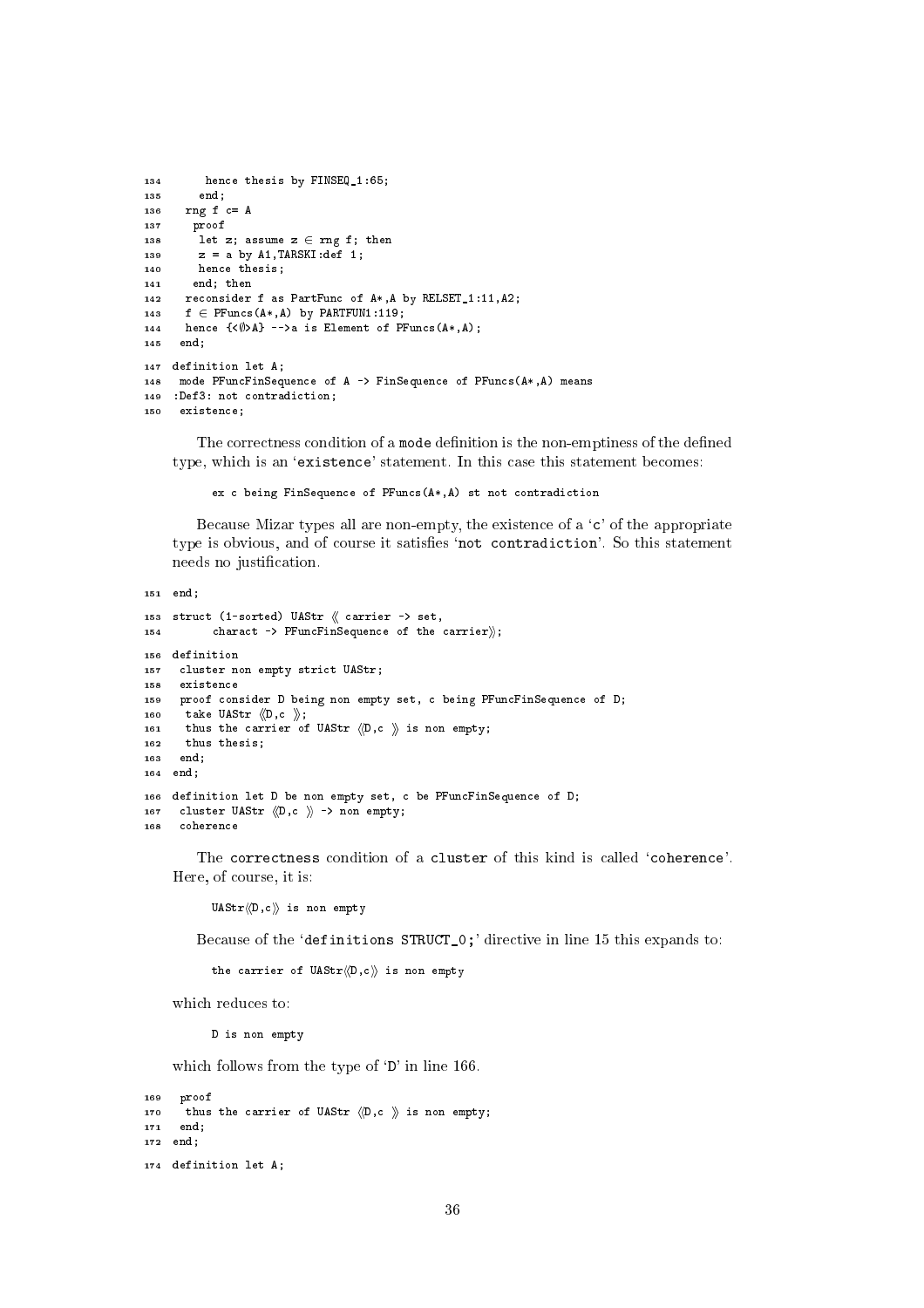```
175 let IT be PFun
FinSequen
e of A;
176 attr IT is homogeneous means
                                     :Def4:
177 for n,h st n \in dom IT & h = IT.n holds h is homogeneous;
178 end;
180 definition let A;
181 let IT be PFun
FinSequen
e of A;
182 attr IT is quasi_total means :Def5:
183 for n, h st n \in dom IT & h = IT.n holds h is quasi_total;
184 end;
186 definition let F be Function;
187 redefine attr F is non-empty means :Def6:
188 for n being set st n \in dom F holds F.n is non empty;
189 
ompatibility
```
The correctness condition for the redefinition of a 'pred' or 'attr' is called 'compatibility'. In this case, it is:

```
F is non empty iff
  for n being set st n \in dom F holds F.n is non empty
```
In this statement and its proof 'non empty' still has the 'old' definition, which  $i_{\rm S}$ 

```
definition let F be Function;
             attr F is non-empty means
              :: ZF_REFLE:def 4
                not \emptyset \in \texttt{rng} \ F;
           end;
190
        proof
         hereby assume F is non-empty; then
```
The 'hereby' keyword behaves like the combination of 'thus' and 'now' (this construction is not in the official Mizar grammar from appendix B on page 16).

```
192 A1: not \emptyset \in \text{rng } F by ZF_REFLE:def 4;
193 let i be set;
194 assume i \in dom F;
195 hen
e F.i is non empty by A1,FUNCT_1:11;
196 end;
198 A2: for n being set st n \in dom F holds F.n is non empty;
199
          assume \emptyset \in \text{rng } F;
200 then ex i being set st i \in dom F & F.i = \emptyset by FUNCT_1:11;
201 hen
e 
ontradi
tion by A2;
       end:
202 end;
203 end;
205 definition let A be non empty set; let x be Element of PFuncs(A*, A);
207 fun
 <*x*> -> PFun
FinSequen
e of A;
```
The correctness conditions for the redefinition of a 'func', are 'coherence' in case the type changes, and 'compatibility' in case the 'definition' changes. In this case only the first applies and the condition of course is:

<\*x\*> is PFun
FinSequen
e

208

coherence

1.01

```
209 proof
210 <*x*> is FinSequen
e of PFun
s(A*,A);
211 hen
e thesis by Def3;
<u>22 end;</u>
213 end;
```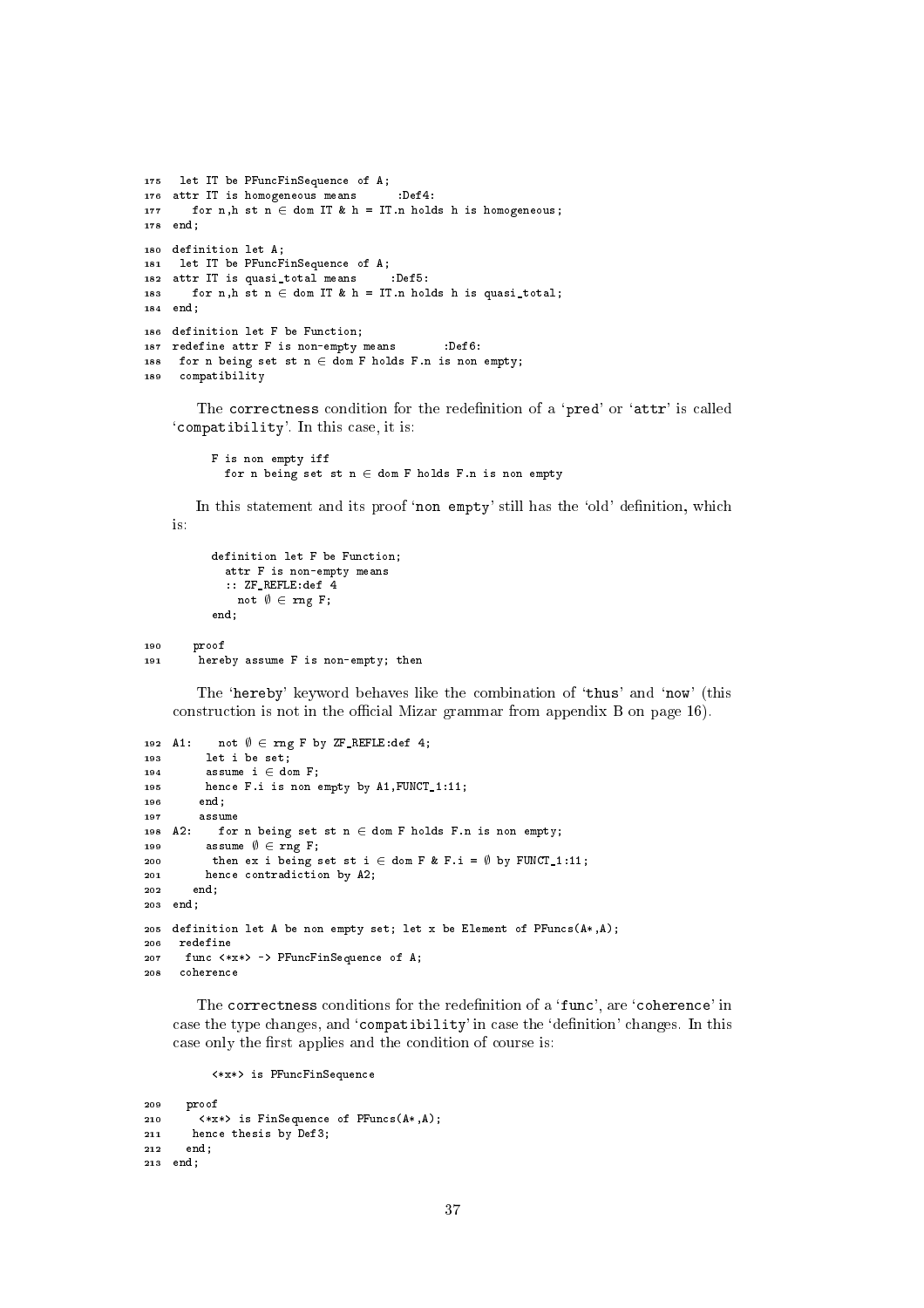```
215 definition let A be non empty set;
216 
luster homogeneous quasi_total non-empty PFun
FinSequen
e of A;
217 existen
e
218 proof
219 
onsider a being Element of A;
       reconsider f = \{ \langle \emptyset \rangle \} -->a as PartFunc of A^*, A by Th2;
220reconsider f as Element of PFuncs(A*, A) by PARTFUN1:119;
221222 take <*f*>;
223 thus <*f*> is homogeneous
224 proof
225 let n; let h be PartFun
 of A*,A; assume
226 A1: n \in dom \iff x + f \iff k h = \iff f * > n;227 then n \in \{1\} by FINSEQ_1:4, FINSEQ_1:def 8; then
          h = \langle *f * \rangle.1 by A1, TARSKI:def 1;
228then h = f \& f is homogeneous PartFunc of A*, A by Th2, FINSEQ 1:def 8;
229
230 hen
e thesis;
231 end;
232 thus <*f*> is quasi_total
233 proof
         let n; let h be PartFunc of A^*, A; assume
234
235 A2: n \in \text{dom} \iff f * > k \text{ h} = \iff f * > n;then n \in \{1\} by FINSEQ_1:4, FINSEQ_1:def 8; then
236
237
          h = \langle *f* \rangle.1 by A2, TARSKI:def 1;
238 then h = f & f is quasi_total PartFunc of A*, A by Th2, FINSEQ_1:def 8;
239 hen
e thesis;
240 end;
241 thus <*f*> is non-empty
242proof
243 let n be set; assume
244 A3: n \in \text{dom} \leq f*>;
245 then re
onsider n as Nat;
246 n \in {1} by FINSEQ_1:4,A3, FINSEQ_1:def 8; then
247 n = 1 by TARSKI:def 1; then
248 <*f*>.n=f by FINSEQ_1:def 8;
249 hen
e thesis by Th2;
250
        end250 end;
251 end;
252 end;
254 reserve U for UAStr;
256 definition let IT be UAStr;
257 attr IT is partial means
                                                              \cdotDef7\cdot258 the charact of IT is homogeneous;
259 attr IT is quasi_total means :Def8:
260 the charact of IT is quasi_total;
261 attr IT is non-empty means
                                                              :Def9:262 the charact of IT \leq \leq \sqrt{} & the charact of IT is non-empty;
263 end;
265 reserve A for non empty set,
266h for PartFunc of A*, A
267 x,y for FinSequen
e of A,
268 a for Element of A;
270 theorem Th4:
271 for x be Element of PFuncs(A^*, A) st x = \{\langle \emptyset \rangle A\} --> a holds
     272 <*x*> is homogeneous quasi_total non-empty
272273 proof let x be Element of PFun
s(A*,A) su
h that
274 A1: x = {\{\langle \emptyset \rangle A\}} --> a;
```
The 'let ... such that' construction corresponds to a 'for ... st' in the statement, so it is equivalent to a 'let' followed by an 'assume'.

```
275 re
onsider f=x as PartFun
 of A*,A by PARTFUN1:121;
276 A2: for n,h st n \in dom \langle*x*> & h = \langle*x*>.n holds h is homogeneous
277 proof let n,h; assume
278 A3: n \in \text{dom} <*x*> & h =<*x*>.n;
279 then n \in \{1\} by FINSEQ_1:4,FINSEQ_1:def 8; then
```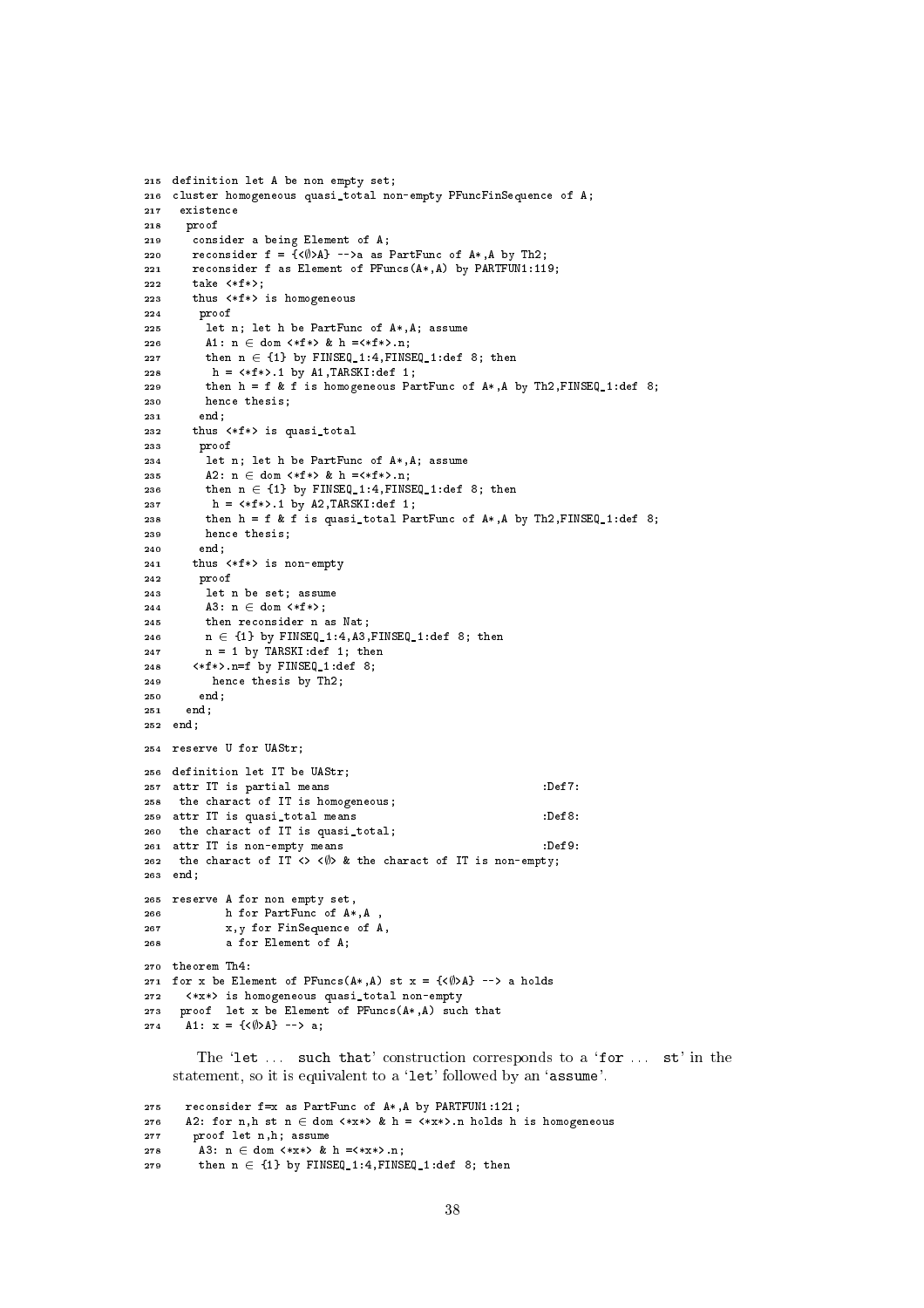```
280 h = \langle*x*>.1 by A3,TARSKI:def 1;
281 then h = x & f is homogeneous PartFun
 of A*,A by Th2,A1,FINSEQ_1:def 8;
282 hen
e thesis;
283 end;
284 A4: for n,h st n \in dom \langle*x*> & h = \langle*x*>.n holds h is quasi_total
285
        proof let n,h; assume
         A5: n \in \text{dom} <*x*> & h =<*x*>.n;
286287 then n \in \{1\} by FINSEQ_1:4, FINSEQ_1:def 8; then
288 h = <*x*>.1 by A5,TARSKI:def 1;
289 then h = x & f is quasi_total PartFun
 of A*,A by Th2,A1,FINSEQ_1:def 8;
290 hen
e thesis;
291 end;
292 for n being set st n \in dom \iff x \iff n holds \iff x \iff n is non empty
        proof let n be set; assume
203294
         n \in dom \iff x *;
295 then n \in \{1\} by FINSEQ_1:4, FINSEQ_1:def 8; then
296 <*x*>.n = <*x*>.1 by TARSKI:def 1;
297 then \langle x,x\rangle.n = x & f is non empty PartFunc of A*, A by Th2, A1
298 ,FINSEQ_1:def 8;
200hence thesis:
e thesis in the theory of the set of the set of the set of the set of the set of the set of the set of the set
300 end;
      hence thesis by A2, A4, Def6, Def5, Def4;
301
302
      end:
304 definition
305 
luster quasi_total partial non-empty stri
t non empty UAStr;
      existence
306
307 proof
308 
onsider A be non empty set;
309 
onsider a be Element of A;
310 set f = \{\langle \emptyset \rangle A\} --> a;
311 reconsider w = f as Element of PFuncs(A^*,A) by Th3;
312 set U = UAStr \langle A, \langle *w* \rangle \rangle;
313 take U;
314 A1: the charact of (U) is quasi_total &
315 the charact of (U) is homogeneous & the charact of (U) is non-empty
316 by Th4;
317 the charact of (U) <> <\emptyset>
318 proof assume A2: the charact of (U) = \langle \emptyset \rangle;
319 A3: len(the charact of(U)) = 1 by FINSEQ<sub>1:56;</sub>
320 len ({\langle \emptyset \rangle}) = 0 by FINSEQ_1:25;
321 hen
e 
ontradi
tion by A3,A2;
322 end;
323 hen
e thesis by A1,Def9,Def8,Def7;
324end:
325 end;
327 definition let U be partial UAStr;
328 
luster the 
hara
t of U -> homogeneous;
329 
oheren
e by Def7;
330 end;
332 definition let U be quasi_total UAStr;
333 cluster the charact of U -> quasi_total;
334 
oheren
e by Def8;
335 end;
337 definition let U be non-empty UAStr;
338 cluster the charact of U -> non-empty non empty;
339 
oheren
e by Def9;
340 end;
342 definition
343 mode Universal_Algebra is quasi_total partial non-empty non empty UAStr;
344 end;
346 reserve U for partial non-empty non empty UAStr;
348 definition
     let A:
340
```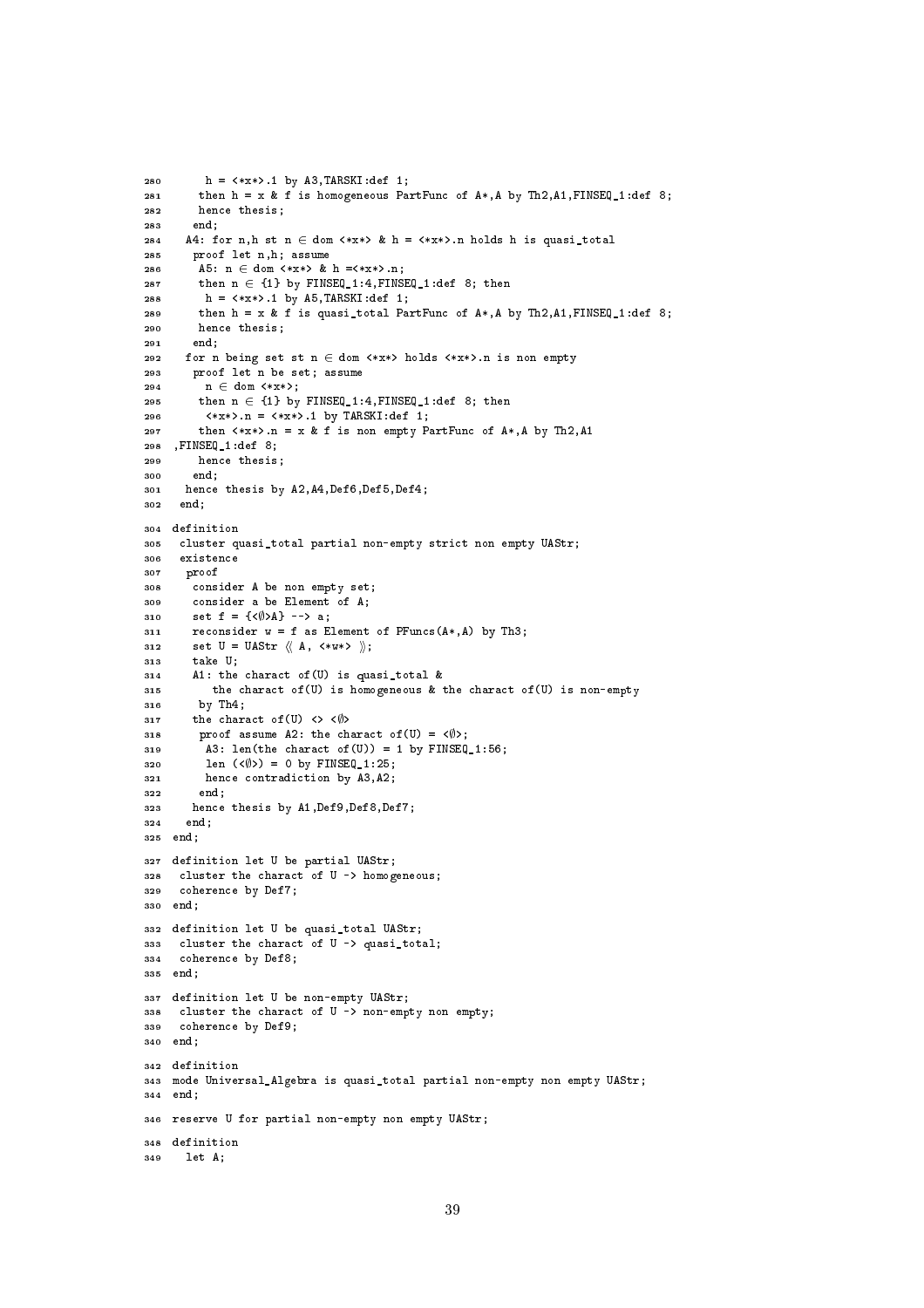```
350
      let f be homogeneous non empty PartFunc of A*, A;
351 func arity(f) -> Nat means
352 x \in dom f implies it = len x;
353
     existence
```
The correctness conditions of the definition of a func consists of an 'existence' and a 'uniqueness' part. In this case the 'existence' condition is:

```
ex n st
             for x st x \in dom f holds n = len xproof
354
        \overline{\phantom{a}} ex n st for x st x \in dom f holds n = len x
355
        proof
356
357 A1: dom f <> \emptyset by Th1;
          consider x being Element of dom f;
358
          dom f c = A* by RELSET<sub>1:12</sub>; then
359
          x \in A* by A1, TARSKI: def 3; then
360
361
          reconsider x as FinSequence of A by FINSEQ_1:65;
          take n = len x;362
363
          let y; assume y \in dom f;
          hence n = len y by Def1;364
365
         end:
        hence thesis;
366
       end;
367
      uniqueness
368
```
The 'uniqueness' condition is:

```
for n,m st
             (for x st x \in dom f holds n = len x) &
             (for x st x \in dom f holds m = len x) holds
               n = m369
      proof
          let n, m such that A2: (for x st x \in dom f holds n = len x) &
370
                           for x st x \in dom f holds m = len x;
371
372 A3: dom f <> \emptyset by Th1;
          consider x being Element of dom f;
373
          dom f c = A* by RELSET<sub>1:12</sub>; then
374
          x \in A* by A3, TARSKI: def 3; then
375
          reconsider x as FinSequence of A by FINSEQ 1:65:
376
         n = len x & m = len x by A3, A2;
377
         hence thesis;
378
      end;
379
380 end;
382 theorem Th5:
383 for U holds for n st n \in dom the charact of (U) holds
      (the charact of (U)). n is
384
      PartFunc of (the carrier of U)*, the carrier of U
385
     proof let U,n;
386
      set pu = PFuncs((the carrier of U)*, the carrier of U),
387
          \circ = the charact of (U); assume
388
       n \in dom o; then
389
      o.n \in rng o \& rng o \c = pu by FUNCTION_1:12, FINSEQ_1:def 4;390
391 hence thesis by PARTFUN1:121;
     end:392
394 definition let U;
395 func signature(U) ->FinSequence of NAT means
     len it = len the charact of (U) &
396
397
     for n st n \in dom it holds
       for h be homogeneous non empty
398
       PartFunc of (the carrier of U)*, the carrier of U
399
         st h = (the character of (U)).n400
        holds it.n = arity(h);
401
    existence
402
```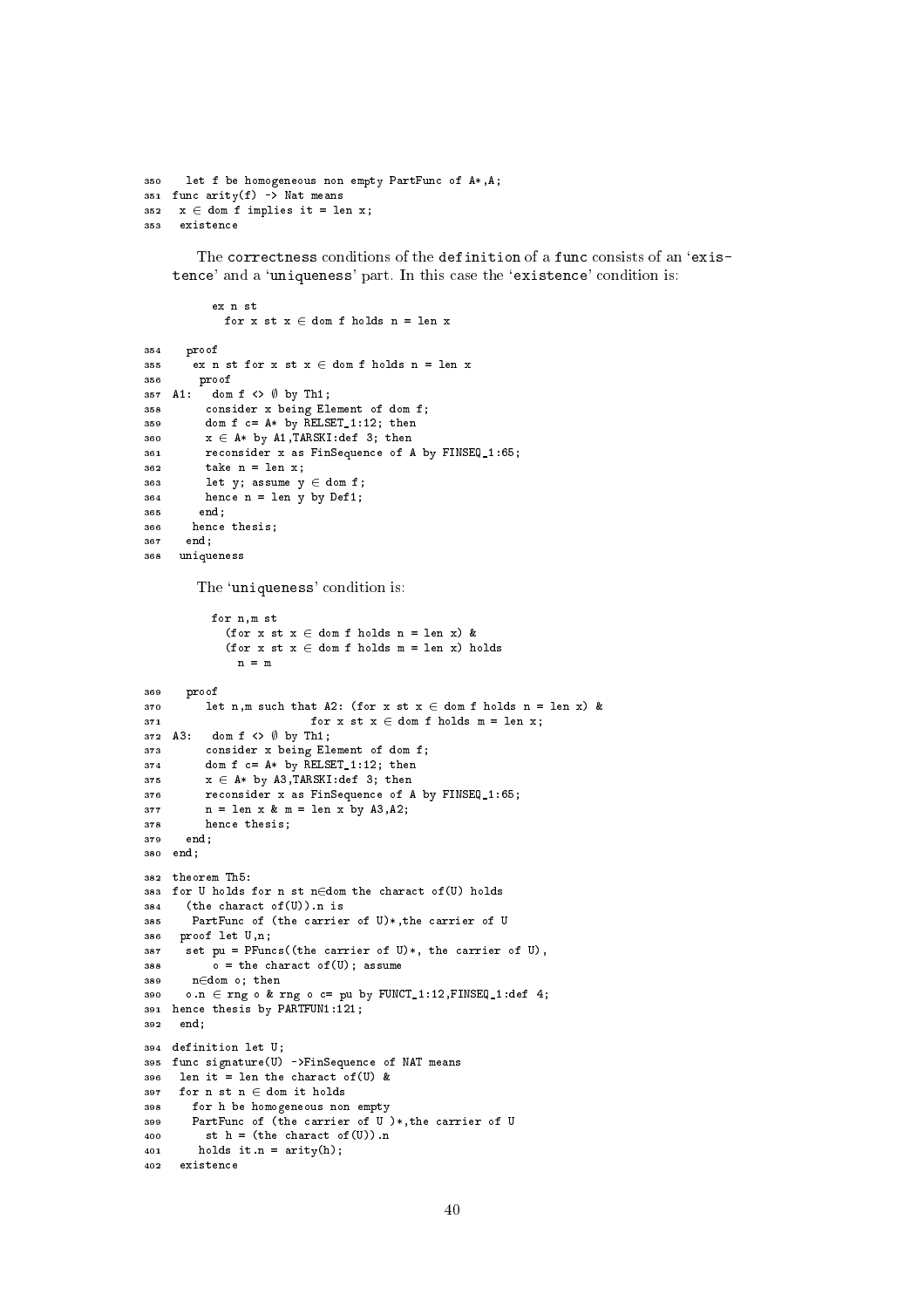| 403 | proof                                             |
|-----|---------------------------------------------------|
| 404 | defpred P[Nat, set] means                         |
| 405 | for h be homogeneous non empty                    |
| 406 | PartFunc of (the carrier of U)*, the carrier of U |
| 407 | st $h = (the character of (U))$ \$1               |
| 408 | holds $$2 =$ arity(h);                            |

A 'defpred' defines a 'local' predicate: it's like 'set', but for predicates instead of expressions. It's expanded everywhere (this one is used in lines 415 and 419). The arguments are in the 'body' referred to as ' $\$ 1', \' $\$ 2', \ldots Because the highest index allowed is '\$8', a 'deffunc' or 'defpred' takes at most eight arguments.

```
A1: now let m; assume
409
             m \in Seg len the charact of (U); then
410
             m \in dom the charact of (U) by FINSEQ 1:def 3; then
411
412
             reconsider H=(the charact of(U)). m as homogeneous non empty
              PartFunc of (the carrier of U)*, the carrier of U by Th5, Def4, Def6;
413
414
             take n=arity(H);
             thus P[m,n];
415
            end:416417
        consider p be FinSequence of NAT such that
        A2: dom p = Seg(len the character of (U)) and
418
        A3: for m st m \in \text{Seg}(\text{len the character of } (U)) holds P[m, p, m] from \text{SeqDEx}(A1);
419
```
The 'SeqDEx' scheme from article 'MATRIX\_2' is defined as:

```
scheme SeqDEx{D()->non empty set, A()->Nat, P[set, set]}:
  ex p being FinSequence of D() st dom p = Seg A() &
    for k st k \in Seg A() holds P[k, p, k]provided
  for k st k \in \text{Seg } A() ex x being Element of D() st P[k, x];
```
(Note that references to schemes are by name instead of by number: the Mizar library contains 546 schemes, less than the number of articles.) It is used here to derive:

ex p be FinSequence of NAT st dom  $p = Seg(len the character of (U))$  & for m st  $m \in \text{Seg}$ (len the charact of (U)) holds  $P[m, p, m]$ 

(which is needed for the 'consider' statement), from:

A1: for m st m 
e Seg len the charact of (U) holds ex n st  $P[m,n]$ 

So in this case the instantiation of the scheme is:

 $D()$  $\rightarrow$ **NAT** len the charact of U  $A()$  $\rightarrow$  $P[k, x] \rightarrow P[k, x]$ 

This substitution is not given explicitely, but is found by matching the 'argument' 'A1' with the 'condition' after the 'provided' in the scheme, and the statement to be proved with the 'conclusion' of the scheme.

```
420
        take p;
421 Seg len the charact of (U) = dom the charact of (U) by FINSEQ 1: def 3;
        hence A4: len p = len the charact of (U) by A2, FINSEQ 3:31;
422423
        let n; assume
424
        n \in dom p; then
        A5: n \in \text{Seg}(\text{len the character of}(U)) by FINSEQ<sub>1:def</sub> 3, A4;
425
        let h be homogeneous non empty
426
                PartFunc of (the carrier of U )*, the carrier of U; assume
427h = (the character of U).n;428
```